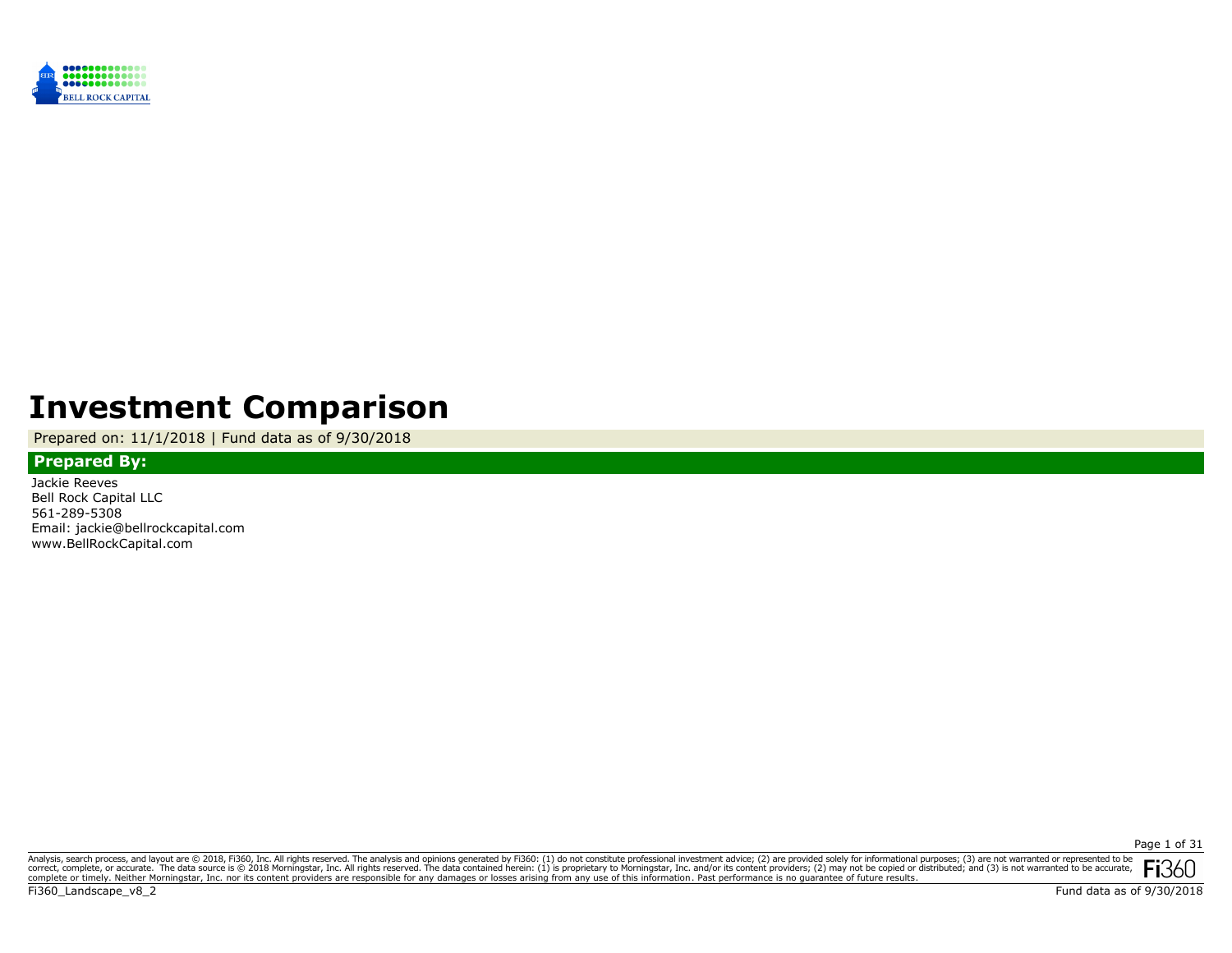## **Standardized Performance Disclosure** (Mutual Funds and ETFs only)

Standardized Returns for the period ended 9/30/2018. Returns for periods of less than one year are not annualized. Standardized Returns assume reinvestment of dividends and capital gains. It depicts performance without adjusting for the effects of taxation, but are adjusted to reflect sales charges and ongoing fund expenses. If adjusted for taxation, the performance quoted would be significantly reduced. The sales charge used in the calculation was obtained from the fund's most recent prospectus and/or shareholder report available to Morningstar.

*Investors should consider the investment objectives, risks, and charges and expenses of a fund carefully before investing. Prospectuses and, if available, the summary*  prospectuses, containing this and other information about the fund are available by contacting your financial consultant. Please read the prospectus and summary prospectus *carefully before investing to make sure that the fund is appropriate for your goals and risk tolerance. The performance information shown represents past performance and is not a guarantee of future results. The investment return and principal value of an investment will fluctuate so that the shares, when redeemed, may be worth more or less than their original cost. Current performance may be lower or higher than the performance information shown. For performance data current to the most recent month-end, please reference the Investment Company Contact Information section.*

\*For those investments a load-waived indication, the Standardized Returns shown below do not include the typical load (and reduction in return) that would accompany the share class if it were purchased outside the load-waived enviroment.

 Text in bold italics indicates extended performance which is based on the performance of the investment's oldest share class, adjusted for fees. Fi360 Fiduciary Scores calculated using extended performance are shown with a colored border.

|                                                                                                              |             |                | <b>Inception</b>   |         | <b>Standardized Investment Return</b> |       |                                                 |            | <b>Prospectus</b><br><b>Expense Ratio</b> |                          | Load                                |                       |
|--------------------------------------------------------------------------------------------------------------|-------------|----------------|--------------------|---------|---------------------------------------|-------|-------------------------------------------------|------------|-------------------------------------------|--------------------------|-------------------------------------|-----------------------|
| <b>Investment Name</b>                                                                                       | <b>Type</b> | <b>Product</b> | <b>Share Class</b> |         |                                       |       | <b>Since</b><br>1-Year 5-Year 10-Year Inception | <b>Net</b> | <b>Gross</b>                              | <b>Max</b>               | <b>Max</b><br><b>Front Deferred</b> | $12b-1$<br><b>Fee</b> |
| Large-Cap Equity                                                                                             |             |                |                    |         |                                       |       |                                                 |            |                                           |                          |                                     |                       |
| Columbia Dividend Income Inst3 (CDDYX)                                                                       | MF          | 03/04/1998     | 11/08/2012         | 13.30   | 12.62                                 | 11.39 | 14.23                                           | 0.59       | 0.59                                      | $\qquad \qquad -$        | $\overline{\phantom{a}}$            | 0.00                  |
| Fidelity 500 Index Institutional Prem (FXAIX)                                                                | MF          | 02/17/1988     | 05/04/2011         | 17.90   | 13.94                                 | 11.95 | 13.33                                           | 0.02       | 0.02                                      | $\overline{\phantom{a}}$ | $\overline{\phantom{a}}$            |                       |
| JAG Large Cap Growth I (JLGIX)<br>- Contractual expense waiver of 0.30. Expires on 2019-1-31.                | MF          | 12/22/2011     | 12/22/2011         | 26.53   | 16.36                                 | N/Av  | 17.41                                           | 1.25       | 1.55                                      | $\overline{\phantom{0}}$ | $\overline{\phantom{a}}$            | 0.00                  |
| Matrix Advisors Dividend (MADFX)<br>- Contractual expense waiver of 2.76. Expires on 2018-10-31.             | MF          | 10/13/2016     | 10/13/2016         | 12.31   | N/Av                                  | N/Av  | 13.13                                           | 0.90       | 3.66                                      | $\overline{\phantom{a}}$ | $\overline{\phantom{a}}$            | 0.00                  |
| Nuveen Santa Barbara Dividend Growth R6 (NSBFX)                                                              | MF          | 03/28/2006     | 03/25/2013         | 15.31   | 12.10                                 | 10.90 | 12.02                                           | 0.65       | 0.65                                      | $\qquad \qquad -$        |                                     | 0.00                  |
| <b>Mid-Cap Equity</b>                                                                                        |             |                |                    |         |                                       |       |                                                 |            |                                           |                          |                                     |                       |
| Carillon Eagle Mid Cap Growth R6 (HRAUX)                                                                     | MF          | 08/20/1998     | 08/15/2011         | 25.12   | 15.37                                 | 13.85 | 16.23                                           | 0.69       | 0.69                                      | $\overline{\phantom{a}}$ | $\overline{\phantom{a}}$            | 0.00                  |
| Wells Fargo Special Mid Cap Value R6 (WFPRX)                                                                 | MF          | 04/08/2005     | 06/28/2013         | 4.95    | 10.44                                 | 11.85 | 11.46                                           | 0.75       | 0.75                                      | $\sim$                   | $\overline{\phantom{a}}$            | 0.00                  |
| <b>Small-Cap Equity</b>                                                                                      |             |                |                    |         |                                       |       |                                                 |            |                                           |                          |                                     |                       |
| Oak Ridge Small Cap Growth K (ORIKX)                                                                         | МF          | 01/03/1994     | 12/20/2012         | 29.87   | 9.55                                  | 11.34 | 13.41                                           | 1.00       | 1.00                                      | $\overline{\phantom{a}}$ |                                     |                       |
| Royce Total Return Instl (RTRIX)                                                                             | MF          | 12/15/1993     | 03/04/2003         | 8.11    | 8.76                                  | 9.67  | 10.41                                           | 1.08       | 1.08                                      | $\sim$                   | $\sim$                              | 0.00                  |
| <b>Developed International Equity</b>                                                                        |             |                |                    |         |                                       |       |                                                 |            |                                           |                          |                                     |                       |
| Calamos International Growth I (CIGIX)<br>- Contractual expense waiver of 0.36. Expires on 2022-3-1.         | MF          | 03/16/2005     | 03/16/2005         | 3.80    | 5.64                                  | 7.80  | 7.49                                            | 0.85       | 1.21                                      |                          |                                     |                       |
| Cullen International High Dividend I (CIHIX)<br>- Contractual expense waiver of 0.22. Expires on 2018-10-31. | MF          | 12/15/2005     | 12/15/2005         | $-2.74$ | 1.56                                  | 2.92  | 3.39                                            | 1.01       | 1.23                                      | $\overline{\phantom{a}}$ | $\overline{\phantom{a}}$            | 0.00                  |
| Vanguard FTSE All-Wld ex-US Idx Admiral (VFWAX)                                                              | MF          | 03/02/2007     | 09/27/2011         | 1.72    | 4.43                                  | 5.28  | 7.25                                            | 0.11       | 0.11                                      | $\qquad \qquad -$        |                                     |                       |
| <b>Emerging Market Equity</b>                                                                                |             |                |                    |         |                                       |       |                                                 |            |                                           |                          |                                     |                       |
|                                                                                                              |             |                |                    |         |                                       |       |                                                 |            |                                           |                          |                                     | Page 2 of 31          |

Analysis, search process, and layout are © 2018, Fi360, Inc. All rights reserved. The analysis and opinions generated by Fi360: (1) do not constitute professional investment advice; (2) are provided solely for informationa correct, complete, or accurate. The data source is © 2018 Morningstar, Inc. All rights reserved. The data contained herein: (1) is proprietary to Morningstar, Inc. and/or its content providers; (2) may not be copied or dis complete or timely. Neither Morningstar, Inc. nor its content providers are responsible for any damages or losses arising from any use of this information. Past performance is no guarantee of future results.

Fi360 Landscape v8 2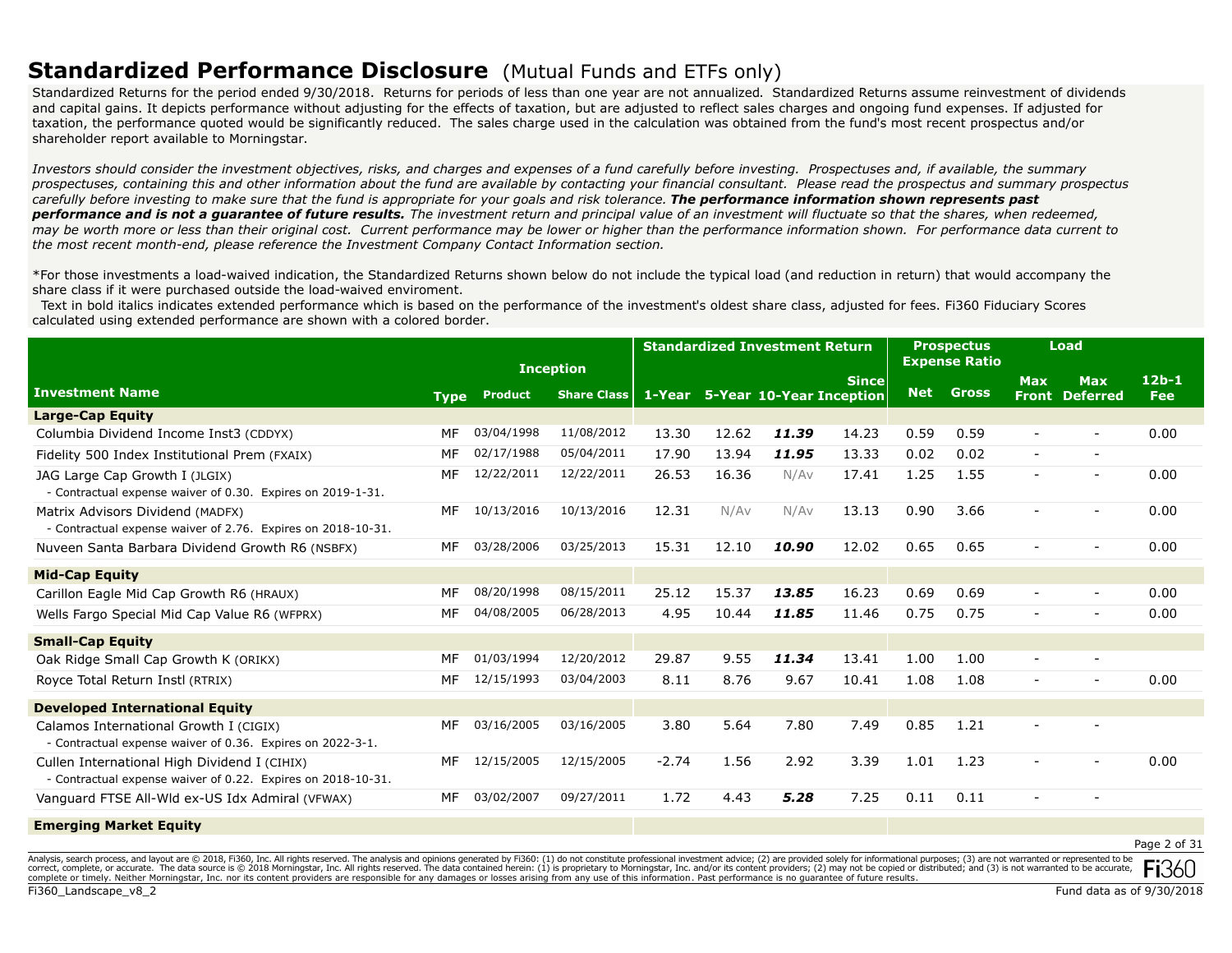# **Standardized Performance Disclosure** (Cont.) (Mutual Funds and ETFs only)

|                                                                                                             |             |                | <b>Inception</b>   |         |      | <b>Standardized Investment Return</b> |              |      | <b>Prospectus</b><br><b>Expense Ratio</b> |                          | Load                                |                       |
|-------------------------------------------------------------------------------------------------------------|-------------|----------------|--------------------|---------|------|---------------------------------------|--------------|------|-------------------------------------------|--------------------------|-------------------------------------|-----------------------|
| <b>Investment Name</b>                                                                                      | <b>Type</b> | <b>Product</b> | <b>Share Class</b> |         |      | 1-Year 5-Year 10-Year Inception       | <b>Since</b> | Net  | Gross                                     | <b>Max</b>               | <b>Max</b><br><b>Front Deferred</b> | $12b-1$<br><b>Fee</b> |
| <b>Emerging Market Equity</b>                                                                               |             |                |                    |         |      |                                       |              |      |                                           |                          |                                     |                       |
| American Funds New World R6 (RNWGX)                                                                         | MF          | 06/17/1999     | 05/01/2009         | 1.15    | 4.79 | 6.23                                  | 9.26         | 0.64 | 0.64                                      | $\overline{\phantom{a}}$ | $\qquad \qquad \blacksquare$        |                       |
| Cullen Emerging Markets High Div I (CEMFX)<br>- Contractual expense waiver of 0.32. Expires on 2018-10-31.  | MF          | 08/31/2012     | 08/31/2012         | $-2.05$ | 3.24 | N/Av                                  | 4.01         | 1.01 | 1.33                                      |                          |                                     | 0.00                  |
| <b>Intermediate Fixed Income</b>                                                                            |             |                |                    |         |      |                                       |              |      |                                           |                          |                                     |                       |
| BlackRock Inflation Protected Bond K (BPLBX)<br>- Contractual expense waiver of 0.06. Expires on 2020-4-30. | МF          | 06/28/2004     | 06/28/2004         | 0.40    | 0.98 | 3.26                                  | 4.12         | 0.34 | 0.40                                      |                          |                                     |                       |
| Metropolitan West Total Return Bd Plan (MWTSX)                                                              | MF          | 03/31/1997     | 07/29/2011         | $-0.81$ | 2.34 | 5.66                                  | 3.31         | 0.37 | 0.37                                      | $\sim$                   | $\sim$                              |                       |
| <b>Short-Term Fixed Income</b>                                                                              |             |                |                    |         |      |                                       |              |      |                                           |                          |                                     |                       |
| Victory INCORE Fund for Income R6 (VFFRX)<br>- Contractual expense waiver of 0.10. Expires on 2019-2-28.    | МF          | 09/16/1987     | 03/04/2015         | $-0.65$ | 1.02 | 2.49                                  | 0.47         | 0.63 | 0.73                                      |                          |                                     | 0.00                  |
| <b>International Fixed Income</b>                                                                           |             |                |                    |         |      |                                       |              |      |                                           |                          |                                     |                       |
| Oppenheimer International Bond I (OIBIX)<br>- Contractual expense waiver of 0.02. Expires on 2019-1-26.     | MF          | 06/15/1995     | 01/27/2012         | $-3.83$ | 2.04 | 3.91                                  | 2.01         | 0.61 | 0.63                                      |                          |                                     |                       |
| TCW Emerging Markets Income I (TGEIX)                                                                       | MF          | 05/29/1998     | 05/29/1998         | $-2.59$ | 4.12 | 8.61                                  | 8.84         | 0.87 | 0.87                                      | $\sim$                   | $\overline{\phantom{0}}$            |                       |
| <b>High Yield Fixed Income</b>                                                                              |             |                |                    |         |      |                                       |              |      |                                           |                          |                                     |                       |
| First Eagle High Yield I (FEHIX)                                                                            | MF          | 11/19/2007     | 11/19/2007         | 4.18    | 3.91 | 9.60                                  | 8.24         | 0.81 | 0.91                                      |                          |                                     |                       |
| <b>Allocation</b>                                                                                           |             |                |                    |         |      |                                       |              |      |                                           |                          |                                     |                       |
| Permanent Portfolio Permanent I (PRPFX)                                                                     | MF          | 12/01/1982     | 12/01/1982         | 1.85    | 2.55 | 4.80                                  | 6.04         | 0.82 | 0.82                                      |                          |                                     |                       |
| <b>Alternative</b>                                                                                          |             |                |                    |         |      |                                       |              |      |                                           |                          |                                     |                       |
| Dreyfus Global Real Return I (DRRIX)                                                                        | MF          | 05/12/2010     | 05/12/2010         | 3.33    | 3.17 | N/Av                                  | 4.01         | 0.90 | 0.90                                      |                          |                                     |                       |
| <b>Stable Value / Money Market</b>                                                                          |             |                |                    |         |      |                                       |              |      |                                           |                          |                                     |                       |
| American Century US Government MMkt Inv (TCRXX)                                                             | МF          | 04/01/1993     | 04/01/1993         | 1.12    | 0.29 | 0.27                                  | 2.46         | 0.46 | 0.46                                      |                          |                                     |                       |

Page 3 of 31

Analysis, search process, and layout are @ 2018, Fi360, Inc. All rights reserved. The analysis and opinions generated by Fi360: (1) do not constitute professional investment advice; (2) are provided solely for informationa correct, complete, or accurate. The data source is © 2018 Morningstar, Inc. All rights reserved. The data contained herein: (1) is proprietary to Morningstar, Inc. and/or its content providers, (2) may not be copied or dis IN 1501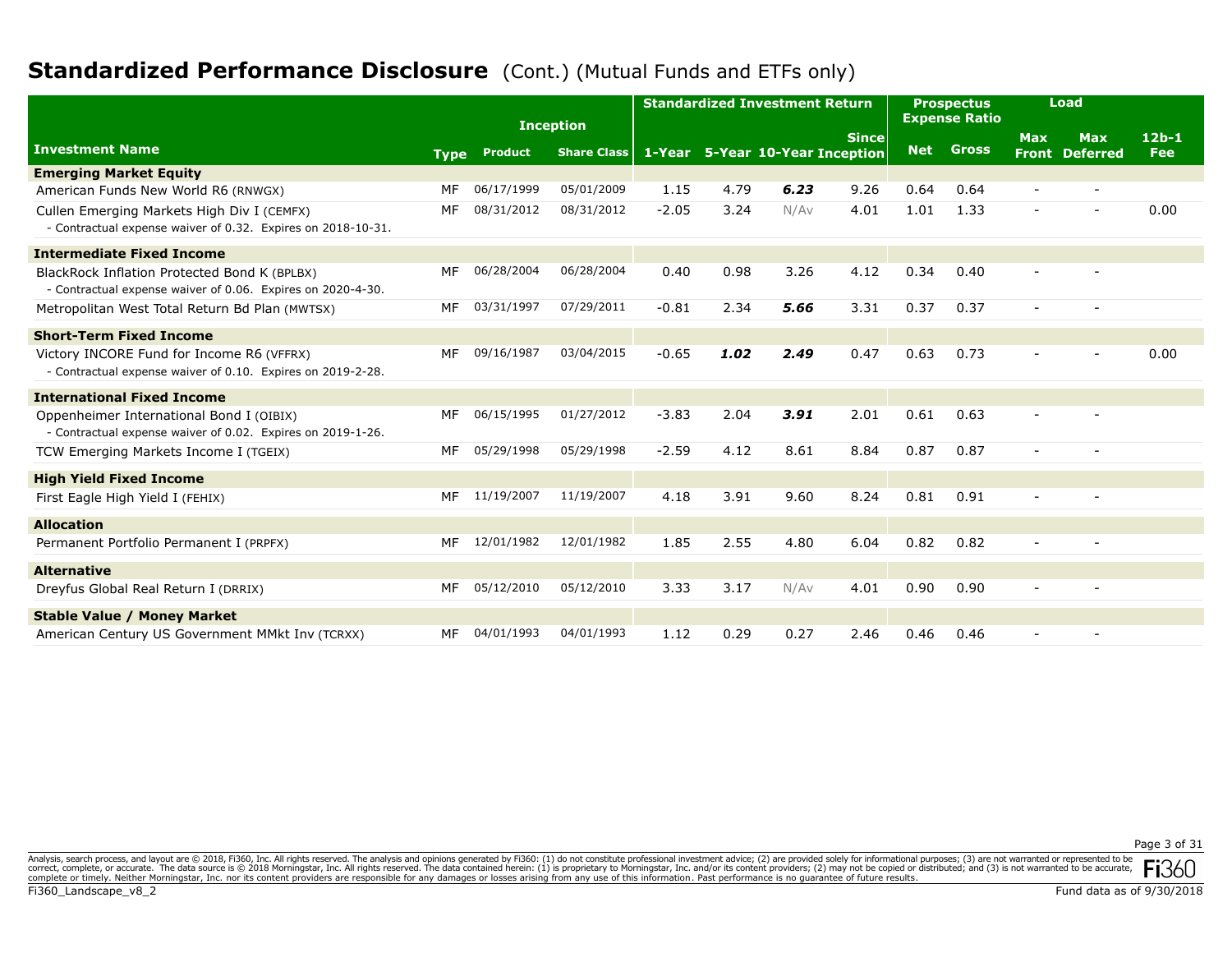The Fi360 Fiduciary Score is a peer percentile ranking of an investment against a set of quantitative due diligence criteria selected to reflect prudent fiduciary management. The

Fi360 Fiduciary Score Average is a one-, three-, five- or ten-year rolling average of an investments Fi360 Fiduciary Score.

*Investors should consider the investment objectives, risks, and charges and expenses of a fund carefully before investing. Prospectuses and, if available, the summary prospectuses, containing this and other information about the fund are available by contacting your financial consultant. Please read the prospectus and summary prospectus carefully before investing to make sure that the fund is appropriate for your goals and risk tolerance. The performance quoted reflects the reinvestment of dividends and capital gains and is net of expenses. It does not reflect the maximum sales charges, which are generally waived for investments within qualified plans. Such charges, if applied, would reduce the performance quoted. The performance information shown represents past performance and is not a guarantee of future results. The investment return and principal value of an investment will fluctuate so that the shares, when redeemed, may be*  worth more or less than their original cost. Current performance may be lower or higher than the performance information shown. For performance data current to the most recent month-end, *please reference the Investment Company Contact Information section.* Text in bold italics indicates extended performance which is based on the performance of the investment's oldest share class, adjusted for fees. Fi360 Fiduciary Scores calculated using extended performance are shown with a colored border.

**Legend**  $\sqrt{\frac{M}{P}}$  Meets the criterion  $\sqrt{\frac{M}{P}}$  Dees not meet the criterion  $\sqrt{\frac{M}{M}}$  Data is not available  $\sqrt{\frac{M}{P}}$  Does not have the history to be scored  $\sqrt{\frac{M}{P}}$  Not screened on the criterion

|                                                                                                                                                                                                                                | Fidelity 500 Index Institutional Prem<br>Type: Fund   Ticker: FXAIX |                                     |                                                                 | Nuveen Santa Barbara Dividend Growth R6<br>Type: Fund   Ticker: NSBFX | JAG Large Cap Growth I<br>Type: Fund   Ticker: JLGIX                |                                   |
|--------------------------------------------------------------------------------------------------------------------------------------------------------------------------------------------------------------------------------|---------------------------------------------------------------------|-------------------------------------|-----------------------------------------------------------------|-----------------------------------------------------------------------|---------------------------------------------------------------------|-----------------------------------|
| Peer Group                                                                                                                                                                                                                     | Large Blend                                                         |                                     | Large Blend                                                     |                                                                       | Large Growth                                                        |                                   |
| <b>Fi360 Fiduciary Score</b>                                                                                                                                                                                                   | Quartile<br>Value<br>$1 \quad 2 \quad 3$<br>$\overline{4}$          | # peers                             | Quartile<br><b>Value</b><br>$1\quad 2\quad 3$<br>$\overline{4}$ | # peers                                                               | Quartile<br><b>Value</b><br>$1\quad 2\quad 3$<br>$\overline{4}$     | # peers                           |
| Score                                                                                                                                                                                                                          | $\overline{0}$                                                      | 1,307                               | 51                                                              | 1,307                                                                 | 27                                                                  | 1,403                             |
| Average (1-Year)                                                                                                                                                                                                               | $\overline{0}$                                                      | 1,231                               | 52                                                              | 1,231                                                                 | 29                                                                  | 1,338                             |
| Average (3-Year)                                                                                                                                                                                                               | $\overline{0}$                                                      | 1,105                               | 49                                                              | 1,105                                                                 | 44                                                                  | 1,229                             |
| Average (5-Year)                                                                                                                                                                                                               | $\overline{0}$                                                      | 958                                 | 46                                                              | 958                                                                   |                                                                     |                                   |
| Average (10-Year)                                                                                                                                                                                                              |                                                                     |                                     |                                                                 |                                                                       |                                                                     |                                   |
| <b>Fi360 Fiduciary Score Criteria</b>                                                                                                                                                                                          | Value                                                               | <b>Meets</b><br><b>Criterion</b>    | Value                                                           | <b>Meets</b><br><b>Criterion</b>                                      | Value                                                               | <b>Meets</b><br><b>Criterion</b>  |
| 1) Inception Date                                                                                                                                                                                                              | 2/17/1988                                                           |                                     | 3/28/2006                                                       |                                                                       | 12/22/2011                                                          |                                   |
| 2) Assets                                                                                                                                                                                                                      | \$166,628.6 million                                                 |                                     | \$3,323.1 million                                               |                                                                       | \$67.3 million                                                      |                                   |
| 3) Manager Tenure                                                                                                                                                                                                              | 14.6 years                                                          |                                     | 12.5 years                                                      |                                                                       | 6.8 years                                                           |                                   |
| 4) Composition                                                                                                                                                                                                                 | 99.45% allocation to US Equities                                    | $\mathcal{N}$                       | 96.59% allocation to US Equities                                |                                                                       | 94.18% allocation to US Equities                                    |                                   |
| 5) Style Consistency                                                                                                                                                                                                           | Style box matched the peer group                                    | $\sqrt{ }$                          | Style box matched the peer group                                |                                                                       | Style box matched the peer group                                    |                                   |
|                                                                                                                                                                                                                                | <b>Quartile</b><br>Value<br>$1\quad 2$<br>3                         | <b>Meets</b><br>4 # peers Criterion | Quartile<br>Value<br>$\overline{3}$<br>$1\quad 2$               | <b>Meets</b><br>4 # peers Criterion                                   | Quartile<br>Value<br>$1\quad 2$<br>3 <sup>7</sup><br>$\overline{4}$ | <b>Meets</b><br># peers Criterion |
| 6) Prospectus Net Expense Ratio                                                                                                                                                                                                | 0.02%<br>۰                                                          | 1,495<br>N                          | 0.65%<br>۰                                                      | 1,495<br>$\mathcal{N}$                                                | 1.25%                                                               | 1,492<br>$\sqrt{ }$               |
| (Fee Waiver)                                                                                                                                                                                                                   |                                                                     |                                     |                                                                 |                                                                       | Contractual expense waiver of 0.30. Expires on 2019-1-31.           |                                   |
| 7) 3-Year Alpha (Primary Index)                                                                                                                                                                                                | $-0.01%$<br>۰                                                       | $\sqrt{ }$<br>1,306                 | $-1.49%$<br>۰                                                   | X<br>1,306                                                            | 3.49%                                                               | $\mathcal{N}$<br>1,403            |
|                                                                                                                                                                                                                                | <b>S&amp;P 500 TR USD</b>                                           |                                     | <b>S&amp;P 500 TR USD</b>                                       |                                                                       | <b>S&amp;P 500 TR USD</b>                                           |                                   |
| 8) 3-Year Sharpe Ratio                                                                                                                                                                                                         | 1.69%<br>٠                                                          | 1,306<br>$\sqrt{ }$                 | 1.46%<br>۰                                                      | $\mathsf{X}$<br>1,306                                                 | 1.54%<br>۰                                                          | 1,403                             |
| 9) 1-Year Total Return                                                                                                                                                                                                         | 17.90%<br>۰                                                         | 1,424<br>$\sqrt{ }$                 | 15.31%<br>٠                                                     | X<br>1,424                                                            | 26.53%<br>٠                                                         | 1,472                             |
| 10) 3-Year Total Return                                                                                                                                                                                                        | 17.30%<br>۰                                                         | $\sqrt{ }$<br>1,306                 | 14.66%<br>۰                                                     | X.<br>1,306                                                           | 21.45%<br>۰                                                         | 1,403                             |
| 11) 5-Year Total Return                                                                                                                                                                                                        | 13.94%<br>۰                                                         | $\sqrt{ }$<br>1,217                 | 12.10%<br>٠                                                     | X<br>1,217                                                            | 16.36%<br>۰                                                         | 1,351                             |
|                                                                                                                                                                                                                                |                                                                     |                                     |                                                                 |                                                                       |                                                                     | Page 4 of 31                      |
| scholar and success and business and COO to All scholar and The scholar and address consulted to the control income and the control income and and and all for the scholar formational consequences (2) are an income and a co |                                                                     |                                     |                                                                 |                                                                       |                                                                     |                                   |

earch process, and layout are © 2018, Fi360, Inc. All rights reserved. The analysis and opinions generated by Fi360: (1) do not constitute professional investment advice; (2) are provided solely for informational purposes; correct, complete, or accurate. The data source is © 2018 Morningstar, Inc. All rights reserved. The data contained herein: (1) is proprietary to Morningstar, Inc. and/or its content providers; (2) may not be copied or dis complete or timely. Neither Morningstar, Inc. nor its content providers are responsible for any damages or losses arising from any use of this information. Past performance is no guarantee of future results.

Fi360 Landscape v8 2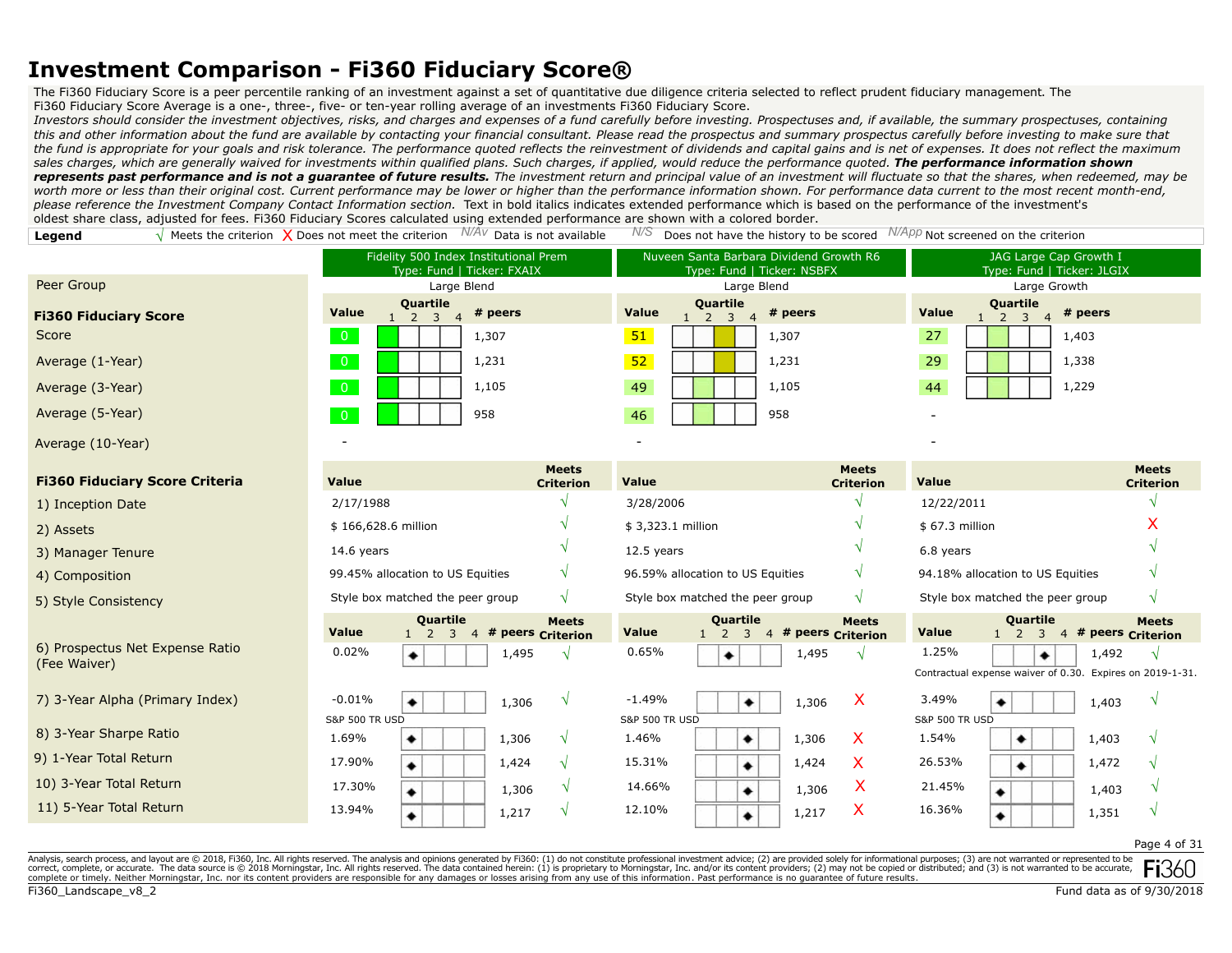**Legend**  $\sqrt{\ }$  Meets the criterion  $\sqrt{\ }$  Does not meet the criterion  $\sqrt{\ }$  Data is not available  $\sqrt{\ }$  Does not have the history to be scored  $\sqrt{\ }$   $\sqrt{\ }$  App Not screened on the criterion

|                                                 | Matrix Advisors Dividend<br>Type: Fund   Ticker: MADFX                                    |                                   |                                                                                         | Columbia Dividend Income Inst3<br>Type: Fund   Ticker: CDDYX | Carillon Eagle Mid Cap Growth R6<br>Type: Fund   Ticker: HRAUX |                                   |
|-------------------------------------------------|-------------------------------------------------------------------------------------------|-----------------------------------|-----------------------------------------------------------------------------------------|--------------------------------------------------------------|----------------------------------------------------------------|-----------------------------------|
| Peer Group                                      | Large Value                                                                               |                                   | Large Value                                                                             |                                                              | Mid-Cap Growth                                                 |                                   |
| <b>Fi360 Fiduciary Score</b>                    | Quartile<br><b>Value</b><br># peers<br>$\overline{3}$<br>$\overline{4}$<br>$\overline{2}$ |                                   | Quartile<br><b>Value</b><br>$\overline{2}$<br>$\overline{\mathbf{3}}$<br>$\overline{4}$ | # peers                                                      | Quartile<br>Value<br>$1\quad 2\quad 3$                         | # peers                           |
| Score                                           |                                                                                           |                                   | $\overline{0}$                                                                          | 1,214                                                        | $\overline{0}$                                                 | 589                               |
| Average (1-Year)                                |                                                                                           |                                   | 26                                                                                      | 1,145                                                        | $\overline{0}$                                                 | 565                               |
| Average (3-Year)                                |                                                                                           |                                   | 29                                                                                      | 1,017                                                        | $\overline{0}$                                                 | 493                               |
| Average (5-Year)                                |                                                                                           |                                   | 31                                                                                      | 845                                                          | $-5$                                                           | 441                               |
| Average (10-Year)                               |                                                                                           |                                   |                                                                                         |                                                              |                                                                |                                   |
| <b>Fi360 Fiduciary Score Criteria</b>           | Value                                                                                     | <b>Meets</b><br><b>Criterion</b>  | <b>Value</b>                                                                            | <b>Meets</b><br><b>Criterion</b>                             | <b>Value</b>                                                   | <b>Meets</b><br><b>Criterion</b>  |
| 1) Inception Date                               | 10/13/2016                                                                                | N/S                               | 3/4/1998                                                                                |                                                              | 8/20/1998                                                      |                                   |
| 2) Assets                                       | $$11.8$ million                                                                           | N/S                               | \$12,294.8 million                                                                      |                                                              | \$4,772.0 million                                              |                                   |
| 3) Manager Tenure                               | 2.0 years                                                                                 | N/S                               | 16.9 years                                                                              |                                                              | $20.1$ years                                                   |                                   |
| 4) Composition                                  | 93.96% allocation to US Equities                                                          | N/S                               | 93.69% allocation to US Equities                                                        | V                                                            | 93.97% allocation to US Equities                               |                                   |
| 5) Style Consistency                            | Style box matched the peer group                                                          | N/S                               | Style box matched the peer group                                                        | $\sqrt{ }$                                                   | Style box matched the peer group                               | $\sqrt{ }$                        |
|                                                 | Quartile<br><b>Value</b><br>$1\quad 2$<br>$\overline{3}$<br>$\overline{4}$                | <b>Meets</b><br># peers Criterion | Quartile<br>Value<br>$\overline{3}$<br>2                                                | <b>Meets</b><br># peers Criterion<br>$\overline{4}$          | Quartile<br>Value<br>3<br>$\overline{2}$<br>$\overline{4}$     | <b>Meets</b><br># peers Criterion |
| 6) Prospectus Net Expense Ratio<br>(Fee Waiver) | 0.90%<br>1,317<br>۰                                                                       | N/S                               | 0.59%<br>۰                                                                              | 1,317                                                        | 0.69%<br>۰                                                     | 622<br>$\mathcal{N}$              |
|                                                 | Contractual expense waiver of 2.76. Expires on<br>2018-10-31.                             |                                   |                                                                                         |                                                              |                                                                |                                   |
| 7) 3-Year Alpha (Primary Index)                 | N/AV                                                                                      | N/S                               | 0.97%<br>۰                                                                              | 1,214                                                        | 0.64%<br>۰                                                     | $\sqrt{ }$<br>586                 |
|                                                 | <b>S&amp;P 500 TR USD</b>                                                                 |                                   | <b>S&amp;P 500 TR USD</b>                                                               |                                                              | <b>S&amp;P 500 TR USD</b>                                      |                                   |
| 8) 3-Year Sharpe Ratio                          | N/AV                                                                                      | N/S                               | 1.72%<br>۰                                                                              | 1,214                                                        | 1.56%<br>۰                                                     | 586                               |
| 9) 1-Year Total Return                          | 12.31%<br>1,295<br>۰                                                                      | N/S                               | 13.30%<br>۰                                                                             | 1,295                                                        | 25.12%<br>٠                                                    | 615                               |
| 10) 3-Year Total Return                         | N/AV                                                                                      | N/S                               | 16.12%<br>۰                                                                             | 1,214                                                        | 19.68%<br>۰                                                    | 586                               |
| 11) 5-Year Total Return                         | N/AV                                                                                      | N/S                               | 12.62%<br>۰                                                                             | 1,118                                                        | 15.37%<br>٠                                                    | 556                               |

Page 5 of 31

Analysis, search process, and layout are @ 2018, Fi360, Inc. All rights reserved. The analysis and opinions generated by Fi360: (1) do not constitute professional investment advice; (2) are provided solely for informationa correct, complete, or accurate. The data source is © 2018 Morningstar, Inc. All rights reserved. The data contained herein: (1) is proprietary to Morningstar, Inc. and/or its content providers, (2) may not be copied or dis **FI**JOI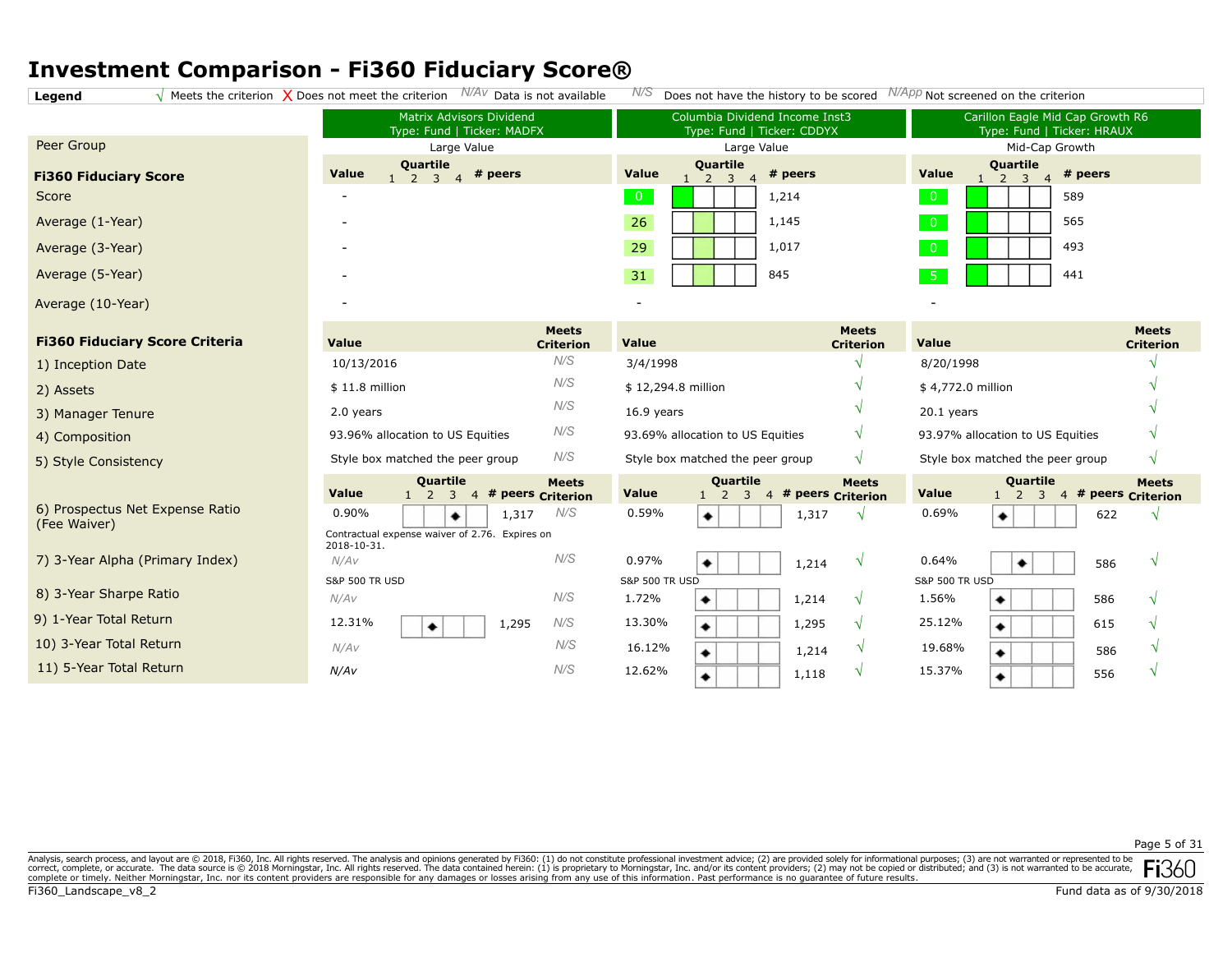**Legend**  $\sqrt{\phantom{a}^{\prime}}$  Meets the criterion  $\sqrt{\phantom{a}^{\prime}}$  Does not meet the criterion  $\phantom{a}^{N/A_V}$  Data is not available  $\phantom{a}^{N/S}$  Does not have the history to be scored  $\phantom{a}^{N/App}$  Not screened on the criterion

|                                                 | Wells Fargo Special Mid Cap Value R6                  | Royce Total Return Instl                         | Oak Ridge Small Cap Growth K                                            |
|-------------------------------------------------|-------------------------------------------------------|--------------------------------------------------|-------------------------------------------------------------------------|
|                                                 | Type: Fund   Ticker: WFPRX                            | Type: Fund   Ticker: RTRIX                       | Type: Fund   Ticker: ORIKX                                              |
| Peer Group                                      | Mid-Cap Value                                         | Small Blend                                      | Small Growth                                                            |
| <b>Fi360 Fiduciary Score</b>                    | <b>Quartile</b><br>Value<br># peers<br>$\overline{3}$ | Quartile<br>Value<br>$#$ peers<br>$\overline{3}$ | <b>Quartile</b><br>Value<br># peers<br>$\overline{3}$<br>$\overline{4}$ |
| Score                                           | 23                                                    | 44                                               | 79                                                                      |
|                                                 | 409                                                   | 743                                              | 705                                                                     |
| Average (1-Year)                                | 15                                                    | 26                                               | 86                                                                      |
|                                                 | 391                                                   | 674                                              | 676                                                                     |
| Average (3-Year)                                | 6 <sup>6</sup>                                        | 39                                               | 73                                                                      |
|                                                 | 337                                                   | 560                                              | 572                                                                     |
| Average (5-Year)                                | $6^{\circ}$                                           | 50                                               | 52                                                                      |
|                                                 | 271                                                   | 460                                              | 499                                                                     |
| Average (10-Year)                               |                                                       | 35<br>280                                        |                                                                         |
| <b>Fi360 Fiduciary Score Criteria</b>           | <b>Meets</b>                                          | <b>Meets</b>                                     | <b>Meets</b>                                                            |
|                                                 | Value                                                 | <b>Value</b>                                     | <b>Value</b>                                                            |
|                                                 | <b>Criterion</b>                                      | <b>Criterion</b>                                 | <b>Criterion</b>                                                        |
| 1) Inception Date                               | 4/8/2005                                              | 12/15/1993                                       | 1/3/1994                                                                |
| 2) Assets                                       | \$8,645.2 million                                     | \$2,157.3 million                                | \$340.5 million                                                         |
| 3) Manager Tenure                               | 9.7 years                                             | 24.8 years                                       | 24.8 years                                                              |
| 4) Composition                                  | V<br>97.48% allocation to US Equities                 | V<br>80.50% allocation to US Equities            | 91.17% allocation to US Equities                                        |
| 5) Style Consistency                            | Style box matched the peer group                      | Style box matched the peer group                 | X                                                                       |
|                                                 | $\sqrt{ }$                                            | $\mathcal{N}$                                    | Style drifted to Mid-Cap Growth                                         |
|                                                 | Quartile                                              | Quartile                                         | Quartile                                                                |
|                                                 | <b>Meets</b>                                          | <b>Meets</b>                                     | <b>Meets</b>                                                            |
|                                                 | Value                                                 | Value                                            | <b>Value</b>                                                            |
|                                                 | # peers Criterion                                     | $\overline{3}$                                   | # peers Criterion                                                       |
|                                                 | 2                                                     | # peers Criterion                                | 3                                                                       |
|                                                 | 3                                                     | $\overline{4}$                                   | <sup>2</sup>                                                            |
|                                                 | $\overline{4}$                                        | 1                                                | $\overline{4}$                                                          |
| 6) Prospectus Net Expense Ratio<br>(Fee Waiver) | 0.75%<br>444<br>۰<br>٦                                | 1.08%<br>810<br>۰                                | 1.00%<br>736                                                            |
| 7) 3-Year Alpha (Primary Index)                 | $-2.54%$<br>$\sqrt{ }$<br>409<br>۰                    | $-1.08%$<br>743<br>٠                             | X<br>$-1.14%$<br>704<br>۰                                               |
| 8) 3-Year Sharpe Ratio                          | <b>S&amp;P 500 TR USD</b>                             | <b>S&amp;P 500 TR USD</b>                        | <b>S&amp;P 500 TR USD</b>                                               |
|                                                 | 1.15%                                                 | 1.17%                                            | X                                                                       |
|                                                 | 409                                                   | ۰                                                | 1.09%                                                                   |
|                                                 | $\sqrt{ }$                                            | 743                                              | 704                                                                     |
|                                                 | ۰                                                     | $\mathcal{N}$                                    | ۰                                                                       |
| 9) 1-Year Total Return                          | 4.95%                                                 | 8.11%                                            | 29.87%                                                                  |
|                                                 | Х                                                     | X                                                | 729                                                                     |
|                                                 | 433                                                   | 791                                              | $\sqrt{ }$                                                              |
|                                                 | ٠                                                     | ۰                                                | ۰                                                                       |
| 10) 3-Year Total Return                         | X                                                     | X                                                | X                                                                       |
|                                                 | 11.78%                                                | 14.80%                                           | 14.72%                                                                  |
|                                                 | 409                                                   | 743                                              | 704                                                                     |
|                                                 | ٠                                                     | ۰                                                | ۰                                                                       |
| 11) 5-Year Total Return                         | 10.44%<br>$\sqrt{ }$<br>370<br>۰                      | X<br>8.76%<br>661<br>۰                           | X<br>$9.55\%$<br>662                                                    |

Page 6 of 31

Analysis, search process, and layout are @ 2018, Fi360, Inc. All rights reserved. The analysis and opinions generated by Fi360: (1) do not constitute professional investment advice; (2) are provided solely for informationa correct, complete, or accurate. The data source is © 2018 Morningstar, Inc. All rights reserved. The data contained herein: (1) is proprietary to Morningstar, Inc. and/or its content providers, (2) may not be copied or dis **FI**.361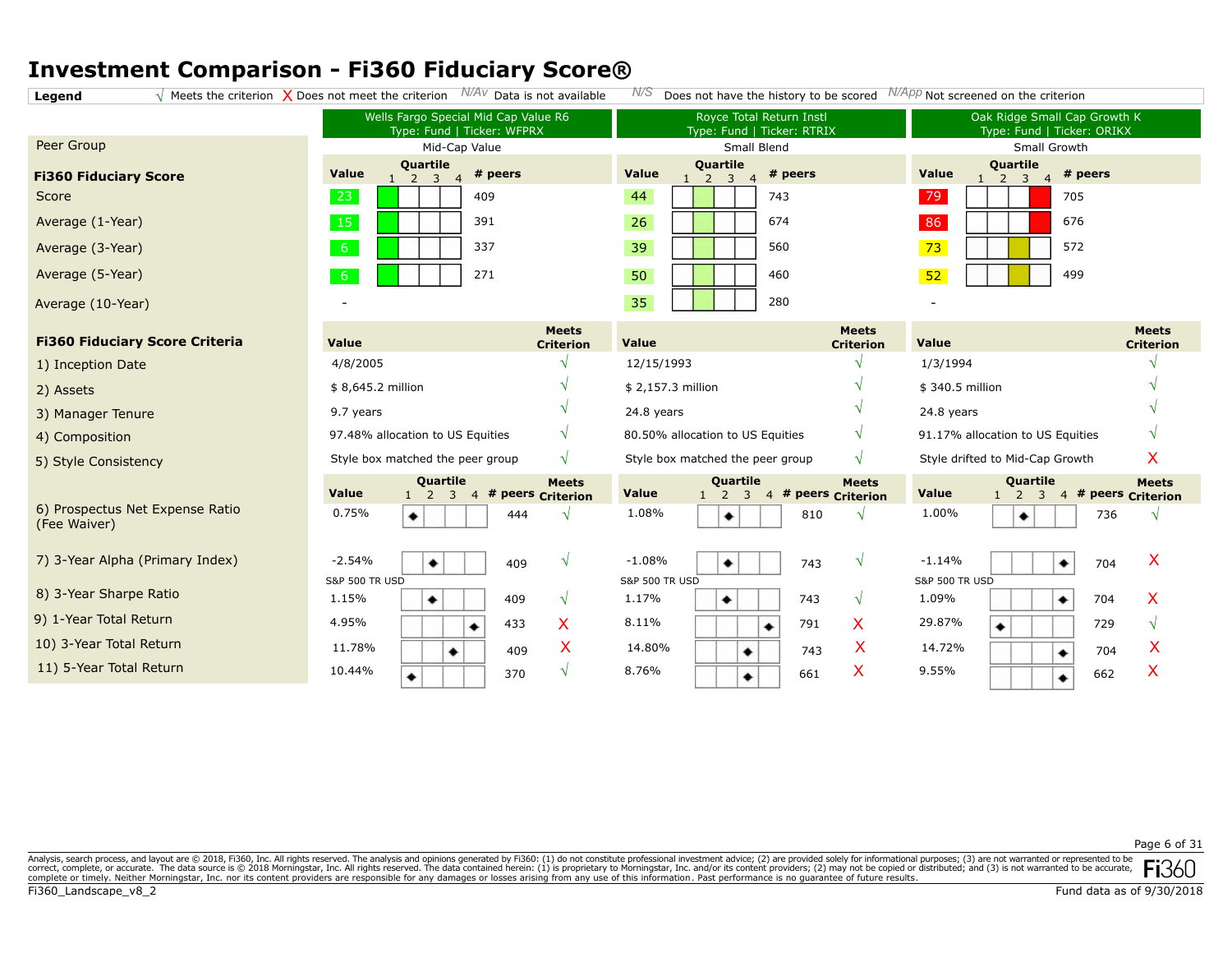**Legend**  $\sqrt{}$  Meets the criterion  $\sqrt{}$  Does not meet the criterion  $N/AV$  Data is not available  $N/S$  Does not have the history to be scored  $N/APP$  Not screened on the criterion

|                                                 | Vanguard FTSE All-Wld ex-US Idx Admiral<br>Type: Fund   Ticker: VFWAX |                                     |                                     | Calamos International Growth I<br>Type: Fund   Ticker: CIGIX                             |                                  | Cullen International High Dividend I<br>Type: Fund   Ticker: CIHIX       |
|-------------------------------------------------|-----------------------------------------------------------------------|-------------------------------------|-------------------------------------|------------------------------------------------------------------------------------------|----------------------------------|--------------------------------------------------------------------------|
| Peer Group                                      | Foreign Large Blend                                                   |                                     |                                     | Foreign Large Growth                                                                     |                                  | Foreign Large Value                                                      |
| <b>Fi360 Fiduciary Score</b>                    | Quartile<br># peers<br>Value<br>3                                     |                                     | Quartile<br>Value<br>$\overline{2}$ | # peers<br>3<br>$\overline{4}$                                                           | <b>Quartile</b><br>Value         | # peers<br>3<br>$\overline{4}$                                           |
| Score                                           | $\overline{0}$<br>739                                                 |                                     | 27                                  | 395                                                                                      | 77                               | 310                                                                      |
| Average (1-Year)                                | 17<br>661                                                             |                                     | 26                                  | 367                                                                                      | 75                               | 275                                                                      |
| Average (3-Year)                                | 41<br>583                                                             |                                     | 51                                  | 320                                                                                      | 59                               | 227                                                                      |
| Average (5-Year)                                | 46<br>464                                                             |                                     | 52                                  | 274                                                                                      | 53                               | 201                                                                      |
| Average (10-Year)                               |                                                                       |                                     | 30                                  | 170                                                                                      | 43                               | 96                                                                       |
| <b>Fi360 Fiduciary Score Criteria</b>           | <b>Value</b>                                                          | <b>Meets</b><br><b>Criterion</b>    | Value                               | <b>Meets</b><br><b>Criterion</b>                                                         | Value                            | <b>Meets</b><br><b>Criterion</b>                                         |
| 1) Inception Date                               | 3/2/2007                                                              |                                     | 3/16/2005                           |                                                                                          | 12/15/2005                       |                                                                          |
| 2) Assets                                       | \$37,312.8 million                                                    |                                     | \$276.7 million                     |                                                                                          | \$238.0 million                  |                                                                          |
| 3) Manager Tenure                               | 2.6 years                                                             |                                     | 13.6 years                          |                                                                                          | 12.8 years                       |                                                                          |
| 4) Composition                                  | 97.85% allocation to Non-US Equities                                  | V                                   |                                     | 88.58% allocation to Non-US Equities<br>N                                                |                                  | 90.26% allocation to Non-US Equities                                     |
| 5) Style Consistency                            | Style box matched the peer group                                      |                                     | Style box matched the peer group    | $\mathcal{N}$                                                                            | Style box matched the peer group | $\mathcal{N}$                                                            |
|                                                 | <b>Quartile</b><br>Value<br>$1\quad 2$<br>3                           | <b>Meets</b><br>4 # peers Criterion | Value<br>$1\quad 2$                 | <b>Quartile</b><br><b>Meets</b><br># peers Criterion<br>$\overline{3}$<br>$\overline{4}$ | Value<br>$\overline{2}$          | <b>Quartile</b><br><b>Meets</b><br>4 # peers Criterion<br>$\overline{3}$ |
| 6) Prospectus Net Expense Ratio<br>(Fee Waiver) | 0.11%<br>849<br>۰                                                     |                                     | 0.85%<br>۰                          | 447                                                                                      | 1.01%                            | 331                                                                      |
|                                                 |                                                                       |                                     |                                     | Contractual expense waiver of 0.36. Expires on 2022-3-1.                                 | 2018-10-31.                      | Contractual expense waiver of 0.22. Expires on                           |
| 7) 3-Year Alpha (Primary Index)                 | 0.47%<br>737<br>۰                                                     | V                                   | 0.74%                               | X<br>395                                                                                 | $-3.12%$                         | X<br>309                                                                 |
|                                                 | MSCI ACWI Ex USA NR USD                                               |                                     | MSCI ACWI Ex USA NR USD             |                                                                                          | MSCI ACWI Ex USA NR USD          |                                                                          |
| 8) 3-Year Sharpe Ratio                          | 0.88%<br>۰<br>737                                                     | V                                   | 0.80%                               | X<br>395<br>۰                                                                            | 0.46%                            | Х<br>309<br>۰                                                            |
| 9) 1-Year Total Return                          | 1.72%<br>820<br>٠                                                     | V                                   | 3.80%                               | 441<br>$\mathcal{N}$<br>٠                                                                | $-2.74%$                         | X<br>323                                                                 |
| 10) 3-Year Total Return                         | 9.95%<br>737<br>۰                                                     | V                                   | 10.22%                              | 395<br>٠                                                                                 | 5.15%                            | X<br>309                                                                 |
| 11) 5-Year Total Return                         | 4.43%<br>656<br>٠                                                     |                                     | 5.64%                               | 379<br>٠                                                                                 | 1.56%                            | X<br>274                                                                 |

Analysis, search process, and layout are @ 2018, Fi360, Inc. All rights reserved. The analysis and opinions generated by Fi360: (1) do not constitute professional investment advice; (2) are provided solely for informationa correct, complete, or accurate. The data source is © 2018 Morningstar, Inc. All rights reserved. The data contained herein: (1) is proprietary to Morningstar, Inc. and/or its content providers, (2) may not be copied or dis **FI**JOL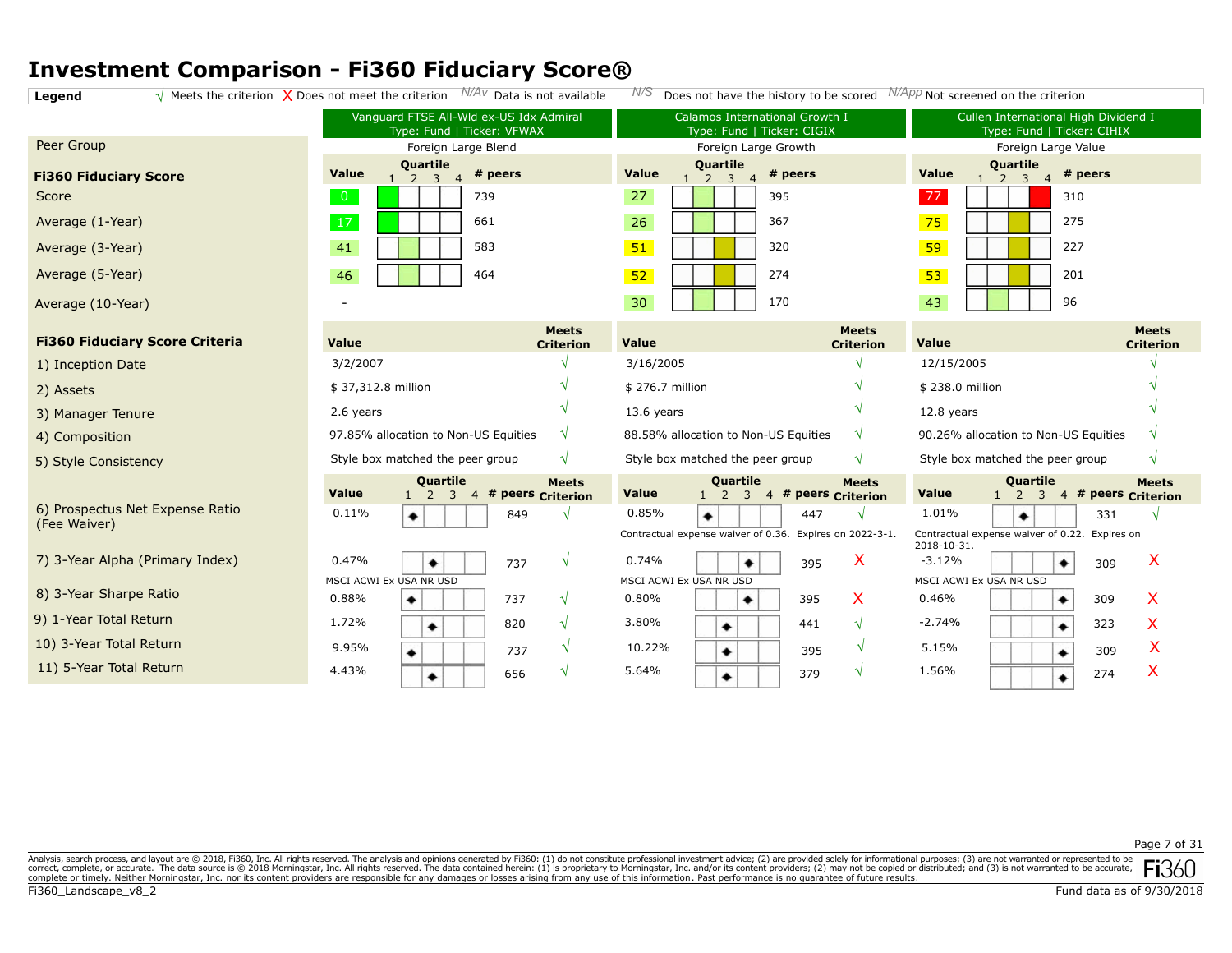**Legend**  $\sqrt{\frac{1}{2}}$  Meets the criterion  $\sqrt{\frac{1}{2}}$  Does not meet the criterion  $\sqrt{\frac{1}{4}}$  Data is not available  $\sqrt{\frac{1}{2}}$  Does not have the history to be scored  $\sqrt{\frac{1}{4}}$  Not screened on the criterion

|                                                 | American Funds New World R6<br>Type: Fund   Ticker: RNWGX                                              | Cullen Emerging Markets High Div I<br>Type: Fund   Ticker: CEMFX             | <b>BlackRock Inflation Protected Bond K</b><br>Type: Fund   Ticker: BPLBX            |
|-------------------------------------------------|--------------------------------------------------------------------------------------------------------|------------------------------------------------------------------------------|--------------------------------------------------------------------------------------|
| Peer Group                                      | Diversified Emerging Mkts                                                                              | Diversified Emerging Mkts                                                    | <b>Inflation-Protected Bond</b>                                                      |
| <b>Fi360 Fiduciary Score</b>                    | Quartile<br># peers<br>Value<br>$1 \t2 \t3 \t4$                                                        | Quartile<br><b>Value</b><br># peers<br>$1 \quad 2 \quad 3$<br>$\overline{4}$ | Quartile<br>Value<br># peers<br>$\overline{2}$<br>$\overline{3}$<br>1                |
| Score                                           | 27<br>793                                                                                              | 27<br>793                                                                    | 9<br>234                                                                             |
| Average (1-Year)                                | 33<br>692                                                                                              | 47<br>692                                                                    | $\vert 11 \vert$<br>229                                                              |
| Average (3-Year)                                | 33<br>499                                                                                              | 26<br>499                                                                    | 11<br>181                                                                            |
| Average (5-Year)                                | 31<br>326                                                                                              |                                                                              | 8<br>147                                                                             |
| Average (10-Year)                               |                                                                                                        |                                                                              | $-5$<br>81                                                                           |
| <b>Fi360 Fiduciary Score Criteria</b>           | <b>Meets</b><br><b>Value</b><br><b>Criterion</b>                                                       | <b>Meets</b><br>Value<br><b>Criterion</b>                                    | <b>Meets</b><br>Value<br><b>Criterion</b>                                            |
| 1) Inception Date                               | 6/17/1999                                                                                              | 8/31/2012                                                                    | 6/28/2004                                                                            |
| 2) Assets                                       | \$36,000.9 million                                                                                     | \$418.4 million                                                              | \$2,250.6 million                                                                    |
| 3) Manager Tenure                               | 19.3 years                                                                                             | 6.1 years                                                                    | 1.6 years                                                                            |
| 4) Composition                                  | X<br>72.88% allocation to Non-US Equities                                                              | 92.98% allocation to Non-US Equities<br>N                                    | 99.98% allocation to US Bonds                                                        |
| 5) Style Consistency                            | N/App<br>Peer not screened for style drift                                                             | N/App<br>Peer not screened for style drift                                   | Style box matched the peer group<br>$\sqrt{ }$                                       |
|                                                 | Quartile<br><b>Meets</b><br><b>Value</b><br># peers Criterion<br>$\overline{2}$<br>3<br>$\overline{4}$ | Quartile<br><b>Meets</b><br>Value<br>4 # peers Criterion<br>3<br>$1\quad 2$  | Quartile<br><b>Meets</b><br>Value<br>4 # peers Criterion<br>2<br>$\overline{3}$<br>1 |
| 6) Prospectus Net Expense Ratio<br>(Fee Waiver) | 0.64%<br>901<br>۰                                                                                      | 1.01%<br>901                                                                 | 0.34%<br>248<br>٠                                                                    |
|                                                 |                                                                                                        | Contractual expense waiver of 0.32. Expires on<br>2018-10-31.                | Contractual expense waiver of 0.06. Expires on 2020-4-30.                            |
| 7) 3-Year Alpha (Primary Index)                 | 2.31%<br>$\sqrt{ }$<br>793<br>۰                                                                        | X<br>$-0.27%$<br>793<br>٠                                                    | 0.62%<br>234<br>۰                                                                    |
| 8) 3-Year Sharpe Ratio                          | MSCI ACWI Ex USA NR USD                                                                                | MSCI ACWI Ex USA NR USD                                                      | BBgBarc US Agg Bond TR USD                                                           |
|                                                 | 1.01%<br>٠<br>793<br>$\sqrt{ }$                                                                        | X<br>0.70%<br>793<br>٠                                                       | 0.35%<br>٠<br>234                                                                    |
| 9) 1-Year Total Return                          | 1.15%<br>860<br>$\sqrt{ }$<br>٠                                                                        | $-2.05%$<br>860<br>$\sqrt{ }$<br>٠                                           | 0.40%<br>241<br>٠                                                                    |
| 10) 3-Year Total Return                         | 11.53%<br>$\sqrt{ }$<br>793<br>٠                                                                       | X<br>8.83%<br>793<br>٠                                                       | 1.89%<br>234<br>٠                                                                    |
| 11) 5-Year Total Return                         | 4.79%<br>$\sqrt{ }$<br>618<br>۰                                                                        | 3.24%<br>$\sqrt{ }$<br>618<br>۰                                              | 0.98%<br>222<br>۰                                                                    |
|                                                 |                                                                                                        |                                                                              |                                                                                      |

Page 8 of 31

Analysis, search process, and layout are @ 2018, Fi360, Inc. All rights reserved. The analysis and opinions generated by Fi360: (1) do not constitute professional investment advice; (2) are provided solely for informationa correct, complete, or accurate. The data source is © 2018 Morningstar, Inc. All rights reserved. The data contained herein: (1) is proprietary to Morningstar, Inc. and/or its content providers, (2) may not be copied or dis **FI**JOU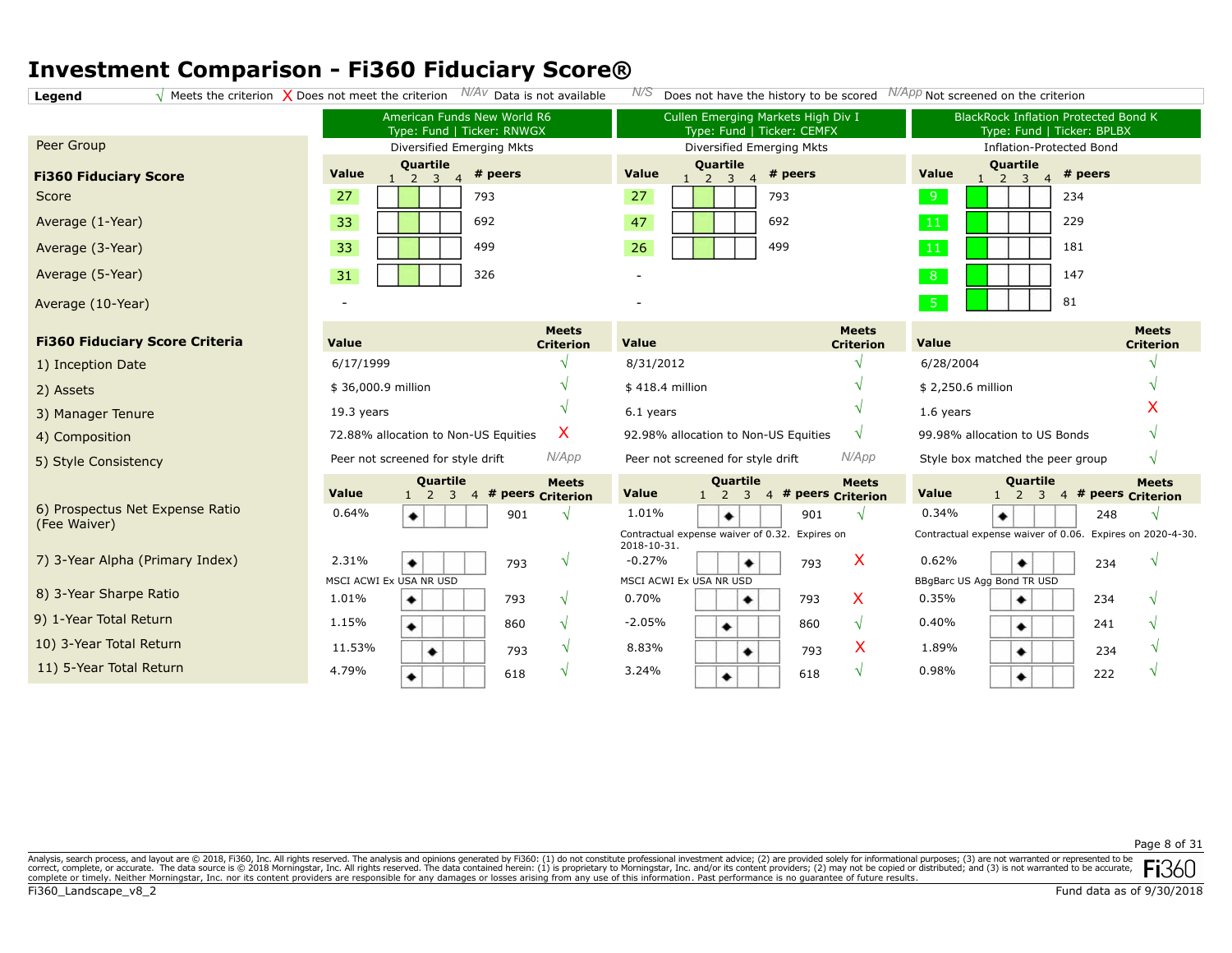**Legend**  $\sqrt{M}$  Meets the criterion  $\sqrt{M}$  Does not meet the criterion  $N/AV$  Data is not available  $N/S$  Does not have the history to be scored  $N/APP$  Not screened on the criterion

Metropolitan West Total Return Bd Plan TCW Emerging Markets Income I Victory INCORE Fund for Income R6 Type: Fund | Ticker: MWTSX Type: Fund | Ticker: VFFRX Type: Fund | Ticker: TGEIX Peer Group Intermediate-Term Bond Short Government Emerging Markets Bond **Quartile Quartile**<br>2<br>3<br>4 **Quartile**<br>2<br>3<br>4 **Value # peers Value # peers Value # peers Fi360 Fiduciary Score**  $1 \t2 \t3$  $1 \quad 2 \quad 3$  $1 \t2 \t3 \t4$ 21 18 993 108 253 Average (1-Year) 934 107 247 20 17 Average (3-Year) 13 840 100 148 Average (5-Year) 721 92 11 - 40 15 - - Average (10-Year) **Meets Meets Meets Fi360 Fiduciary Score Criteria Value Value Value Criterion Criterion Criterion √** 3/31/1997 **√** 9/16/1987 5/29/1998 **√** 1) Inception Date **√ √** \$ 72,910.3 million \$ 622.3 million \$ 4,741.4 million **√** 2) Assets **√ √ √** 21.5 years 12.6 years 8.8 years 3) Manager Tenure *N/App N/App* 97.19% allocation to US Bonds **√** Peer not screened for composition Peer not screened for composition 4) Composition **√** *N/App* Style box matched the peer group **√** Style box matched the peer group Peer not screened for style drift 5) Style Consistency **Quartile Quartile Quartile Meets Meets Meets Value Value Value** 1 2 3 4 **Criterion # peers**  $1 \quad 2 \quad 3$ **# peers Criterion** 1 2 3 4 # peers Criterion 6) Prospectus Net Expense Ratio 0.37% 0.63% **√** 0.87% 1,112 **√** 108 315 **√** ٠ ۰ (Fee Waiver) Contractual expense waiver of 0.10. Expires on 2019-2-28. 7) 3-Year Alpha (Primary Index) 5.77% 0.18% X -0.93% X 993 108 ۰ 253 **√** ۰ ۰ BBgBarc US Agg Bond TR USD BBgBarc US Agg Bond TR USD BBgBarc US Agg Bond TR USD 8) 3-Year Sharpe Ratio 0.23% X  $-0.44%$ **√** 0.99% **√** ۰ 993 ۰ 108 ۰ 253 9) 1-Year Total Return -0.81% 1,077 **√** -0.65% 108 X -2.59% 302 **√** ۰ ۰ ۰ 10) 3-Year Total Return X 1.45% 0.20% **√** 7.23% **√** 993 108 253 ٠ ۰ ۰ 11) 5-Year Total Return 2.34% **√** *1.02%* **√** 4.12% **√** 945 104 201 ۰

Analysis, search process, and layout are @ 2018, Fi360, Inc. All rights reserved. The analysis and opinions generated by Fi360: (1) do not constitute professional investment advice; (2) are provided solely for informationa ï360 correct, complete, or accurate. The data source is © 2018 Morningstar, Inc. All rights reserved. The data contained herein: (1) is proprietary to Morningstar, Inc. and/or its content providers; (2) may not be copied or dis complete or timely. Neither Morningstar, Inc. nor its content providers are responsible for any damages or losses arising from any use of this information. Past performance is no guarantee of future results.

Score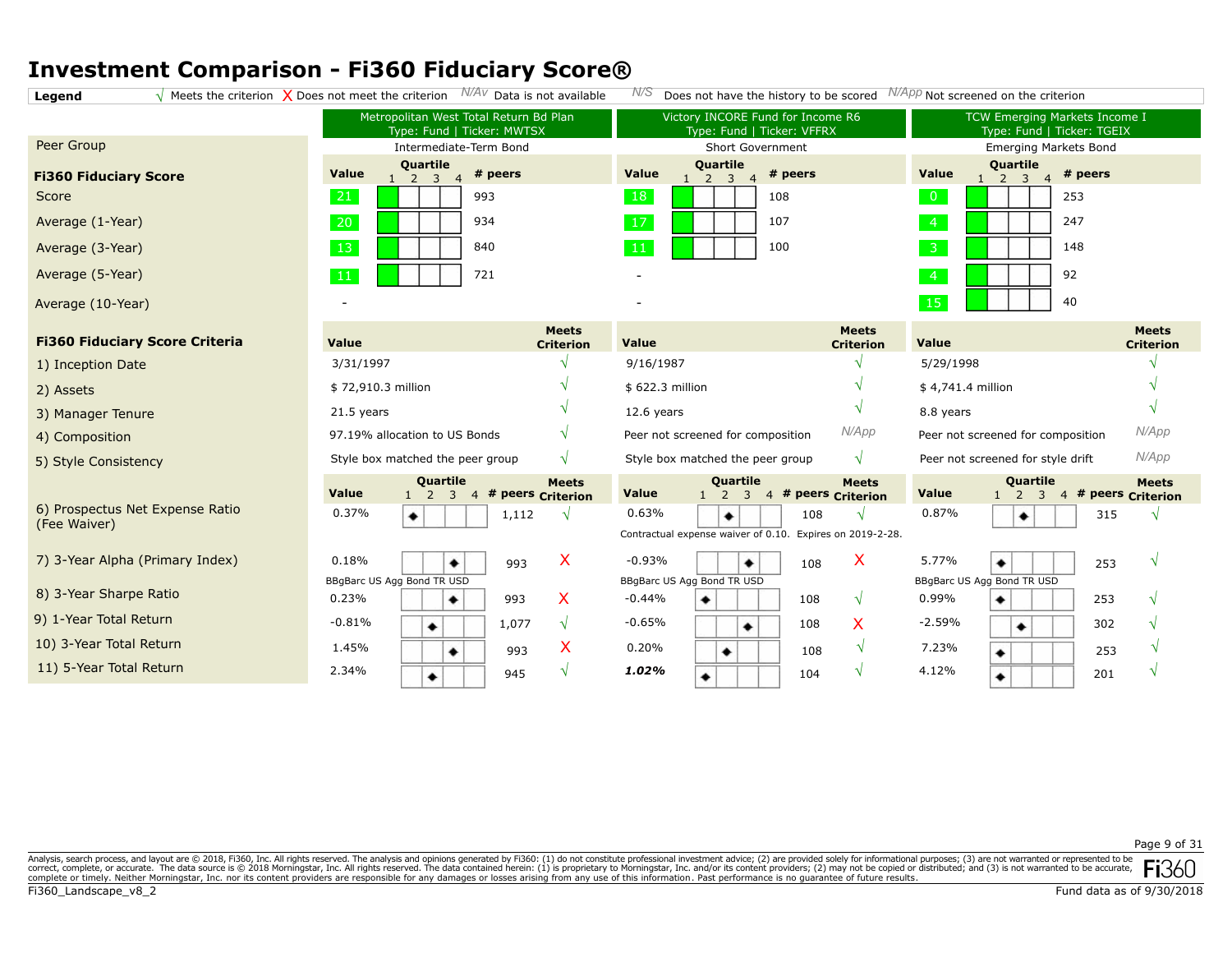**Legend**  $\sqrt{M}$  Meets the criterion  $\sqrt{M}$  Does not meet the criterion  $N/AV$  Data is not available  $N/S$  Does not have the history to be scored  $N/APP$  Not screened on the criterion

| Peer Group                                      | Oppenheimer International Bond I<br>Type: Fund   Ticker: OIBIX<br>World Bond   |                                     | First Eagle High Yield I<br>Type: Fund   Ticker: FEHIX<br>High Yield Bond |                                   | Permanent Portfolio Permanent I<br>Type: Fund   Ticker: PRPFX                          |                                     |
|-------------------------------------------------|--------------------------------------------------------------------------------|-------------------------------------|---------------------------------------------------------------------------|-----------------------------------|----------------------------------------------------------------------------------------|-------------------------------------|
| <b>Fi360 Fiduciary Score</b>                    | Quartile<br>Value<br># peers<br>$\overline{3}$<br>2                            |                                     | Quartile<br>Value<br>$\overline{3}$<br>2<br>$\overline{4}$                | # peers                           | Allocation--30% to 50% Equity<br>Quartile<br>Value<br>2 <sup>3</sup><br>$\overline{4}$ | # peers                             |
| Score                                           | 25<br>290                                                                      |                                     | 52                                                                        | 655                               | 70                                                                                     | 486                                 |
| Average (1-Year)                                | 9<br>280                                                                       |                                     | 59                                                                        | 614                               | 64                                                                                     | 422                                 |
| Average (3-Year)                                | 14<br>253                                                                      |                                     | 63                                                                        | 516                               | 77                                                                                     | 371                                 |
| Average (5-Year)                                | 25<br>199                                                                      |                                     | 55                                                                        | 419                               | 81                                                                                     | 302                                 |
| Average (10-Year)                               |                                                                                |                                     |                                                                           |                                   | 50                                                                                     | 197                                 |
| <b>Fi360 Fiduciary Score Criteria</b>           | Value                                                                          | <b>Meets</b><br><b>Criterion</b>    | Value                                                                     | <b>Meets</b><br><b>Criterion</b>  | <b>Value</b>                                                                           | <b>Meets</b><br><b>Criterion</b>    |
| 1) Inception Date                               | 6/15/1995                                                                      |                                     | 11/19/2007                                                                |                                   | 12/1/1982                                                                              |                                     |
| 2) Assets                                       | \$5,471.9 million                                                              |                                     | \$333.3 million                                                           |                                   | \$2,296.2 million                                                                      |                                     |
| 3) Manager Tenure                               | 5.7 years                                                                      |                                     | $10.9$ years                                                              |                                   | 15.4 years                                                                             |                                     |
| 4) Composition                                  | Peer not screened for composition                                              | N/App                               | Peer not screened for composition                                         | N/App                             | Peer not screened for composition                                                      | N/App                               |
| 5) Style Consistency                            | Peer not screened for style drift                                              | N/App                               | Style box matched the peer group                                          | $\sqrt{ }$                        | Peer not screened for style drift                                                      | N/App                               |
|                                                 | <b>Quartile</b><br><b>Value</b><br>$1\quad 2$<br>$\overline{3}$                | <b>Meets</b><br>4 # peers Criterion | Quartile<br>Value<br>$\overline{3}$<br>$1\quad 2$<br>$\overline{4}$       | <b>Meets</b><br># peers Criterion | <b>Quartile</b><br>Value<br>$\overline{\mathbf{3}}$<br>$\overline{2}$                  | <b>Meets</b><br>4 # peers Criterion |
| 6) Prospectus Net Expense Ratio<br>(Fee Waiver) | 0.61%<br>344<br>۰<br>Contractual expense waiver of 0.02. Expires on 2019-1-26. | N                                   | 0.81%<br>۰                                                                | 734                               | 0.82%<br>۰                                                                             | 531<br>N                            |
| 7) 3-Year Alpha (Primary Index)                 | 2.56%<br>۰<br>290                                                              | N                                   | 5.48%<br>٠                                                                | $\mathcal{N}$<br>655              | $-1.29%$<br>٠                                                                          | X<br>486                            |
| 8) 3-Year Sharpe Ratio                          | BBgBarc US Agg Bond TR USD<br>0.47%<br>290<br>۰                                | V                                   | BBgBarc US Agg Bond TR USD<br>0.90%<br>۰                                  | X<br>655                          | Morningstar Mod Tgt Risk TR USD<br>0.80%                                               | X<br>486<br>۰                       |
| 9) 1-Year Total Return                          | $-3.83%$<br>320<br>۰                                                           | X                                   | 4.18%<br>۰                                                                | 711<br>$\sqrt{ }$                 | 1.85%                                                                                  | X<br>519<br>۰                       |
| 10) 3-Year Total Return                         | 3.74%<br>290<br>۰                                                              | $\sqrt{ }$                          | 6.53%<br>۰                                                                | X<br>655                          | 6.47%<br>۰                                                                             | N<br>486                            |
| 11) 5-Year Total Return                         | 2.04%<br>283                                                                   | V                                   | 3.91%<br>٠                                                                | X<br>599                          | 2.55%                                                                                  | X<br>406<br>۰                       |

Page 10 of 31

Analysis, search process, and layout are @ 2018, Fi360, Inc. All rights reserved. The analysis and opinions generated by Fi360: (1) do not constitute professional investment advice; (2) are provided solely for informationa correct, complete, or accurate. The data source is © 2018 Morningstar, Inc. All rights reserved. The data contained herein: (1) is proprietary to Morningstar, Inc. and/or its content providers, (2) may not be copied or dis IN 1501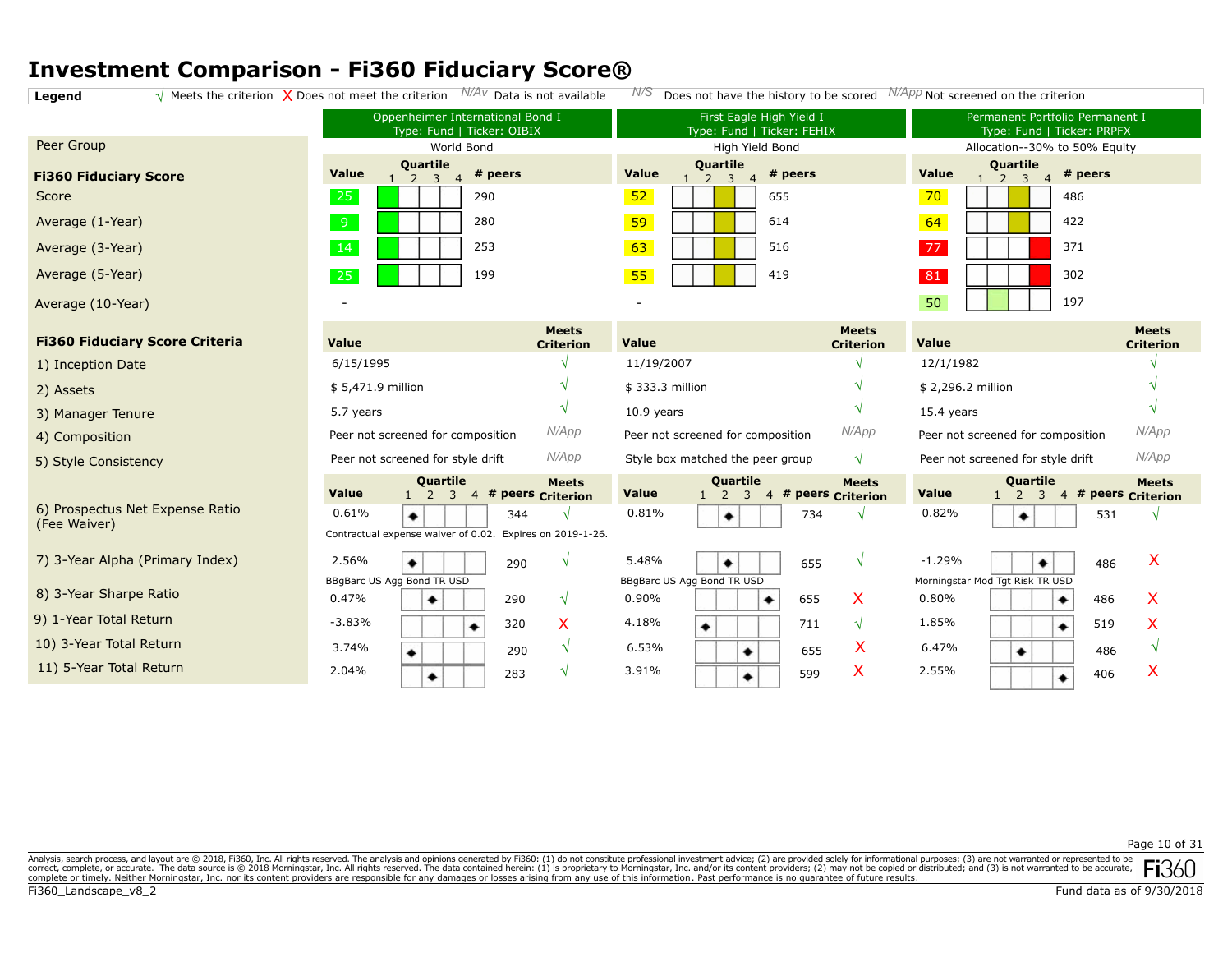**Legend**  $\sqrt{}$  Meets the criterion  $\sqrt{}$  Does not meet the criterion  $N/AV$  Data is not available  $N/S$  Does not have the history to be scored  $N/APP$  Not screened on the criterion

| Peer Group                   |       |
|------------------------------|-------|
| <b>Fi360 Fiduciary Score</b> | Value |
| Score                        | 0     |
| Average (1-Year)             | 13    |
| Average (3-Year)             | 10    |
| Average (5-Year)             | 15    |
| Average (10-Year)            |       |

**Fi360 Fiduciary Score Criteria**

6) Prospectus Net Expense Ratio

7) 3-Year Alpha (Primary Index)

4) Composition 5) Style Consistency

2) Assets

(Fee Waiver)

3) Manager Tenure

1) Inception Date

8) 3-Year Sharpe Ratio

11) 5-Year Total Return

9) 1-Year Total Return 10) 3-Year Total Return

|              |                          | Dreyfus Global Real Return I<br>Type: Fund   Ticker: DRRIX | Ar   |
|--------------|--------------------------|------------------------------------------------------------|------|
|              | Multialternative         |                                                            |      |
| <b>Value</b> | <b>Quartile</b><br>2 3 4 | # peers                                                    | Valu |
| ი            |                          | 337                                                        | 31   |
| 13           |                          | 260                                                        | 52   |
| 10           |                          | 154                                                        | 44   |
| 15           |                          | 108                                                        | 32   |

| American Century US Government MMkt Inv<br>Type: Fund   Ticker: TCRXX |                                                               |         |  |  |  |  |  |
|-----------------------------------------------------------------------|---------------------------------------------------------------|---------|--|--|--|--|--|
|                                                                       | Money Market Taxable                                          |         |  |  |  |  |  |
| <b>Value</b>                                                          | Quartile<br>$\mathcal{P}$<br>$\overline{3}$<br>$\overline{4}$ | # peers |  |  |  |  |  |
| 31                                                                    |                                                               | 469     |  |  |  |  |  |
| 52                                                                    |                                                               | 445     |  |  |  |  |  |
| 44                                                                    |                                                               | 424     |  |  |  |  |  |
| 32                                                                    |                                                               | 406     |  |  |  |  |  |

| <b>Value</b>                               | <b>Meets</b><br><b>Criterion</b>  | <b>Value</b>                               | <b>Meets</b><br><b>Criterion</b>  |
|--------------------------------------------|-----------------------------------|--------------------------------------------|-----------------------------------|
| 5/12/2010                                  | $\mathbf{v}$                      | 4/1/1993                                   |                                   |
| \$1,557.7 million                          | $\mathcal{N}$                     | \$1,993.9 million                          | V                                 |
| 7.8 years                                  | $\mathcal{N}$                     | 9.2 years                                  | V                                 |
| Peer not screened for composition          | N/App                             | Peer not screened for composition          | N/App                             |
| Peer not screened for style drift          | N/App                             | Peer not screened for style drift          | N/App                             |
| Quartile<br><b>Value</b><br>$\overline{4}$ | <b>Meets</b><br># peers Criterion | Quartile<br><b>Value</b><br>$\overline{4}$ | <b>Meets</b><br># peers Criterion |

0.46%

-

| <b>Value</b> |  |  | --------<br>4 # peers Criterion |
|--------------|--|--|---------------------------------|
| 0.90%        |  |  |                                 |

| 1.02% |                                 | 337 |  |
|-------|---------------------------------|-----|--|
|       | Morningstar Mod Tgt Risk TR USD |     |  |
| 0.53% |                                 | 337 |  |
| 3.33% |                                 | 389 |  |
| 3.46% |                                 | 337 |  |
| 3.17% |                                 | 198 |  |
|       |                                 |     |  |

| N/AV     |                                  |     | N/AV |
|----------|----------------------------------|-----|------|
|          | USTREAS T-Bill Auction Ave 3 Mon |     |      |
| $-8.42%$ |                                  | 469 | x    |
| 1.12%    |                                  | 540 | x    |
| 0.48%    |                                  | 469 |      |
| 0.29%    |                                  | 440 |      |
|          |                                  |     |      |

٠

**√**

571

# peers Criterion

## Page 11 of 31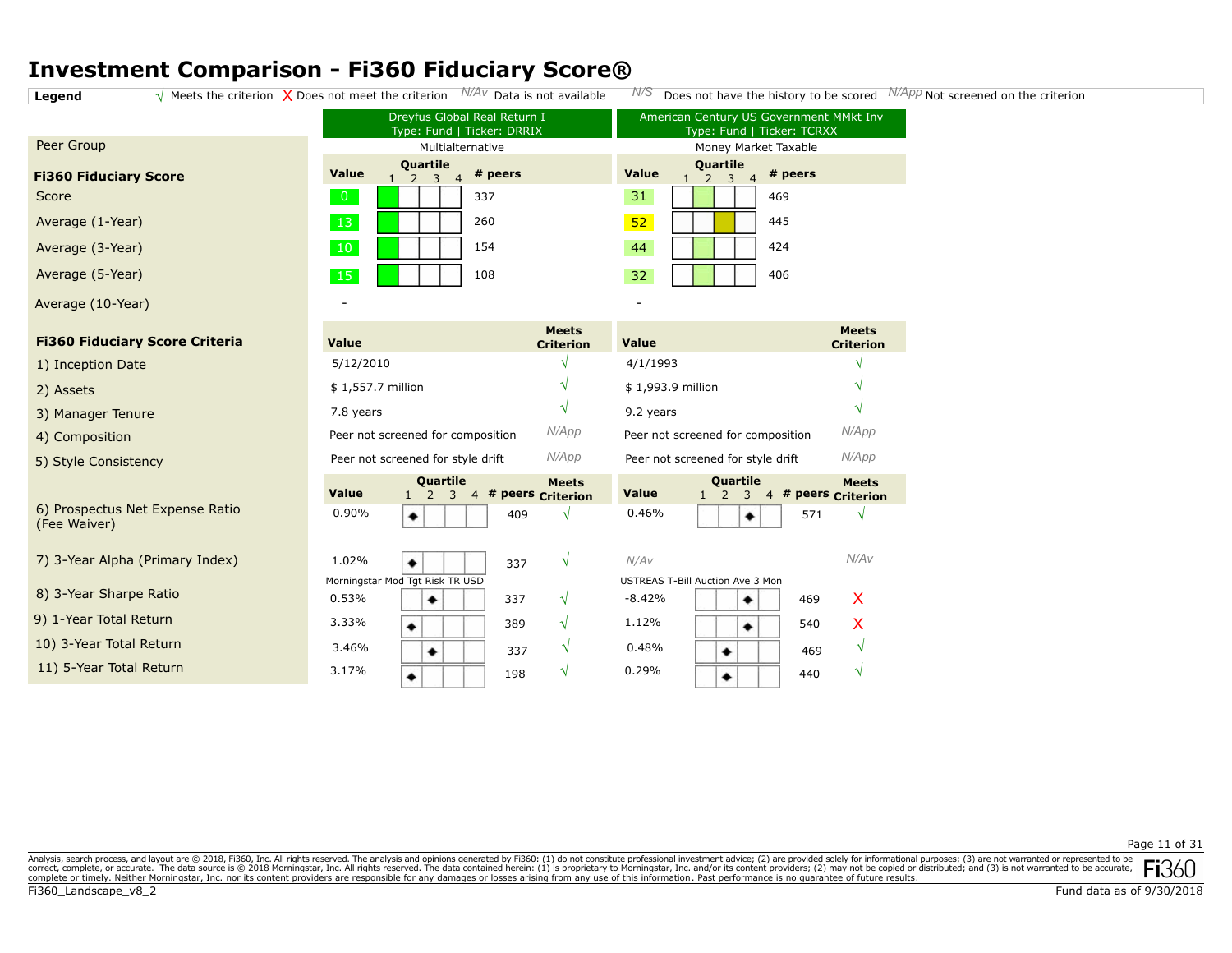*Investors should consider the investment objectives, risks, and charges and expenses of a fund carefully before investing. Prospectuses and, if available, the summary prospectuses, containing this and other information about the fund are available by contacting your financial consultant. Please read the prospectus and summary prospectus carefully before investing to make sure that the fund is appropriate for your goals and risk tolerance. The performance quoted reflects the reinvestment of dividends and capital gains and is net of expenses. It does not reflect the maximum*  sales charges, which are generally waived for investments within qualified plans. Such charges, if applied, would reduce the performance quoted. **The performance information shown** *represents past performance and is not a guarantee of future results. The investment return and principal value of an investment will fluctuate so that the shares, when redeemed, may be*  worth more or less than their original cost. Current performance may be lower or higher than the performance information shown. For performance data current to the most recent month-end, *please reference the Investment Company Contact Information section.* Text in bold italics indicates extended performance which is based on the performance of the investment's oldest share class, adjusted for fees. Fi360 Fiduciary Scores calculated using extended performance are shown with a colored border.

|                                  | Fidelity 500 Index Institutional Prem<br>Type: Fund   Ticker: FXAIX |                                              |            |                           | Nuveen Santa Barbara Dividend Growth R6<br>Type: Fund   Ticker: NSBFX |            |                           | JAG Large Cap Growth I<br>Type: Fund   Ticker: JLGIX |            |  |
|----------------------------------|---------------------------------------------------------------------|----------------------------------------------|------------|---------------------------|-----------------------------------------------------------------------|------------|---------------------------|------------------------------------------------------|------------|--|
| Peer Group                       |                                                                     | Large Blend                                  |            |                           | Large Blend                                                           |            |                           | Large Growth                                         |            |  |
| <b>Inception Date</b>            | 2/17/1988                                                           |                                              |            | 3/28/2006                 |                                                                       |            | 12/22/2011                |                                                      |            |  |
| <b>Net Assets</b>                | \$166,628.6 million                                                 |                                              |            | \$3,323.1 million         |                                                                       |            | \$67.3 million            |                                                      |            |  |
| <b>Manager Tenure</b>            | 14.6 years                                                          |                                              |            | 12.5 years                |                                                                       |            | 6.8 years                 |                                                      |            |  |
| Primary Index                    | <b>S&amp;P 500 TR USD</b>                                           |                                              |            | <b>S&amp;P 500 TR USD</b> |                                                                       |            | <b>S&amp;P 500 TR USD</b> |                                                      |            |  |
| <b>Investment Analytics</b>      | Value (Rank)                                                        | <b>Quartile</b><br>$1\quad 2$<br>$3 \quad 4$ | #<br>peers | Value (Rank)              | Quartile<br>$1\quad 2$<br>3 <sub>1</sub>                              | #<br>peers | Value (Rank)              | Quartile<br>$1\quad 2$<br>$3 \quad 4$                | #<br>peers |  |
| Prospectus Net Expense Ratio     | 0.02(2)                                                             | ۰                                            | 1,495      | 0.65(34)                  | ٠                                                                     | 1,495      | 1.25(72)                  | ۰                                                    | 1,492      |  |
| 3-Month Total Return             | 7.71(21)                                                            | ۰                                            | 1,475      | 7.67(23)                  | ۰                                                                     | 1,475      | 10.96(3)                  | ۰                                                    | 1,486      |  |
| <b>YTD Total Return</b>          | 10.55(18)                                                           | ۰                                            | 1,449      | 8.37 (56)                 | ٠                                                                     | 1,449      | 21.21(13)                 | ۰                                                    | 1,483      |  |
| 1-Year Total Return              | 17.90 (17)                                                          | ۰                                            | 1,424      | 15.31 (54)                | ٠                                                                     | 1,424      | 26.53 (29)                | ۰                                                    | 1,472      |  |
| 3-Year Total Return              | 17.30(9)                                                            | ۰                                            | 1,306      | 14.66 (66)                | ۰                                                                     | 1,306      | 21.45(8)                  | ۰                                                    | 1,403      |  |
| 5-Year Total Return              | 13.94(8)                                                            | ۰                                            | 1,217      | 12.10 (56)                | ٠                                                                     | 1,217      | 16.36 (18)                |                                                      | 1,351      |  |
| 10-Year Total Return             | 11.95 (18)                                                          | ۰                                            | 1,064      | 10.90 (55)                | ۰                                                                     | 1,064      | N/AV                      |                                                      | 1,163      |  |
| 2017 Total Return                | 21.81(30)                                                           | ٠                                            | 1,359      | 20.08 (64)                | ۰                                                                     | 1,359      | 35.01 (10)                | ۰                                                    | 1,444      |  |
| 2016 Total Return                | 11.97 (29)                                                          | ٠                                            | 1,312      | 11.95 (29)                | ۰                                                                     | 1,312      | 3.55(48)                  | ۰                                                    | 1,409      |  |
| 2015 Total Return                | 1.38(22)                                                            |                                              | 1,267      | $-2.88(80)$               | ۰                                                                     | 1,267      | 6.13(35)                  | ٠                                                    | 1,375      |  |
| 2014 Total Return                | 13.66 (19)                                                          | ٠                                            | 1,224      | 13.26 (28)                | ۰                                                                     | 1,224      | 8.32(77)                  |                                                      | 1,358      |  |
| 2013 Total Return                | 32.37 (48)                                                          | ٠                                            | 1,188      | 25.83 (94)                | ٠                                                                     | 1,188      | 32.57 (68)                | ٠                                                    | 1,345      |  |
| 3-Year Sharpe Ratio              | 1.69(8)                                                             | ۰                                            | 1,306      | 1.46(56)                  | ۰                                                                     | 1,306      | 1.54(49)                  | ٠                                                    | 1,403      |  |
| 3-Year Alpha (Primary Index)     | $-0.01(16)$                                                         | ۰                                            | 1,306      | $-1.49(56)$               | ۰                                                                     | 1,306      | 3.49(7)                   | ۰                                                    | 1,403      |  |
| 3-Year Standard Deviation        | 9.18(37)                                                            | ۰                                            | 1,306      | 9.04(29)                  | ۰                                                                     | 1,306      | 12.68 (93)                |                                                      | 1,403      |  |
| 3-Year R-Squared (Primary Index) | 100(1)                                                              | ۰                                            | 1,306      | 92 (54)                   | ٠                                                                     | 1,306      | 55 (96)                   | ۰                                                    | 1,403      |  |
| 1-Year Turnover                  | 4(9)                                                                | ۰                                            | 1,353      | 22 (37)                   | ۰                                                                     | 1,353      | 125 (94)                  |                                                      | 1,442      |  |

#### Page 12 of 31

Analysis, search process, and layout are © 2018, Fi360, Inc. All rights reserved. The analysis and opinions generated by Fi360: (1) do not constitute professional investment advice; (2) are provided solely for informationa correct, complete, or accurate. The data source is © 2018 Morningstar, Inc. All rights reserved. The data contained herein: (1) is proprietary to Morningstar, Inc. and/or its content providers; (2) may not be copied or dis complete or timely. Neither Morningstar, Inc. nor its content providers are responsible for any damages or losses arising from any use of this information. Past performance is no guarantee of future results.

Fi360 Landscape v8 2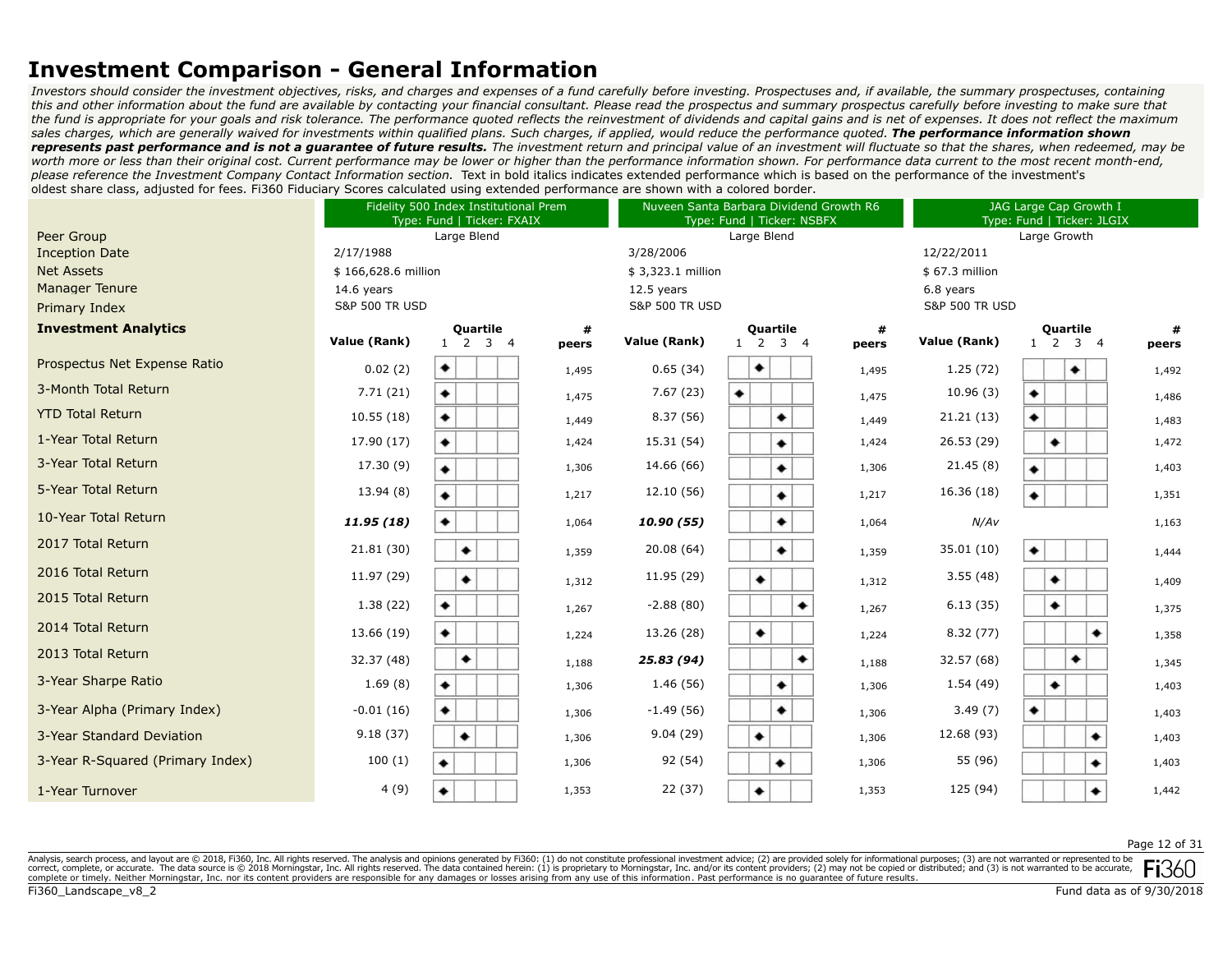|                                  | <b>Matrix Advisors Dividend</b><br>Type: Fund   Ticker: MADFX |                                    |            | Columbia Dividend Income Inst3<br>Type: Fund   Ticker: CDDYX |                                       |            | Carillon Eagle Mid Cap Growth R6<br>Type: Fund   Ticker: HRAUX |                                              |            |
|----------------------------------|---------------------------------------------------------------|------------------------------------|------------|--------------------------------------------------------------|---------------------------------------|------------|----------------------------------------------------------------|----------------------------------------------|------------|
| Peer Group                       |                                                               | Large Value                        |            |                                                              | Large Value                           |            | Mid-Cap Growth                                                 |                                              |            |
| <b>Inception Date</b>            | 10/13/2016                                                    |                                    |            | 3/4/1998                                                     |                                       |            | 8/20/1998                                                      |                                              |            |
| <b>Net Assets</b>                | $$11.8$ million                                               |                                    |            | \$12,294.8 million                                           |                                       |            | \$4,772.0 million                                              |                                              |            |
| <b>Manager Tenure</b>            | 2.0 years                                                     |                                    |            | 16.9 years                                                   |                                       |            | $20.1$ years                                                   |                                              |            |
| Primary Index                    | <b>S&amp;P 500 TR USD</b>                                     |                                    |            | <b>S&amp;P 500 TR USD</b>                                    |                                       |            | <b>S&amp;P 500 TR USD</b>                                      |                                              |            |
| <b>Investment Analytics</b>      | Value (Rank)                                                  | <b>Quartile</b><br>$1 \t2 \t3 \t4$ | #<br>peers | Value (Rank)                                                 | Quartile<br>2<br>3 <sub>4</sub><br>-1 | #<br>peers | Value (Rank)                                                   | <b>Quartile</b><br>$1\quad 2$<br>$3 \quad 4$ | #<br>peers |
| Prospectus Net Expense Ratio     | 0.90(51)                                                      | ٠                                  | 1,317      | 0.59(19)                                                     | ۰                                     | 1,317      | 0.69(11)                                                       | ۰                                            | 622        |
| 3-Month Total Return             | 8.22(4)                                                       | ۰                                  | 1,311      | 7.30(13)                                                     | ۰                                     | 1,311      | 8.34(17)                                                       | ۰                                            | 622        |
| <b>YTD Total Return</b>          | 6.05(23)                                                      | ٠                                  | 1,305      | 5.93(24)                                                     | ۰                                     | 1,305      | 16.96 (29)                                                     | ٠                                            | 622        |
| 1-Year Total Return              | 12.31 (30)                                                    | ٠                                  | 1,295      | 13.30 (19)                                                   | ۰                                     | 1,295      | 25.12 (24)                                                     | ۰                                            | 615        |
| 3-Year Total Return              | N/AV                                                          |                                    | 1,214      | 16.12(7)                                                     | ۰                                     | 1,214      | 19.68 (12)                                                     | ٠                                            | 586        |
| 5-Year Total Return              | N/AV                                                          |                                    | 1,118      | 12.62(3)                                                     | ٠                                     | 1,118      | 15.37(5)                                                       | ۰                                            | 556        |
| 10-Year Total Return             | N/AV                                                          |                                    | 965        | 11.39(8)                                                     | ۰                                     | 965        | 13.85(11)                                                      | ٠                                            | 499        |
| 2017 Total Return                | 12.74 (85)                                                    | ۰                                  | 1,268      | 20.95(6)                                                     | ۰                                     | 1,268      | 30.44 (12)                                                     | ٠                                            | 609        |
| 2016 Total Return                | N/AV                                                          |                                    | 1,229      | 13.63 (63)                                                   | ۰                                     | 1,229      | 7.18 (34)                                                      | ۰                                            | 593        |
| 2015 Total Return                | N/AV                                                          |                                    | 1,164      | 0.84(7)                                                      | ۰                                     | 1,164      | 2.68(21)                                                       | ٠                                            | 579        |
| 2014 Total Return                | N/AV                                                          |                                    | 1,133      | 12.89 (20)                                                   | ٠                                     | 1,133      | 10.11(29)                                                      | ۰                                            | 567        |
| 2013 Total Return                | N/AV                                                          |                                    | 1,099      | 28.89 (80)                                                   | ۰                                     | 1,099      | 38.15 (24)                                                     | ٠                                            | 546        |
| 3-Year Sharpe Ratio              | N/AV                                                          |                                    | 1,214      | 1.72(3)                                                      | ۰                                     | 1,214      | 1.56(16)                                                       | ٠                                            | 586        |
| 3-Year Alpha (Primary Index)     | N/AV                                                          |                                    | 1,214      | 0.97(5)                                                      | ۰                                     | 1,214      | 0.64(29)                                                       | ٠                                            | 586        |
| 3-Year Standard Deviation        | N/AV                                                          |                                    | 1,214      | 8.36(12)                                                     | ۰                                     | 1,214      | 11.46 (67)                                                     | ٠                                            | 586        |
| 3-Year R-Squared (Primary Index) | N/AV                                                          |                                    | 1,214      | 90 (12)                                                      | ۰                                     | 1,214      | 79 (28)                                                        | ٠                                            | 586        |
| 1-Year Turnover                  | 6(3)                                                          | ۰                                  | 1,258      | 15 (13)                                                      | ٠                                     | 1,258      | 44 (47)                                                        | ٠                                            | 595        |

Page 13 of 31

Analysis, search process, and layout are @ 2018, Fi360, Inc. All rights reserved. The analysis and opinions generated by Fi360: (1) do not constitute professional investment advice; (2) are provided solely for informationa correct, complete, or accurate. The data source is © 2018 Morningstar, Inc. All rights reserved. The data contained herein: (1) is proprietary to Morningstar, Inc. and/or its content providers, (2) may not be copied or dis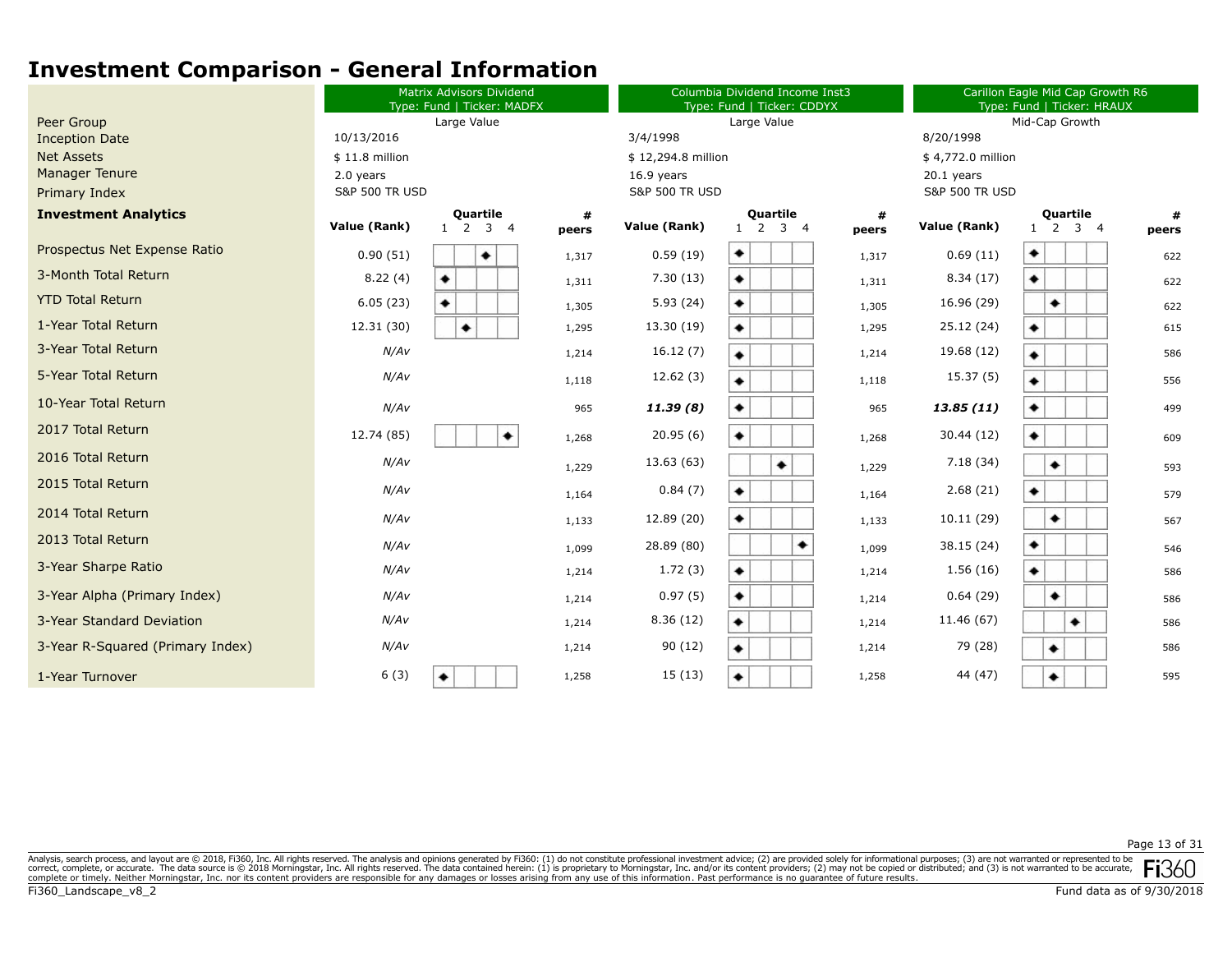|                                  | Wells Fargo Special Mid Cap Value R6<br>Type: Fund   Ticker: WFPRX |                                         |            | Royce Total Return Instl<br>Type: Fund   Ticker: RTRIX |                                      |            | Oak Ridge Small Cap Growth K<br>Type: Fund   Ticker: ORIKX |                             |            |  |
|----------------------------------|--------------------------------------------------------------------|-----------------------------------------|------------|--------------------------------------------------------|--------------------------------------|------------|------------------------------------------------------------|-----------------------------|------------|--|
| Peer Group                       |                                                                    | Mid-Cap Value                           |            |                                                        | Small Blend                          |            |                                                            | Small Growth                |            |  |
| <b>Inception Date</b>            | 4/8/2005                                                           |                                         |            | 12/15/1993                                             |                                      |            | 1/3/1994                                                   |                             |            |  |
| <b>Net Assets</b>                | \$8,645.2 million                                                  |                                         |            | \$2,157.3 million                                      |                                      |            | \$340.5 million                                            |                             |            |  |
| <b>Manager Tenure</b>            | 9.7 years                                                          |                                         |            | 24.8 years                                             |                                      |            | 24.8 years                                                 |                             |            |  |
| Primary Index                    | <b>S&amp;P 500 TR USD</b>                                          |                                         |            | <b>S&amp;P 500 TR USD</b>                              |                                      |            | <b>S&amp;P 500 TR USD</b>                                  |                             |            |  |
| <b>Investment Analytics</b>      | Value (Rank)                                                       | Quartile<br>$1 \quad 2 \quad 3 \quad 4$ | #<br>peers | Value (Rank)                                           | Quartile<br>3 <sub>1</sub><br>2<br>1 | #<br>peers | Value (Rank)                                               | Quartile<br>$1 \t2 \t3 \t4$ | #<br>peers |  |
| Prospectus Net Expense Ratio     | 0.75(22)                                                           | ٠                                       | 444        | 1.08(48)                                               | ٠                                    | 810        | 1.00(32)                                                   | ٠                           | 736        |  |
| 3-Month Total Return             | 3.09(51)                                                           | ٠                                       | 444        | 2.83(58)                                               | ٠                                    | 805        | 8.74(24)                                                   | ۰                           | 735        |  |
| <b>YTD Total Return</b>          | 0.83(80)                                                           | ۰                                       | 443        | 3.48(86)                                               |                                      | 795        | 21.17 (36)                                                 | ٠                           | 733        |  |
| 1-Year Total Return              | 4.95(84)                                                           | ۰                                       | 433        | 8.11(80)                                               |                                      | 791        | 29.87 (24)                                                 |                             | 729        |  |
| 3-Year Total Return              | 11.78 (55)                                                         | ٠                                       | 409        | 14.80 (51)                                             | ٠                                    | 743        | 14.72 (88)                                                 | ۰                           | 704        |  |
| 5-Year Total Return              | 10.44 (22)                                                         | ۰                                       | 370        | 8.76 (75)                                              | ۰                                    | 661        | 9.55(88)                                                   | ۰                           | 662        |  |
| 10-Year Total Return             | 11.85(15)                                                          | ۰                                       | 321        | 9.67(78)                                               | ۰                                    | 549        | 11.34(77)                                                  | ۰                           | 593        |  |
| 2017 Total Return                | 11.27 (71)                                                         | ٠                                       | 420        | 13.80 (39)                                             |                                      | 777        | 19.47 (63)                                                 | ٠                           | 721        |  |
| 2016 Total Return                | 21.68 (20)                                                         | ۰                                       | 413        | 26.13 (13)                                             | ٠                                    | 752        | 2.66(91)                                                   | ۰                           | 708        |  |
| 2015 Total Return                | $-2.65(21)$                                                        | ۰                                       | 404        | $-7.17(84)$                                            |                                      | 702        | $-4.23(74)$                                                | ۰                           | 694        |  |
| 2014 Total Return                | 12.12 (29)                                                         | ٠                                       | 374        | 1.51(83)                                               |                                      | 680        | 4.42 (38)                                                  | ۰                           | 672        |  |
| 2013 Total Return                | 39.13 (17)                                                         | ۰                                       | 364        | 32.93 (90)                                             |                                      | 633        | 39.73 (63)                                                 | ٠                           | 659        |  |
| 3-Year Sharpe Ratio              | 1.15(34)                                                           | ٠                                       | 409        | 1.17(36)                                               | ٠                                    | 743        | 1.09(84)                                                   | ۰                           | 704        |  |
| 3-Year Alpha (Primary Index)     | $-2.54(32)$                                                        | ۰                                       | 409        | $-1.08(39)$                                            | ٠                                    | 743        | $-1.14(76)$                                                |                             | 704        |  |
| 3-Year Standard Deviation        | 9.22(11)                                                           | ۰                                       | 409        | 11.62 (18)                                             | ۰                                    | 743        | 12.58 (40)                                                 | ٠                           | 704        |  |
| 3-Year R-Squared (Primary Index) | 71 (54)                                                            | ٠                                       | 409        | 56 (42)                                                | ٠                                    | 743        | 49 (72)                                                    | ٠                           | 704        |  |
| 1-Year Turnover                  | 46 (46)                                                            | ۰                                       | 413        | 12(6)                                                  | ٠                                    | 760        | 39 (27)                                                    | ۰                           | 698        |  |

Page 14 of 31

Analysis, search process, and layout are @ 2018, Fi360, Inc. All rights reserved. The analysis and opinions generated by Fi360: (1) do not constitute professional investment advice; (2) are provided solely for informationa correct, complete, or accurate. The data source is © 2018 Morningstar, Inc. All rights reserved. The data contained herein: (1) is proprietary to Morningstar, Inc. and/or its content providers, (2) may not be copied or dis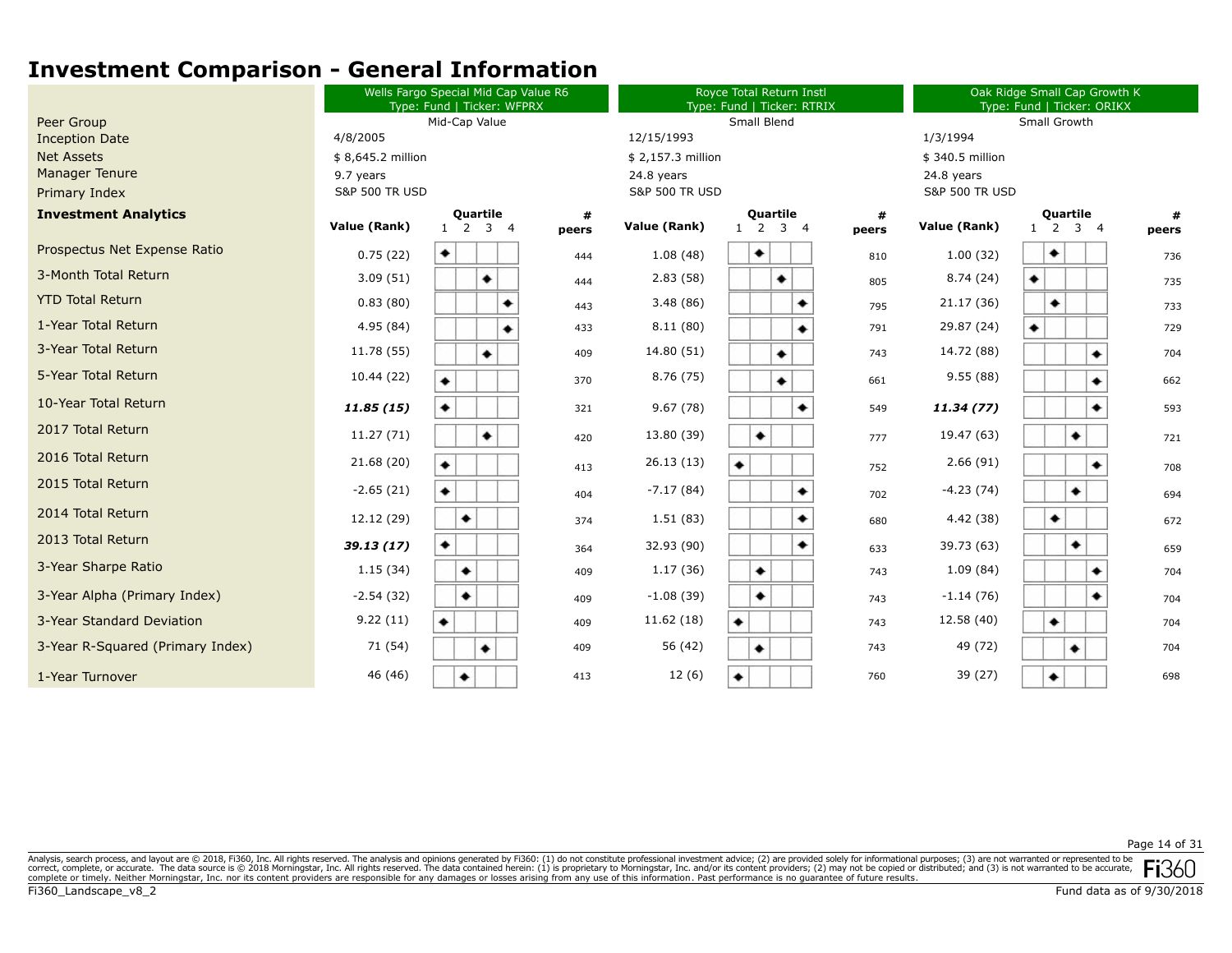|                                  | Vanguard FTSE All-Wld ex-US Idx Admiral<br>Type: Fund   Ticker: VFWAX |                                    |            | Calamos International Growth I<br>Type: Fund   Ticker: CIGIX |                                                   |            | Cullen International High Dividend I<br>Type: Fund   Ticker: CIHIX |                                              |            |  |
|----------------------------------|-----------------------------------------------------------------------|------------------------------------|------------|--------------------------------------------------------------|---------------------------------------------------|------------|--------------------------------------------------------------------|----------------------------------------------|------------|--|
| Peer Group                       |                                                                       | Foreign Large Blend                |            |                                                              | Foreign Large Growth                              |            |                                                                    | Foreign Large Value                          |            |  |
| <b>Inception Date</b>            | 3/2/2007                                                              |                                    |            | 3/16/2005                                                    |                                                   |            |                                                                    | 12/15/2005                                   |            |  |
| <b>Net Assets</b>                | \$37,312.8 million                                                    |                                    |            | \$276.7 million                                              |                                                   |            | \$238.0 million                                                    |                                              |            |  |
| <b>Manager Tenure</b>            | 2.6 years                                                             |                                    |            | $13.6$ years                                                 |                                                   |            | 12.8 years                                                         |                                              |            |  |
| Primary Index                    | MSCI ACWI Ex USA NR USD                                               |                                    |            | MSCI ACWI Ex USA NR USD                                      |                                                   |            | MSCI ACWI Ex USA NR USD                                            |                                              |            |  |
| <b>Investment Analytics</b>      | Value (Rank)                                                          | <b>Quartile</b><br>$1 \t2 \t3 \t4$ | #<br>peers | Value (Rank)                                                 | Quartile<br>$\overline{2}$<br>3 <sub>4</sub><br>1 | #<br>peers | Value (Rank)                                                       | <b>Quartile</b><br>$3 \quad 4$<br>$1\quad 2$ | #<br>peers |  |
| Prospectus Net Expense Ratio     | 0.11(6)                                                               | ٠                                  | 849        | 0.85(24)                                                     | ۰                                                 | 447        | 1.01(49)                                                           | ٠                                            | 331        |  |
| 3-Month Total Return             | 0.90(43)                                                              | ۰                                  | 842        | 0.66(36)                                                     | ٠                                                 | 443        | 1.31(31)                                                           | ٠                                            | 327        |  |
| <b>YTD Total Return</b>          | $-2.86(51)$                                                           | ۰                                  | 825        | $-3.02(82)$                                                  | ٠                                                 | 443        | $-4.44(62)$                                                        | ۰                                            | 323        |  |
| 1-Year Total Return              | 1.72(41)                                                              | ۰                                  | 820        | 3.80(49)                                                     | ۰                                                 | 441        | $-2.74(79)$                                                        | ٠                                            | 323        |  |
| 3-Year Total Return              | 9.95(18)                                                              |                                    | 737        | 10.22 (42)                                                   | ۰                                                 | 395        | 5.15(91)                                                           | ٠                                            | 309        |  |
| 5-Year Total Return              | 4.43(36)                                                              | ۰                                  | 656        | 5.64(48)                                                     | ٠                                                 | 379        | 1.56(85)                                                           | ٠                                            | 274        |  |
| 10-Year Total Return             | 5.28(40)                                                              | ٠                                  | 534        | 7.80(17)                                                     | ۰                                                 | 320        | 2.92(84)                                                           | ٠                                            | 227        |  |
| 2017 Total Return                | 27.22 (28)                                                            | ۰                                  | 793        | 39.57(8)                                                     | ٠                                                 | 434        | 17.99 (86)                                                         | ۰                                            | 322        |  |
| 2016 Total Return                | 4.77(13)                                                              | ۰                                  | 749        | $-5.95(85)$                                                  | ۰                                                 | 405        | 1.15(64)                                                           | ٠                                            | 311        |  |
| 2015 Total Return                | $-4.65(84)$                                                           | ٠                                  | 684        | 2.99(28)                                                     | ٠                                                 | 387        | $-3.11(48)$                                                        | ٠                                            | 293        |  |
| 2014 Total Return                | $-4.05(28)$                                                           | ٠                                  | 656        | $-6.12(77)$                                                  | ۰                                                 | 378        | $-7.64(79)$                                                        | ٠                                            | 276        |  |
| 2013 Total Return                | 14.49 (89)                                                            | ۰                                  | 649        | 14.43 (79)                                                   | ٠                                                 | 368        | 15.41 (83)                                                         | ٠                                            | 255        |  |
| 3-Year Sharpe Ratio              | 0.88(19)                                                              | ٠                                  | 737        | 0.80(58)                                                     | ٠                                                 | 395        | 0.46(88)                                                           | ۰                                            | 309        |  |
| 3-Year Alpha (Primary Index)     | 0.47(27)                                                              | ۰                                  | 737        | 0.74(52)                                                     | ٠                                                 | 395        | $-3.12(86)$                                                        | ٠                                            | 309        |  |
| 3-Year Standard Deviation        | 10.36 (58)                                                            | ٠                                  | 737        | 12.00 (88)                                                   | ۰                                                 | 395        | 9.84(15)                                                           | ۰                                            | 309        |  |
| 3-Year R-Squared (Primary Index) | 97(4)                                                                 | ۰                                  | 737        | 76 (75)                                                      | ٠                                                 | 395        | 86 (71)                                                            | ٠                                            | 309        |  |
| 1-Year Turnover                  | 4(7)                                                                  | ۰                                  | 785        | 100 (93)                                                     | ۰                                                 | 432        | N/AV                                                               |                                              | 308        |  |

Page 15 of 31

Analysis, search process, and layout are @ 2018, Fi360, Inc. All rights reserved. The analysis and opinions generated by Fi360: (1) do not constitute professional investment advice; (2) are provided solely for informationa correct, complete, or accurate. The data source is © 2018 Morningstar, Inc. All rights reserved. The data contained herein: (1) is proprietary to Morningstar, Inc. and/or its content providers, (2) may not be copied or dis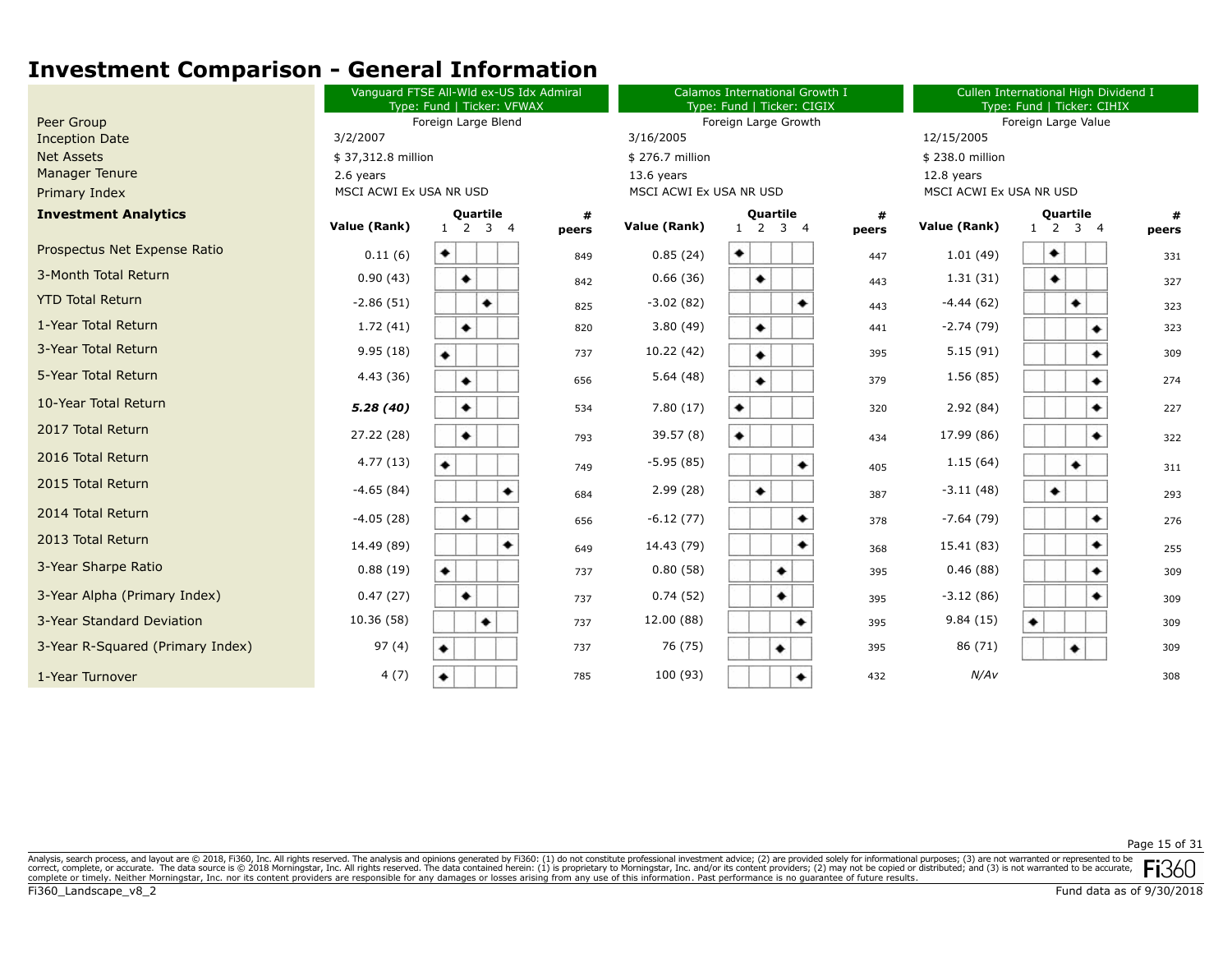|                                  |                         | American Funds New World R6<br>Type: Fund   Ticker: RNWGX |            |                         | Cullen Emerging Markets High Div I<br>Type: Fund   Ticker: CEMFX |            |                            | <b>BlackRock Inflation Protected Bond K</b><br>Type: Fund   Ticker: BPLBX |            |  |
|----------------------------------|-------------------------|-----------------------------------------------------------|------------|-------------------------|------------------------------------------------------------------|------------|----------------------------|---------------------------------------------------------------------------|------------|--|
| Peer Group                       |                         | Diversified Emerging Mkts                                 |            |                         | Diversified Emerging Mkts                                        |            |                            | <b>Inflation-Protected Bond</b>                                           |            |  |
| <b>Inception Date</b>            | 6/17/1999               |                                                           |            | 8/31/2012               |                                                                  |            |                            | 6/28/2004                                                                 |            |  |
| <b>Net Assets</b>                |                         | \$36,000.9 million                                        |            |                         | \$418.4 million                                                  |            |                            | \$2,250.6 million                                                         |            |  |
| <b>Manager Tenure</b>            | 19.3 years              |                                                           |            | 6.1 years               |                                                                  |            | 1.6 years                  |                                                                           |            |  |
| Primary Index                    | MSCI ACWI Ex USA NR USD |                                                           |            | MSCI ACWI Ex USA NR USD |                                                                  |            | BBgBarc US Agg Bond TR USD |                                                                           |            |  |
| <b>Investment Analytics</b>      | Value (Rank)            | <b>Quartile</b><br>3 <sup>4</sup><br>$1\quad 2$           | #<br>peers | Value (Rank)            | <b>Quartile</b><br>2<br>3 <sub>4</sub><br>$\mathbf{1}$           | #<br>peers | Value (Rank)               | <b>Quartile</b><br>3 <sub>1</sub><br>$1\quad 2$                           | #<br>peers |  |
| Prospectus Net Expense Ratio     | 0.64(11)                | ٠                                                         | 901        | 1.01(27)                | ٠                                                                | 901        | 0.34(21)                   | ۰                                                                         | 248        |  |
| 3-Month Total Return             | $-1.70(40)$             | ۰                                                         | 891        | $-0.26(17)$             | ۰                                                                | 891        | $-1.06(92)$                | ۰                                                                         | 248        |  |
| <b>YTD Total Return</b>          | $-4.22(7)$              | ۰                                                         | 873        | $-7.65(27)$             | ٠                                                                | 873        | $-1.05(61)$                | ٠                                                                         | 241        |  |
| 1-Year Total Return              | 1.15(8)                 | ۰                                                         | 860        | $-2.05(32)$             | ۰                                                                | 860        | 0.40(38)                   | ٠                                                                         | 241        |  |
| 3-Year Total Return              | 11.53 (36)              | ٠                                                         | 793        | 8.83(70)                | ٠                                                                | 793        | 1.89(46)                   | ٠                                                                         | 234        |  |
| 5-Year Total Return              | 4.79(11)                | ٠                                                         | 618        | 3.24(43)                | ۰                                                                | 618        | 0.98(40)                   | ۰                                                                         | 222        |  |
| 10-Year Total Return             | 6.23(17)                | ٠                                                         | 330        | N/AV                    |                                                                  | 330        | 3.26(21)                   | ٠                                                                         | 153        |  |
| 2017 Total Return                | 33.06 (63)              | ٠                                                         | 845        | 29.81 (76)              | ۰                                                                | 845        | 3.14(26)                   | ۰                                                                         | 237        |  |
| 2016 Total Return                | 4.31(74)                | ۰                                                         | 800        | 6.21(64)                | ٠                                                                | 800        | 4.29 (55)                  | ٠                                                                         | 232        |  |
| 2015 Total Return                | $-5.62(4)$              | ٠                                                         | 730        | $-10.75(31)$            | ٠                                                                | 730        | $-1.95(47)$                | ٠                                                                         | 232        |  |
| 2014 Total Return                | $-3.29(56)$             | ۰                                                         | 654        | $-1.37(35)$             | ۰                                                                | 654        | 2.68(43)                   | ۰                                                                         | 220        |  |
| 2013 Total Return                | 10.46(10)               | ٠                                                         | 590        | 4.36(20)                | ۰                                                                | 590        | $-7.98(36)$                | ٠                                                                         | 217        |  |
| 3-Year Sharpe Ratio              | 1.01(3)                 | ٠                                                         | 793        | 0.70(55)                | ٠                                                                | 793        | 0.35(42)                   | ٠                                                                         | 234        |  |
| 3-Year Alpha (Primary Index)     | 2.31(14)                | ۰                                                         | 793        | $-0.27(60)$             | ٠                                                                | 793        | 0.62(45)                   | ۰                                                                         | 234        |  |
| 3-Year Standard Deviation        | 10.42(4)                | ۰                                                         | 793        | 11.69 (15)              | ۰                                                                | 793        | 2.80(37)                   | ۰                                                                         | 234        |  |
| 3-Year R-Squared (Primary Index) | 88 (1)                  | ۰                                                         | 793        | 74 (35)                 | ٠                                                                | 793        | 70 (42)                    | ٠                                                                         | 234        |  |
| 1-Year Turnover                  | 37 (39)                 | ٠                                                         | 840        | N/AV                    |                                                                  | 840        | 76 (73)                    | ٠                                                                         | 238        |  |

Page 16 of 31

Analysis, search process, and layout are © 2018, Fi360, Inc. All rights reserved. The analysis and opinions generated by Fi360: (1) do not constitute professional investment advice; (2) are provided solely for informationa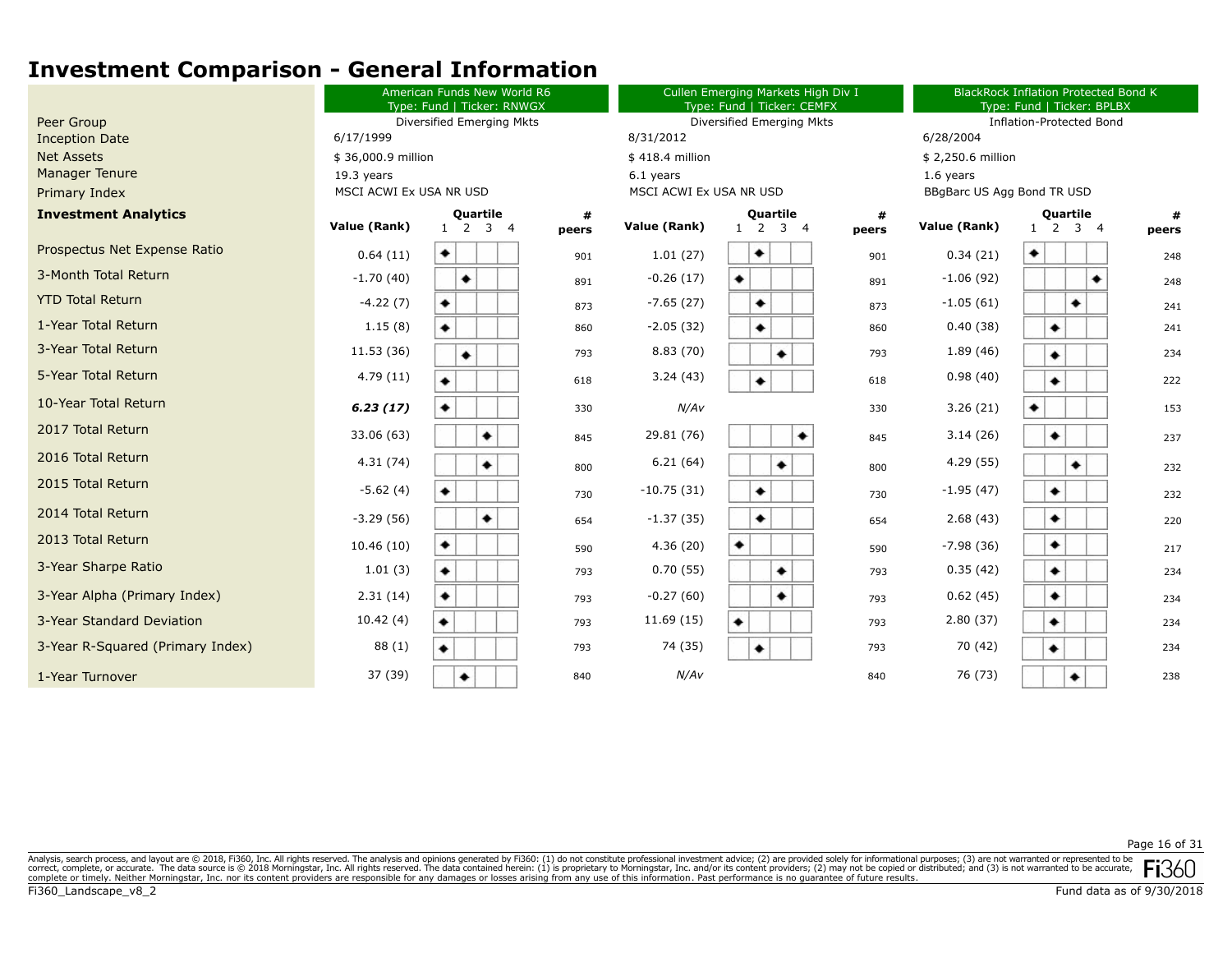|                                  | Metropolitan West Total Return Bd Plan<br>Type: Fund   Ticker: MWTSX |                                              |            |                            | Victory INCORE Fund for Income R6<br>Type: Fund   Ticker: VFFRX |            | TCW Emerging Markets Income I<br>Type: Fund   Ticker: TGEIX |                             |            |
|----------------------------------|----------------------------------------------------------------------|----------------------------------------------|------------|----------------------------|-----------------------------------------------------------------|------------|-------------------------------------------------------------|-----------------------------|------------|
| Peer Group                       |                                                                      | Intermediate-Term Bond                       |            |                            | <b>Short Government</b>                                         |            | <b>Emerging Markets Bond</b>                                |                             |            |
| <b>Inception Date</b>            | 3/31/1997                                                            |                                              |            |                            |                                                                 |            | 5/29/1998                                                   |                             |            |
| <b>Net Assets</b>                | \$72,910.3 million                                                   |                                              |            | \$622.3 million            |                                                                 |            | \$4,741.4 million                                           |                             |            |
| <b>Manager Tenure</b>            | 21.5 years                                                           |                                              |            | 12.6 years                 |                                                                 |            | 8.8 years                                                   |                             |            |
| Primary Index                    | BBgBarc US Agg Bond TR USD                                           |                                              |            | BBgBarc US Agg Bond TR USD |                                                                 |            | BBgBarc US Agg Bond TR USD                                  |                             |            |
| <b>Investment Analytics</b>      | Value (Rank)                                                         | <b>Quartile</b><br>$1\quad 2$<br>$3 \quad 4$ | #<br>peers | Value (Rank)               | <b>Quartile</b><br>2<br>3 <sub>4</sub><br>$\mathbf{1}$          | #<br>peers | Value (Rank)                                                | Quartile<br>$1 \t2 \t3 \t4$ | #<br>peers |
| Prospectus Net Expense Ratio     | 0.37(14)                                                             | ۰                                            | 1,112      | 0.63(48)                   | ٠                                                               | 108        | 0.87(36)                                                    | ٠                           | 315        |
| 3-Month Total Return             | 0.12(49)                                                             | ٠                                            | 1,111      | $-0.15(86)$                |                                                                 | 108        | 2.22(8)                                                     | ۰                           | 312        |
| <b>YTD Total Return</b>          | $-1.19(30)$                                                          | ۰                                            | 1,083      | $-0.37(70)$                | ۰                                                               | 108        | $-3.84(33)$                                                 | ٠                           | 308        |
| 1-Year Total Return              | $-0.81(29)$                                                          | ٠                                            | 1,077      | $-0.65(68)$                | ۰                                                               | 108        | $-2.59(29)$                                                 | ٠                           | 302        |
| 3-Year Total Return              | 1.45(53)                                                             | ٠                                            | 993        | 0.20(50)                   | ۰                                                               | 108        | 7.23(15)                                                    | ۰                           | 253        |
| 5-Year Total Return              | 2.34(38)                                                             | ۰                                            | 945        | 1.02(8)                    | ۰                                                               | 104        | 4.12(25)                                                    | ۰                           | 201        |
| 10-Year Total Return             | 5.66(8)                                                              | ٠                                            | 832        | 2.49(5)                    | ۰                                                               | 93         | 8.61(3)                                                     | ٠                           | 91         |
| 2017 Total Return                | 3.49(59)                                                             | ٠                                            | 1,058      | 0.66(36)                   | ٠                                                               | 108        | 11.40 (39)                                                  | ٠                           | 299        |
| 2016 Total Return                | 2.56(66)                                                             | ۰                                            | 1,001      | 1.16(14)                   | ۰                                                               | 108        | 14.23 (13)                                                  | ۰                           | 257        |
| 2015 Total Return                | 0.25(38)                                                             | ٠                                            | 967        | 1.67(2)                    | ۰                                                               | 108        | $-2.47(46)$                                                 | ٠                           | 250        |
| 2014 Total Return                | 6.16(25)                                                             | ۰                                            | 949        | 2.34(14)                   | ٠                                                               | 106        | 0.80(60)                                                    | ٠                           | 218        |
| 2013 Total Return                | 0.45(10)                                                             | ٠                                            | 936        | $-1.70(81)$                | ۰                                                               | 104        | $-4.72(21)$                                                 | ۰                           | 161        |
| 3-Year Sharpe Ratio              | 0.23(51)                                                             | ۰                                            | 993        | $-0.44(19)$                | ۰                                                               | 108        | 0.99(12)                                                    | ٠                           | 253        |
| 3-Year Alpha (Primary Index)     | 0.18(53)                                                             | ۰                                            | 993        | $-0.93(56)$                | ۰                                                               | 108        | 5.77(16)                                                    | ٠                           | 253        |
| 3-Year Standard Deviation        | 2.37(22)                                                             | ٠                                            | 993        | 1.59(87)                   | ٠                                                               | 108        | 6.27(44)                                                    | ٠                           | 253        |
| 3-Year R-Squared (Primary Index) | 99 (8)                                                               | ۰                                            | 993        | 80 (38)                    | ٠                                                               | 108        | 26 (40)                                                     | ٠                           | 253        |
| 1-Year Turnover                  | 291 (73)                                                             |                                              | 1,037      | 30(32)                     | ٠                                                               | 108        | 212 (91)                                                    | ٠                           | 299        |
|                                  |                                                                      |                                              |            |                            |                                                                 |            |                                                             |                             |            |

Page 17 of 31

Analysis, search process, and layout are @ 2018, Fi360, Inc. All rights reserved. The analysis and opinions generated by Fi360: (1) do not constitute professional investment advice; (2) are provided solely for informationa correct, complete, or accurate. The data source is © 2018 Morningstar, Inc. All rights reserved. The data contained herein: (1) is proprietary to Morningstar, Inc. and/or its content providers, (2) may not be copied or dis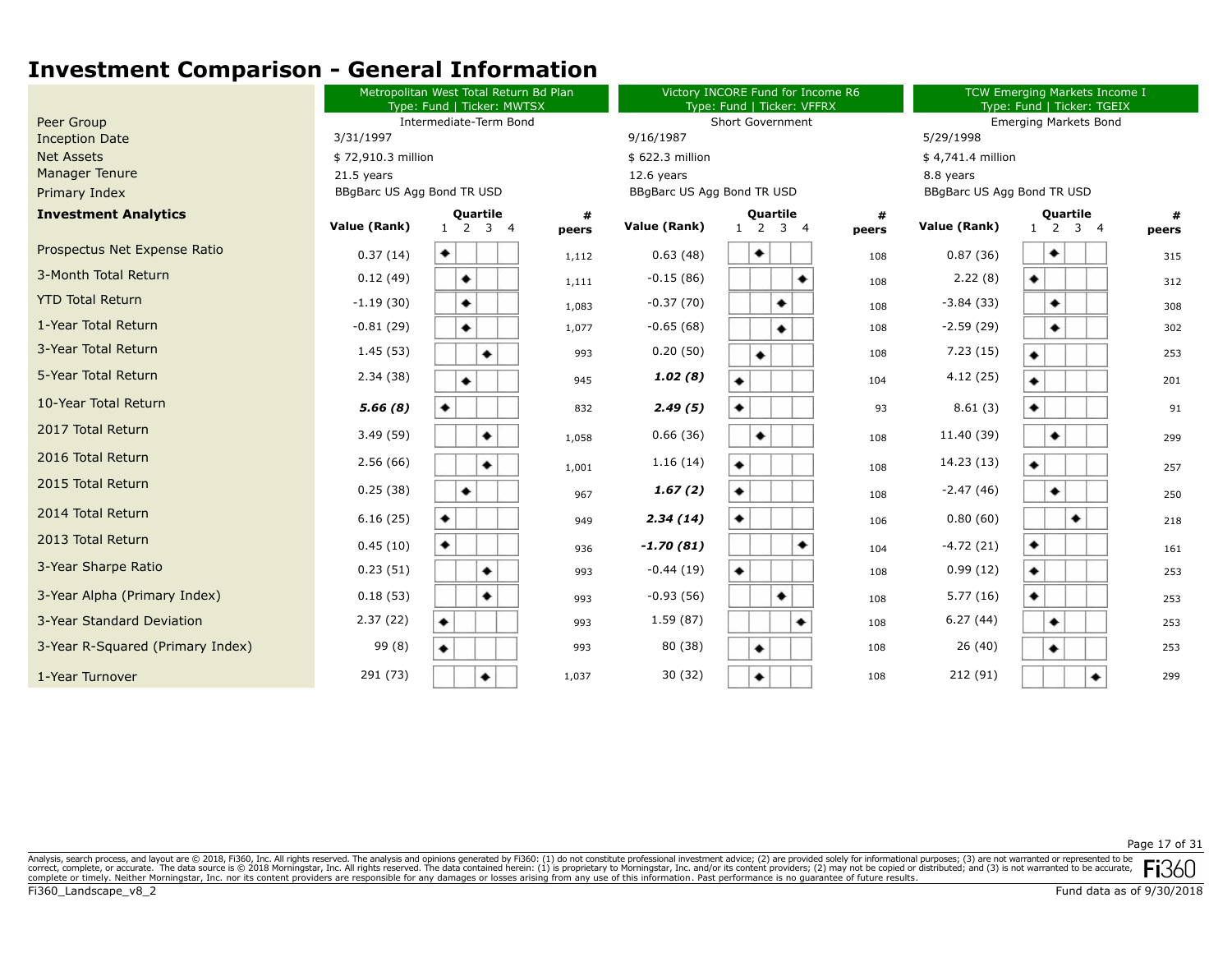|                                  | Oppenheimer International Bond I<br>Type: Fund   Ticker: OIBIX |                                                 |            | First Eagle High Yield I<br>Type: Fund   Ticker: FEHIX |                                                                   |            | Permanent Portfolio Permanent I<br>Type: Fund   Ticker: PRPFX |                                                |       |  |
|----------------------------------|----------------------------------------------------------------|-------------------------------------------------|------------|--------------------------------------------------------|-------------------------------------------------------------------|------------|---------------------------------------------------------------|------------------------------------------------|-------|--|
| Peer Group                       |                                                                | World Bond                                      |            |                                                        | High Yield Bond                                                   |            |                                                               | Allocation--30% to 50% Equity                  |       |  |
| <b>Inception Date</b>            | 6/15/1995                                                      |                                                 |            | 11/19/2007                                             |                                                                   |            | 12/1/1982                                                     |                                                |       |  |
| <b>Net Assets</b>                | \$5,471.9 million                                              |                                                 |            | \$333.3 million                                        |                                                                   |            | \$2,296.2 million                                             |                                                |       |  |
| Manager Tenure                   | 5.7 years                                                      |                                                 |            | $10.9$ years                                           |                                                                   |            | 15.4 years                                                    |                                                |       |  |
| Primary Index                    | BBgBarc US Agg Bond TR USD                                     |                                                 |            | BBgBarc US Agg Bond TR USD                             |                                                                   |            |                                                               | Morningstar Mod Tgt Risk TR USD                |       |  |
| <b>Investment Analytics</b>      | Value (Rank)                                                   | <b>Quartile</b><br>$1\quad 2$<br>3 <sub>1</sub> | #<br>peers | Value (Rank)                                           | <b>Quartile</b><br><sup>2</sup><br>3 <sub>4</sub><br>$\mathbf{1}$ | #<br>peers | Value (Rank)                                                  | <b>Quartile</b><br>$1 \quad 2 \quad 3 \quad 4$ | peers |  |
| Prospectus Net Expense Ratio     | 0.61(23)                                                       | ۰                                               | 344        | 0.81(43)                                               | ٠                                                                 | 734        | 0.82(31)                                                      | ٠                                              | 531   |  |
| 3-Month Total Return             | $-0.79(65)$                                                    | ۰                                               | 333        | 1.63(88)                                               | ٠                                                                 | 728        | $-0.46(98)$                                                   | ٠                                              | 531   |  |
| <b>YTD Total Return</b>          | $-5.11(96)$                                                    | ۰                                               | 328        | 3.42(9)                                                | ۰                                                                 | 721        | $-0.90(92)$                                                   | ٠                                              | 526   |  |
| 1-Year Total Return              | $-3.83(89)$                                                    | ۰                                               | 320        | 4.18(10)                                               | ۰                                                                 | 711        | 1.85(80)                                                      | ٠                                              | 519   |  |
| 3-Year Total Return              | 3.74(18)                                                       | ۰                                               | 290        | 6.53(51)                                               | ٠                                                                 | 655        | 6.47(43)                                                      | ٠                                              | 486   |  |
| 5-Year Total Return              | 2.04(30)                                                       | ٠                                               | 283        | 3.91(73)                                               | ۰                                                                 | 599        | 2.55(99)                                                      | ٠                                              | 406   |  |
| 10-Year Total Return             | 3.91(54)                                                       | ٠                                               | 203        | 9.60(3)                                                | ۰                                                                 | 470        | 4.80(87)                                                      | ٠                                              | 339   |  |
| 2017 Total Return                | 11.12 (12)                                                     | ۰                                               | 307        | 4.87 (89)                                              | ۰                                                                 | 689        | 11.43 (21)                                                    | ۰                                              | 512   |  |
| 2016 Total Return                | 6.79(9)                                                        | ٠                                               | 292        | 17.19 (7)                                              | ۰                                                                 | 676        | 10.34(12)                                                     | ۰                                              | 489   |  |
| 2015 Total Return                | $-3.31(34)$                                                    | ۰                                               | 287        | $-7.04(88)$                                            | ٠                                                                 | 638        | $-6.58(94)$                                                   | ۰                                              | 447   |  |
| 2014 Total Return                | 0.77(59)                                                       | ٠                                               | 286        | $-0.24(86)$                                            | ۰                                                                 | 612        | $-0.82(98)$                                                   | ۰                                              | 414   |  |
| 2013 Total Return                | $-3.88(73)$                                                    | ٠                                               | 276        | 6.92(44)                                               | ٠                                                                 | 582        | $-2.02(100)$                                                  | ۰                                              | 401   |  |
| 3-Year Sharpe Ratio              | 0.47(32)                                                       | ٠                                               | 290        | 0.90(95)                                               | ٠                                                                 | 655        | 0.80(94)                                                      | ٠                                              | 486   |  |
| 3-Year Alpha (Primary Index)     | 2.56(18)                                                       | ۰                                               | 290        | 5.48(47)                                               | ۰                                                                 | 655        | $-1.29(72)$                                                   | ٠                                              | 486   |  |
| 3-Year Standard Deviation        | 6.26(70)                                                       | ۰                                               | 290        | 6.26(97)                                               | ۰                                                                 | 655        | 6.96(95)                                                      | ۰                                              | 486   |  |
| 3-Year R-Squared (Primary Index) | 16 (89)                                                        | ۰                                               | 290        | 2(92)                                                  | ٠                                                                 | 655        | 46 (99)                                                       | ۰                                              | 486   |  |
| 1-Year Turnover                  | 96 (54)                                                        |                                                 | 317        | 26(10)                                                 | ٠                                                                 | 695        | 9(15)                                                         | ۰                                              | 519   |  |

Page 18 of 31

Analysis, search process, and layout are @ 2018, Fi360, Inc. All rights reserved. The analysis and opinions generated by Fi360: (1) do not constitute professional investment advice; (2) are provided solely for informationa correct, complete, or accurate. The data source is © 2018 Morningstar, Inc. All rights reserved. The data contained herein: (1) is proprietary to Morningstar, Inc. and/or its content providers, (2) may not be copied or dis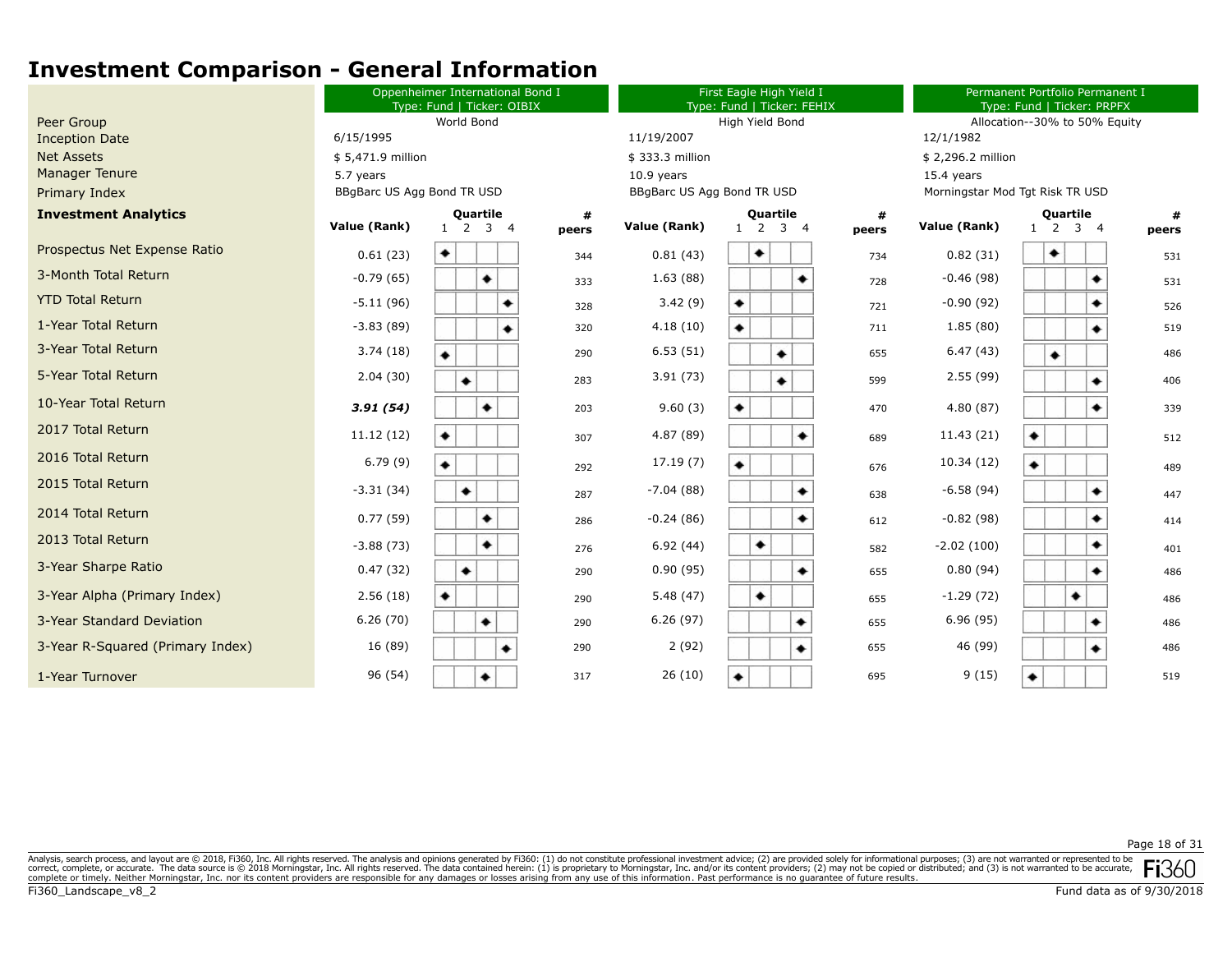|                                  |                                 | Dreyfus Global Real Return I<br>Type: Fund   Ticker: DRRIX |            | American Century US Government MMkt Inv<br>Type: Fund   Ticker: TCRXX |                                                            |             |  |
|----------------------------------|---------------------------------|------------------------------------------------------------|------------|-----------------------------------------------------------------------|------------------------------------------------------------|-------------|--|
| Peer Group                       |                                 | Multialternative                                           |            |                                                                       | Money Market Taxable                                       |             |  |
| <b>Inception Date</b>            | 5/12/2010                       |                                                            |            | 4/1/1993                                                              |                                                            |             |  |
| <b>Net Assets</b>                | \$1,557.7 million               |                                                            |            | \$1,993.9 million                                                     |                                                            |             |  |
| <b>Manager Tenure</b>            | 7.8 years                       |                                                            |            | 9.2 years                                                             |                                                            |             |  |
| Primary Index                    | Morningstar Mod Tgt Risk TR USD |                                                            |            |                                                                       | USTREAS T-Bill Auction Ave 3 Mon                           |             |  |
| <b>Investment Analytics</b>      | Value (Rank)                    | <b>Quartile</b><br>$1 \t2 \t3 \t4$                         | #<br>peers | Value (Rank)                                                          | Quartile<br>$1\quad 2$<br>$\overline{3}$<br>$\overline{4}$ | #<br>peers  |  |
| Prospectus Net Expense Ratio     | 0.90(7)                         | ٠                                                          | 409        | 0.46(54)                                                              | ٠                                                          | 571         |  |
| 3-Month Total Return             | 2.08(18)                        | ٠                                                          | 408        | 0.38(56)                                                              | ٠                                                          | 557         |  |
| <b>YTD Total Return</b>          | 2.57(17)                        | ٠                                                          | 399        | 0.95(57)                                                              | ٠                                                          | 550         |  |
| 1-Year Total Return              | 3.33(24)                        | ۰                                                          | 389        | 1.12(56)                                                              | ٠                                                          | 540         |  |
| 3-Year Total Return              | 3.46(30)                        | ۰                                                          | 337        | 0.48(50)                                                              | ۰                                                          | 469         |  |
| 5-Year Total Return              | 3.17(19)                        |                                                            | 198        | 0.29(50)                                                              | ۰                                                          | 440         |  |
| 10-Year Total Return             | N/AV                            |                                                            | 75         | 0.27(14)                                                              |                                                            | 369         |  |
| 2017 Total Return                | 4.29(57)                        | ٠                                                          | 364        | 0.45(53)                                                              | ٠                                                          | 526         |  |
| 2016 Total Return                | 2.68(42)                        |                                                            | 347        | 0.03(58)                                                              | ٠                                                          | 477         |  |
| 2015 Total Return                | 0.00(26)                        | ٠                                                          | 279        | 0.01(36)                                                              | ٠                                                          | 450         |  |
| 2014 Total Return                | 4.36(24)                        | ٠                                                          | 226        | 0.01(24)                                                              | ۰                                                          | 441         |  |
| 2013 Total Return                | 7.07(42)                        | ٠                                                          | 176        | 0.01(27)                                                              | ٠                                                          | 435         |  |
| 3-Year Sharpe Ratio              | 0.53(40)                        | ۰                                                          | 337        | $-8.42(74)$                                                           | ٠                                                          | 469         |  |
| 3-Year Alpha (Primary Index)     | 1.02(9)                         | ۰                                                          | 337        | N/AV                                                                  |                                                            | $\mathbf 0$ |  |
| 3-Year Standard Deviation        | 4.92 (76)                       |                                                            | 337        | 0.15(36)                                                              | ٠                                                          | 469         |  |
| 3-Year R-Squared (Primary Index) | 5(88)                           | ٠                                                          | 337        | N/AV                                                                  |                                                            | 0           |  |
| 1-Year Turnover                  | 79 (43)                         | ۰                                                          | 359        | 0(1)                                                                  |                                                            | 61          |  |

Page 19 of 31

Analysis, search process, and layout are © 2018, Fi360, Inc. All rights reserved. The analysis and opinions generated by Fi360: (1) do not constitute professional investment advice; (2) are provided solely for informationa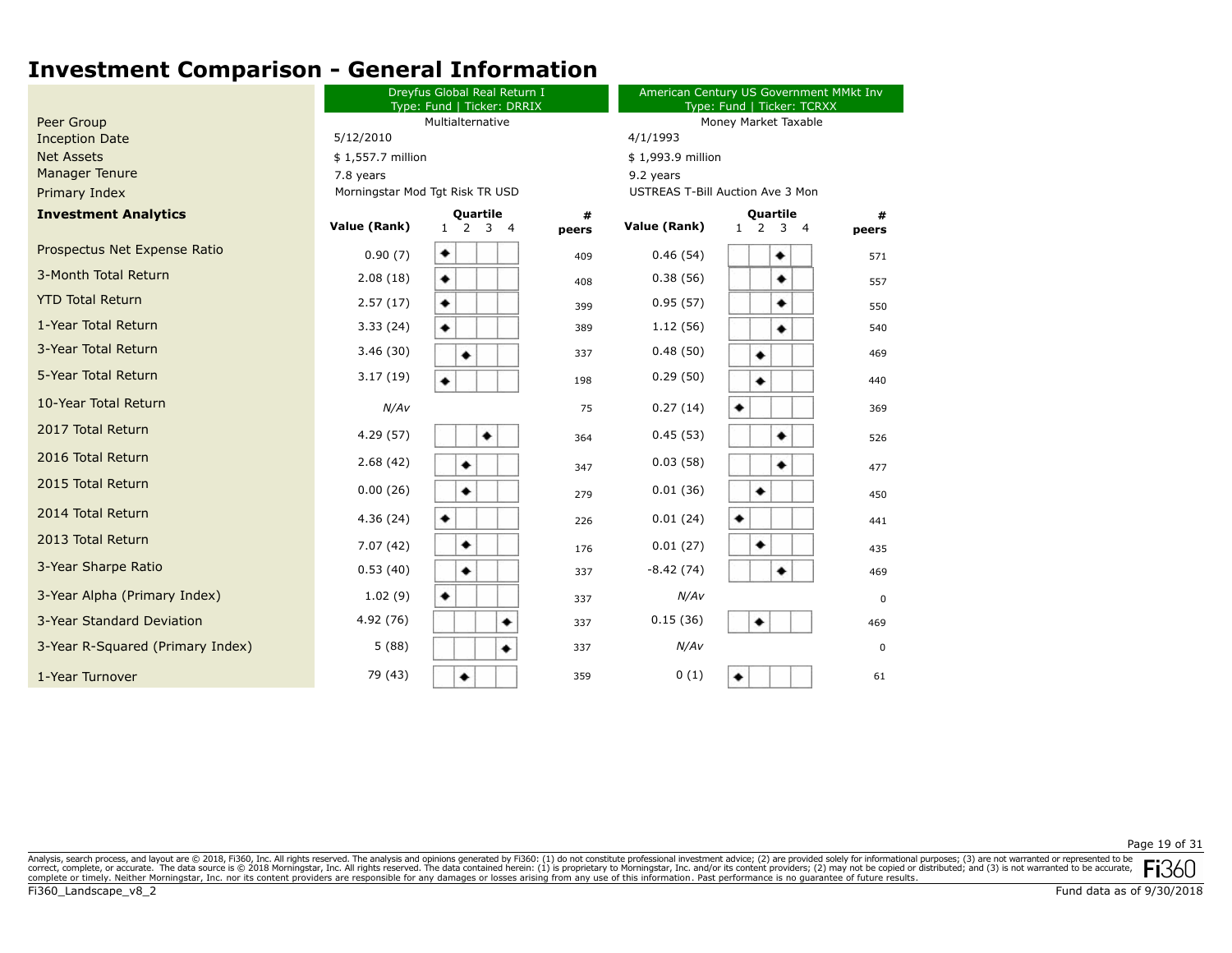## **Peer Group Definitions / Risk Disclosures**

## **Allocation--30% to 50% Equity**

Funds in allocation categories seek to provide both income and capital appreciation by investing in multiple asset classes, including stocks, bonds, and cash. These portfolios are dominated by domestic holdings and have equity exposures between 30% and 50%.

## **Diversified Emerging Mkts**

Diversified emerging-markets portfolios tend to divide their assets among 20 or more nations, although they tend to focus on the emerging markets of Asia and Latin America rather than on those of the Middle East, Africa, or Europe. These portfolios invest predominantly in emerging market equities, but some funds also invest in both equities and fixed income investments from emerging markets.

## **Emerging Markets Bond**

Emerging-markets bond portfolios invest more than 65% of their assets in foreign bonds from developing countries. The largest portion of the emerging-markets bond market comes from Latin America, followed by Eastern Europe. Africa, the Middle East, and Asia make up the rest.

#### **Foreign Large Blend**

Foreign large-blend portfolios invest in a variety of big international stocks. Most of these portfolios divide their assets among a dozen or more developed markets, including Japan, Britain, France, and Germany. These portfolios primarily invest in stocks that have market caps in the top 70% of each economically integrated market (such as Europe or Asia ex-Japan). The blend style is assigned to portfolios where neither growth nor value characteristics predominate. These portfolios typically will have less than 20% of assets invested in U.S. stocks.

## **Foreign Large Growth**

Foreign large-growth portfolios focus on high-priced growth stocks, mainly outside of the United States. Most of these portfolios divide their assets among a dozen or more developed markets, including Japan, Britain, France, and Germany. These portfolios primarily invest in stocks that have market caps in the top 70% of each economically integrated market (such as Europe or Asia ex-Japan). Growth is defined based on fast growth (high growth rates for earnings, sales, book value, and cash flow) and high valuations (high price ratios and low dividend yields). These portfolios typically will have less than 20% of assets invested in U.S. stocks.

### **Foreign Large Value**

Foreign large-value portfolios invest mainly in big international stocks that are less expensive or growing more slowly than other large-cap stocks. Most of these portfolios divide their assets among a dozen or more developed markets, including Japan, Britain, France, and Germany. These portfolios primarily invest in stocks that have market caps in the top 70% of each economically integrated market (such as Europe or Asia ex-Japan). Value is defined based on low valuations (low price ratios and high dividend yields) and slow growth (low growth rates for earnings, sales, book value, and cash flow). These portfolios typically will have less than 20% of assets invested in U.S. stocks.

#### **High Yield Bond**

High-yield bond portfolios concentrate on lower-quality bonds, which are riskier than those of higher-quality companies. These portfolios generally offer higher yields than other types of portfolios, but they are also more vulnerable to economic and credit risk. These portfolios primarily invest in U.S. high-income debt securities where at least 65% or more of bond assets are not rated or are rated by a major agency such as Standard & Poor's or Moody's at the level of BB (considered speculative for taxable bonds) and below.

#### **Inflation-Protected Bond**

Inflation-protected bond portfolios invest primarily in debt securities that adjust their principal values in line with the rate of inflation. These bonds can be issued by any organization, but the U.S. Treasury is currently the largest issuer for these types of securities.

### **Intermediate-Term Bond**

Intermediate-term bond portfolios invest primarily in corporate and other investment-grade U.S. fixed-income issues and typically have durations of 3.5 to six years. These portfolios are less sensitive to interest rates, and therefore less volatile, than portfolios that have longer durations. Morningstar calculates monthly breakpoints using the effective duration of the Morningstar Core Bond Index (MCBI) in determing duration assignment. Intermediate-term is defined as 75% to 125% of the 3 year average effective duration of the MCBI.

#### **Large Blend**

Large-blend portfolios are fairly representative of the overall U.S. stock market in size, growth rates, and price. Stocks in the top 70% of the capitalization of the U.S. equity market are defined as large-cap. The blend style is assigned to portfolios where neither growth nor value characteristics predominate. These portfolios tend to invest across the spectrum of U.S. industries, and owing to their broad exposure, the portfolios' returns are often similar to those of the S&P 500 Index.

#### **Large Growth**

Large-growth portfolios invest primarily in big U.S. companies that are projected to grow faster than other large-cap stocks. Stocks in the top 70% of the capitalization of the U.S. equity market are defined as large cap. Growth is defined based on fast growth (high growth rates for earnings, sales, book value, and cash flow) and high valuations (high price ratios and low dividend yields). Most of these portfolios focus on companies in rapidly expanding industries.

Analysis, search process, and layout are © 2018, Fi360, Inc. All rights reserved. The analysis and opinions generated by Fi360: (1) do not constitute professional investment advice; (2) are provided solely for informationa correct, complete, or accurate. The data source is © 2018 Morningstar, Inc. All rights reserved. The data contained herein: (1) is proprietary to Morningstar, Inc. and/or its content providers; (2) may not be copied or dis complete or timely. Neither Morningstar, Inc. nor its content providers are responsible for any damages or losses arising from any use of this information. Past performance is no guarantee of future results.

Page 20 of 31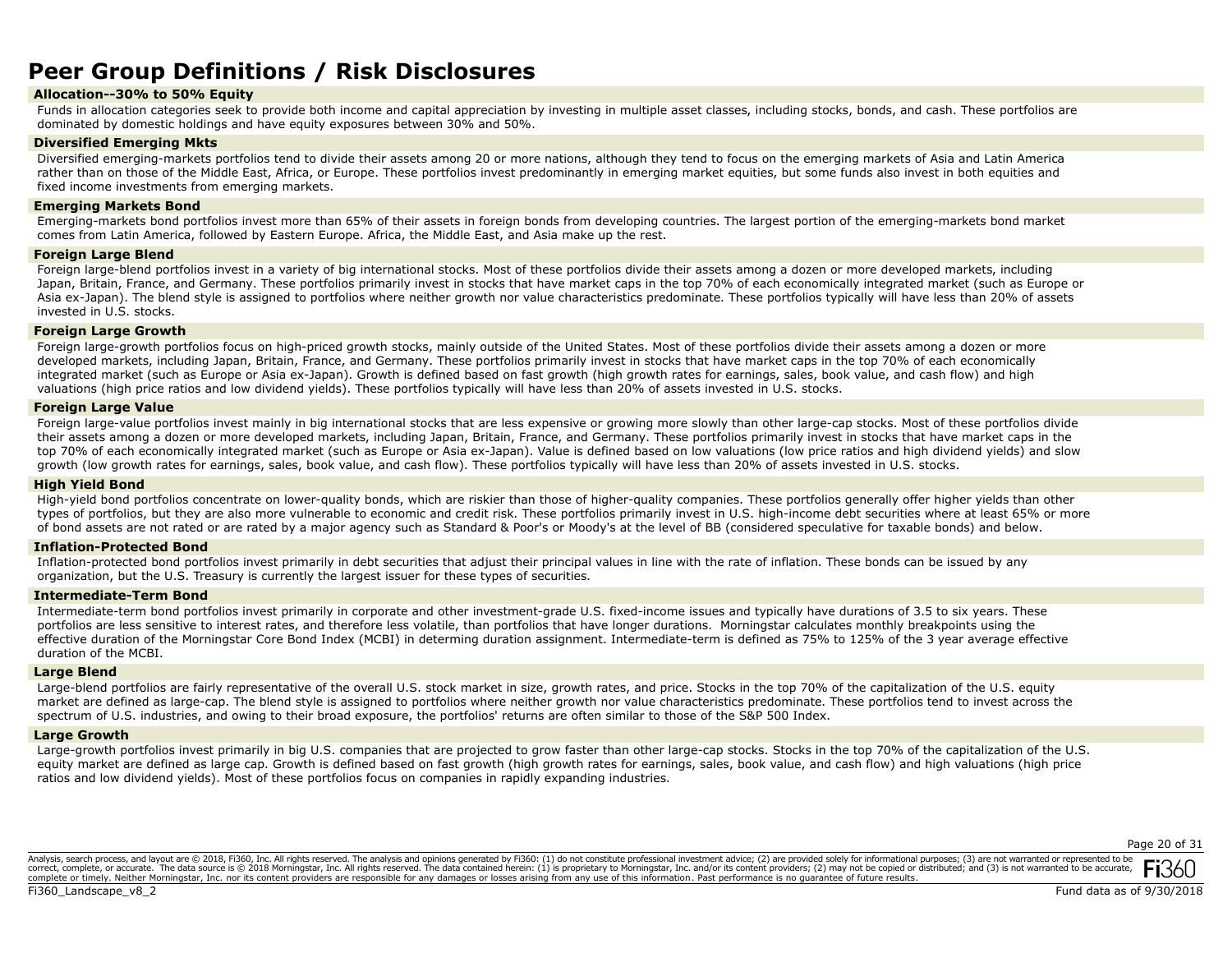## **Peer Group Definitions / Risk Disclosures** (Cont.)

## **Large Value**

Large-value portfolios invest primarily in big U.S. companies that are less expensive or growing more slowly than other large-cap stocks. Stocks in the top 70% of the capitalization of the U.S. equity market are defined as large-cap. Value is defined based on low valuations (low price ratios and high dividend yields) and slow growth (low growth rates for earnings, sales, book value, and cash flow).

## **Mid-Cap Growth**

Some mid-cap growth portfolios invest in stocks of all sizes, thus leading to a mid-cap profile, but others focus on midsize companies. Mid-cap growth portfolios target U.S. firms that are projected to grow faster than other mid-cap stocks, therefore commanding relatively higher prices. The U.S. mid-cap range for market capitalization typically falls between \$1 billion-\$8 billion and represents 20% of the total capitalization of the U.S. equity market. Growth is defined based on fast growth (high growth rates for earnings, sales, book value, and cash flow) and high valuations (high price ratios and low dividend yields).

## **Mid-Cap Value**

Some mid-cap value portfolios focus on medium-size companies while others land here because they own a mix of small-, mid-, and large-cap stocks. All look for U.S. stocks that are less expensive or growing more slowly than the market. The U.S. mid-cap range for market capitalization typically falls between \$1 billion-\$8 billion and represents 20% of the total capitalization of the U.S. equity market. Value is defined based on low valuations (low price ratios and high dividend yields) and slow growth (low growth rates for earnings, sales, book value, and cash flow).

## **Money Market Taxable**

These portfolios invest in short-term money market securities in order to provide a level of current income that is consistent with the preservation of capital.**An investment in money market securities is not insured or guaranteed by the Federal Deposit Insurance Corporation or any other government agency. Although the portfolio seeks to preserve the value of your investment, it is possible to lose money by investing in money market securities.**

## **Multialternative**

These funds offer investors exposure to several different alternative investment tactics. Funds in this category have a majority of their assets exposed to alternative strategies. An investor's exposure to different tactics may change slightly over time in response to market movements. Funds in this category include both funds with static allocations to alternative strategies and funds tactically allocating among alternative strategies and asset classes. The gross short exposure is greater than 20%.

## **Short Government**

Short-government portfolios have at least 90% of their bond holdings in bonds backed by the U.S. government or by government-linked agencies. This backing minimizes the credit risk of these portfolios, as the U.S. government is unlikely to default on its debt. These portfolios have durations typically between one and 3.5 years so they have relatively less sensitivity to interest rates, and thus low risk potential. Morningstar calculates monthly breakpoints using the effective duration of the Morningstar Core Bond Index (MCBI) in determing duration assignment. Short is defined as 25% to 75% of the 3 year average effective duration of the MCBI.

### **Small Blend**

Small-blend portfolios favor U.S. firms at the smaller end of the market-capitalization range. Some aim to own an array of value and growth stocks while others employ a discipline that leads to holdings with valuations and growth rates close to the small-cap averages. Stocks in the bottom 10% of the capitalization of the U.S. equity market are defined as small-cap. The blend style is assigned to portfolios where neither growth nor value characteristics predominate.

### **Small Growth**

Small-growth portfolios focus on faster-growing companies whose shares are at the lower end of the market-capitalization range. These portfolios tend to favor companies in up-and-coming industries or young firms in their early growth stages. Because these businesses are fast-growing and often richly valued, their stocks tend to be volatile. Stocks in the bottom 10% of the capitalization of the U.S. equity market are defined as small-cap. Growth is defined based on fast growth (high growth rates for earnings, sales, book value, and cash flow) and high valuations (high price ratios and low dividend yields).

### **World Bond**

World-bond portfolios typically invest 40% or more of their assets in foreign bonds. These portfolios invest primarily in investment-grade rated issues, but their strategies can vary. Some follow a conservative approach, sticking with high-quality bonds from developed markets and/or hedging foreign currency exposure back to the U.S. dollar. Others are more adventurous, owning some lower-quality bonds from developed or emerging markets and/or taking meaningful foreign currency risk. Some portfolios invest exclusively outside the U.S., while others regularly invest in both U.S. and non-U.S. bonds.

Page 21 of 31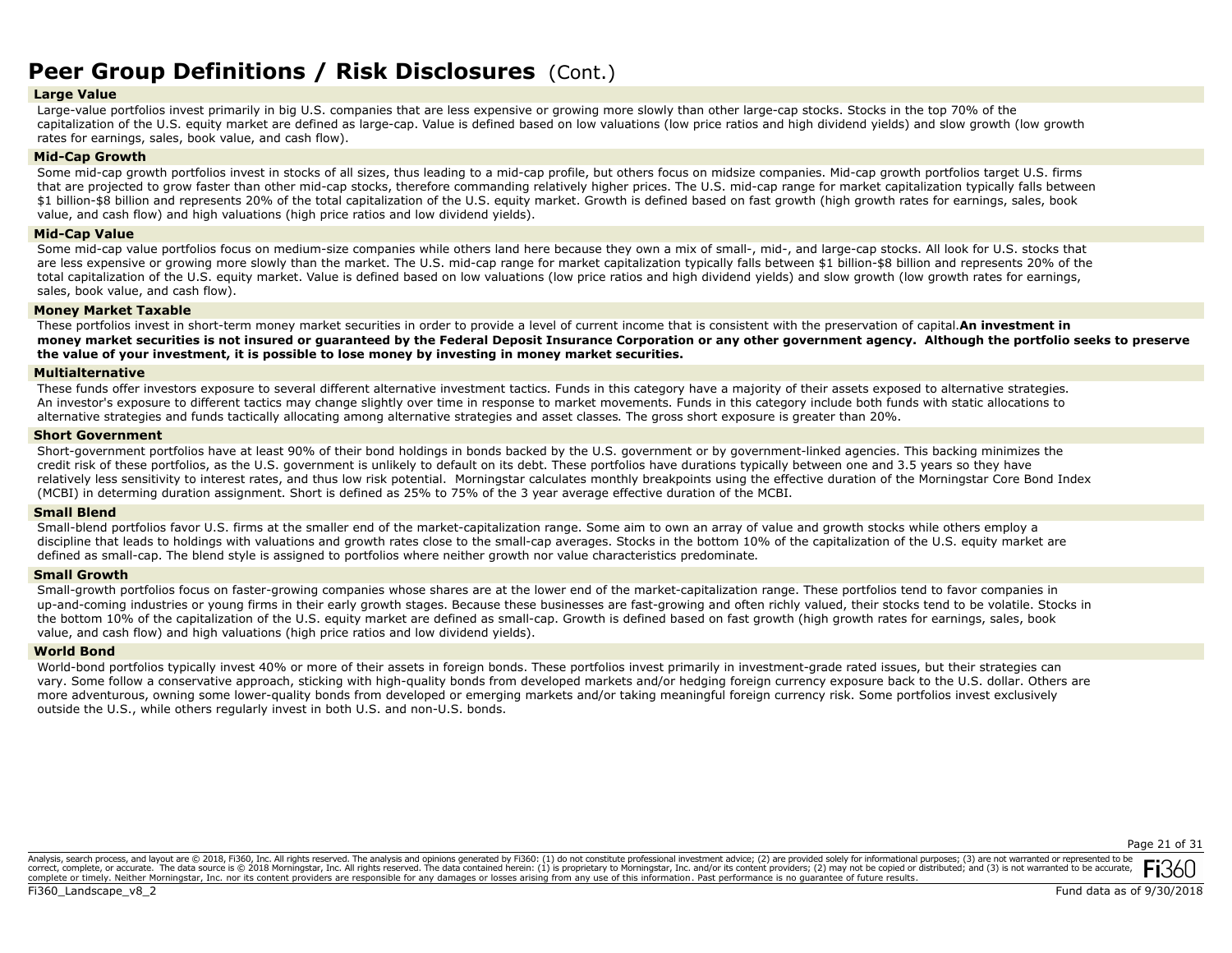## **Index Definitions**

## **BBgBarc EM USD Aggregate TR USD**

The index measures the performance of hard currency Emerging Markets debt, including fixed and floating-rate US dollar-denominated debt issued from sovereign, quasi-sovereign, and corporate EM issuers. Country eligibility and classification as Emerging Markets is rules-based and reviewed annually using World Bank income group and International Monetary Fund (IMF) country classifications.

### **BBgBarc Government 1-5 Yr TR USD**

The index measures the performance of US Treasurys and US Agency bonds with maturities of 1 (inclusive) to 5 (exclusive) years.

#### **BBgBarc US Agg Bond TR USD**

The index measures the performance of investment grade, U.S. dollar-denominated, fixed-rate taxable bond market, including Treasuries, government-related and corporate securities, MBS (agency fixed-rate and hybrid ARM passthroughs), ABS, and CMBS. It rolls up into other Barclays flagship indices, such as the multi-currency Global Aggregate Index and the U.S. Universal Index, which includes high yield and emerging markets debt.

## **BBgBarc US Treasury US TIPS TR USD**

The index measures the performance of rules-based, market value-weighted inflation-protected securities issued by the U.S. Treasury. It is a subset of the Global Inflation-Linked Index (Series-L).

## **FTSE WGBI NonUSD USD**

The index measures the performance of fixed-rate, local currency, investment-grade sovereign bonds of all WGBI countries except the United States and is stated in US dollar terms. It is a subset of Citigroup World Government Bond Index (WGBI).

## **ICE BofAML US High Yield TR USD**

The index measures the performance of short-term US dollar denominated below investment grade corporate debt publicly issued in the US domestic market. Qualifying securities must have at least 18 months to final maturity at the time of issuance, at least one year remaining term to final maturity as of the rebalancing date, a fixed coupon schedule and a minimum amount outstanding of \$100 million. It is capitalization-weighted.

## **Morningstar Mod Con Tgt Risk TR USD**

The Morningstar Target Risk Index family is designed to meet the needs of investors who would like to maintain a target level of equity exposure through a portfolio diversified across equities, bonds and inflation-hedged instruments. The Morningstar Moderately Conservative Target Risk Index seeks approximately 40% exposure to global equity markets.

### **Morningstar Mod Tgt Risk TR USD**

The Morningstar Target Risk Index family is designed to meet the needs of investors who would like to maintain a target level of equity exposure through a portfolio diversified across equities, bonds and inflation-hedged instruments. The Morningstar Moderate Target Risk Index seeks approximately 60% exposure to global equity markets.

## **MSCI ACWI Ex USA Growth NR USD**

The index measures the performance of the growth large and mid cap segments of the particular regions, excluding USA equity securities, including developed and emerging market. It is free float-adjusted market-capitalization weighted.

## **MSCI ACWI Ex USA NR USD**

The index measures the performance of the large and mid cap segments of the particular regions, excluding USA equity securities, including developed and emerging market. It is free float-adjusted market-capitalization weighted.

### **MSCI ACWI Ex USA Value NR USD**

The index measures the performance of the value large and mid cap segments of the particular regions, excluding USA equity securities, including developed and emerging market. It is free float-adjusted market-capitalization weighted.

### **MSCI EM NR USD**

The index measures the performance of the large and mid cap segments of emerging market equity securities. It is free float-adjusted market-capitalization weighted.

### **Russell 1000 Growth TR USD**

The index measures the performance of the large-cap growth segment of the US equity securities. It includes the Russell 1000 index companies with higher price-to-book ratios and higher forecasted growth values. It is market-capitalization weighted. Russell Investment Group is the source and owner of the trademarks, service marks and copyrights related to the Russell Indexes. Russell® is a trademark of Russell Investment Group.

Page 22 of 31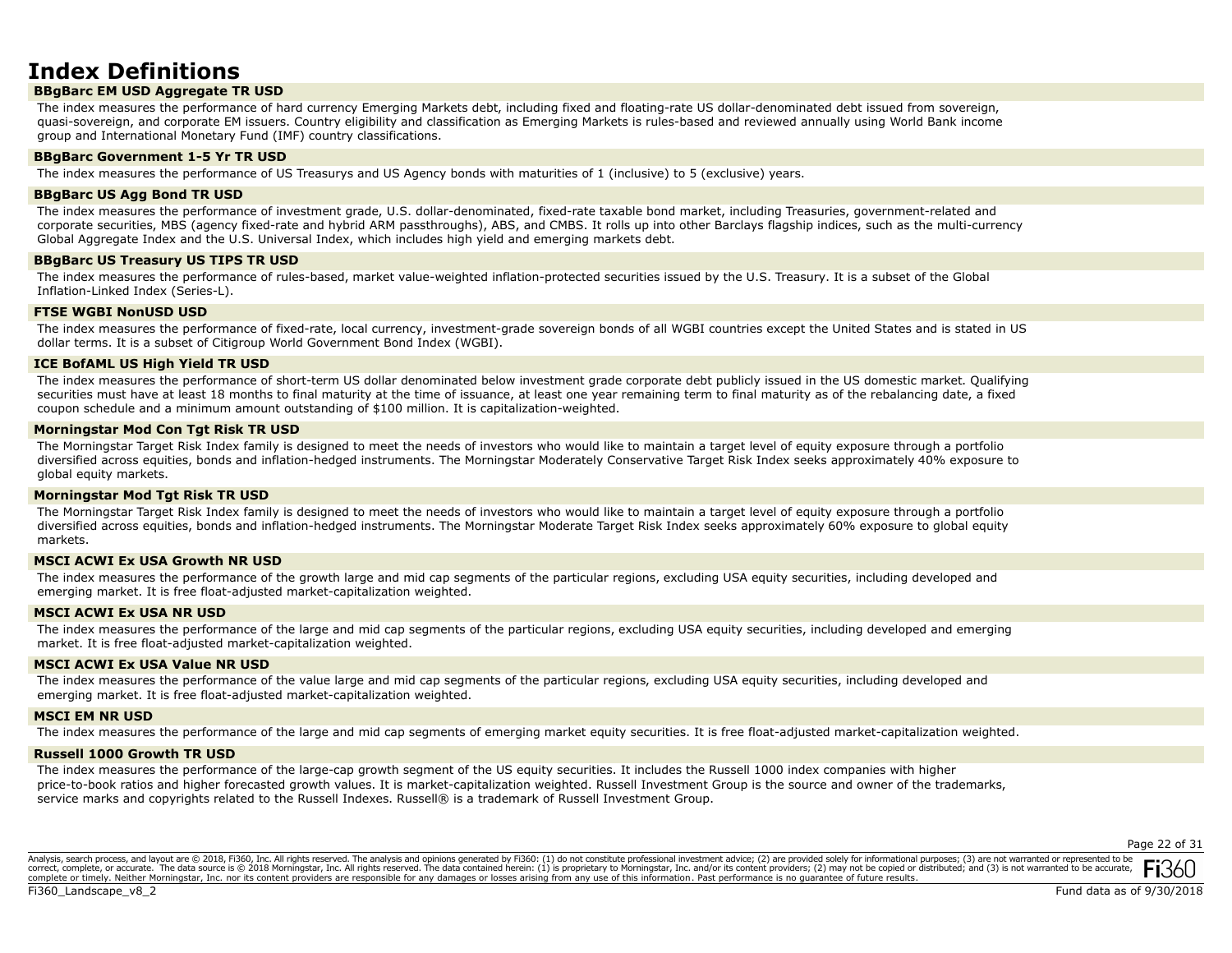## **Index Definitions** (Cont.)

## **Russell 1000 TR USD**

The index measures the performance of the large-cap segment of the US equity securities. It is a subset of the Russell 3000 index and includes approximately 1000 of the largest securities based on a combination of their market cap and current index membership.

## **Russell 1000 Value TR USD**

The index measures the performance of the large-cap value segment of the US equity securities. It includes the Russell 1000 index companies with lower price-to-book ratios and lower expected growth values. It is market-capitalization weighted.

Russell Investment Group is the source and owner of the trademarks, service marks and copyrights related to the Russell Indexes. Russell® is a trademark of Russell Investment Group.

#### **Russell 2000 Growth TR USD**

The index measures the performance of small-cap growth segment of the US equity universe. It includes those Russell 2000 companies with higher price-to-value ratios and higher forecasted growth values. It is market-capitalization weighted. Russell Investment Group is the source and owner of the trademarks, service marks and copyrights related to the Russell Indexes. Russell® is a trademark of Russell Investment Group.

### **Russell 2000 TR USD**

The index measures the performance of the small-cap segment of the US equity universe. It is a subset of the Russell 3000 and includes approximately 2000 of the smallest securities based on a combination of their market cap and current index membership. Russell Investment Group is the source and owner of the trademarks, service marks and copyrights related to the Russell Indexes. Russell® is a trademark of Russell Investment Group.

#### **Russell Mid Cap Growth TR USD**

The index measures the performance of the mid-cap growth segment of the US equity universe. It includes Russell midcap index companies with higher price-to-book ratios and higher forecasted growth values. It is market-capitalization weighted. Russell Investment Group is the source and owner of the trademarks, service marks and copyrights related to the Russell Indexes. Russell® is a trademark of Russell Investment Group.

### **Russell Mid Cap Value TR USD**

The index measures the performance of the mid-cap value segment of the US equity universe. It includes Russell midcap index companies with lower price-to-book ratios and lower forecasted growth values. It is market-capitalization weighted.

### **S&P 500 TR USD**

The index measures the performance of 500 widely held stocks in US equity market. Standard and Poors chooses member companies for the index based on market size, liquidity and industry group representation. Included are the stocks of industrial, financial, utility, and transportation companies. Since mid 1989, this composition has been more flexible and the number of issues in each sector has varied. It is market capitalization-weighted.

### **USTREAS T-Bill Auction Ave 3 Mon**

The index measures the performance of the average investment rate of US T-Bills securities with the maturity of 3 months.

Page 23 of 31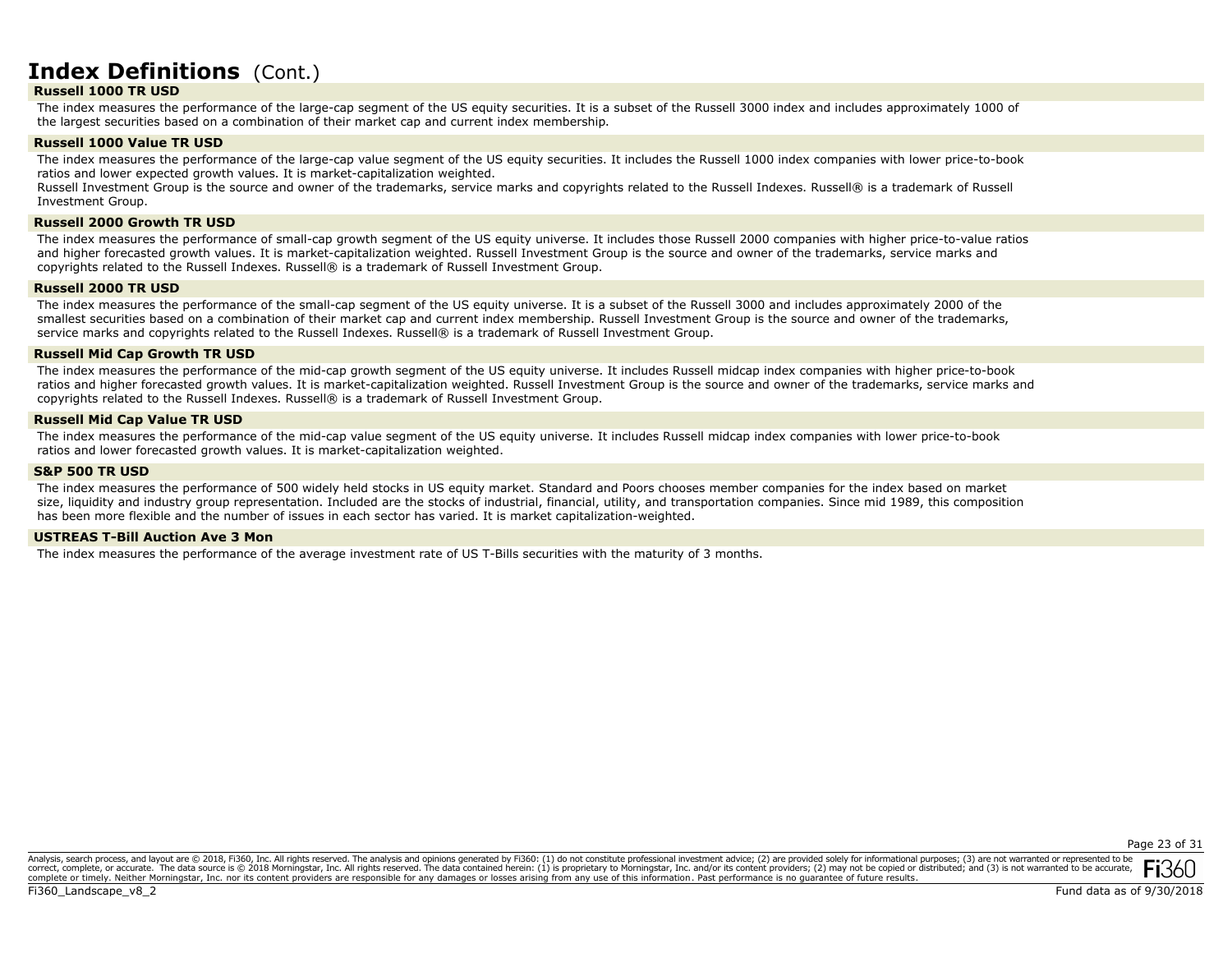# **Glossary**

**12b-1 Fee** 

Maximum annual charge deducted from fund assets to pay for distribution and marketing costs. Although usually set on a percentage basis, this amount will occasionally be a flat figure. This information is taken directly from the fund's prospectus, and includes distribution, service and other expenses incurred by the fund. Morningstar lists the maximum amount. Some 12b-1 fees are something of a hidden charge, because they are taken out of the NAV. Morningstar breaks the 12b-1 amount out of the expense ratio so investors know how much they're paying. (Description provided by Morningstar)

## **All Funds (fi360 Fiduciary Score«: 0-100)**

All funds that have at least a 3 year track history and therefore receive an fi360 Fiduciary Score. (Description provided by fi360)

## **Alpha**

A measure of the difference between a fund's actual returns and its expected performance, given its level of risk as measured by beta. A positive alpha figure indicates the fund has performed better than its beta would predict. In contrast, a negative alpha indicates the fund underperformed, given the expectations established by the fund's beta. All MPT statistics (alpha, beta, and R-squared) are based on a least-squared regression of the fund's return over Treasury bills (called excess return) and the excess returns of the fund's benchmark index. (Description provided by Morningstar)

## **Composition - % Cash**

The percent of portfolio assets in cash. Cash encompasses both actual cash and cash equivalents (fixed-income securities with a maturity of one year or less) held by the portfolio plus receivables minus payables. (Description provided by Morningstar)

## **Composition - % Non-US Bond**

The percent of portfolio assets in foreign bonds. Non-US bonds include everything from government notes to high-yield corporate bonds issued by foreign governments and/or corporations. (Description provided by Morningstar)

## **Composition - % Non-US Stock**

The percent of portfolio assets in non-US stocks. (Description provided by Morningstar)

## **Composition - % Other**

The percent of portfolio assets in other assets. Other may denote all those not-so-neatly-categorized securities, such as warrants and options. (Description provided by Morningstar)

## **Composition - % US Bond**

The percent of portfolio assets in domestic bonds. Bonds include everything from U.S. government notes to high-yield U.S. corporate bonds to U.S. municipal bonds. (Description provided by Morningstar)

### **Composition - % US Stock**

The percentage of portfolio assets invested in U.S. common stocks. (Description provided by Morningstar)

## **Composition Criterion**

This screen is one of the fi360 Fiduciary Score« criterion.The screened product can have no more than 20% of the portfolio invested in 'unrelated asset class securities. For example, a Large-Cap Growth product should not hold more than 20% in cash, fixed income and/or international securities.This screen is not applied to all asset classes. (Description provided by fi360)

### **Deferred Load**

This is also known as a back-end sales charge, and it is imposed when investors redeem shares. The percentage charged generally declines the longer shares are held, and it is usually applied to the lower of the beginning price or ending price. This charge is often coupled with higher 12b-1 fees in B or C share classes as an alternative to a traditional front-end load fund. (Description provided by Morningstar)

## **ETF (Exchange-Traded Fund)**

ETFs are not mutual funds in the traditional sense; rather, they are hybrid instruments combining aspects of common stocks and mutual funds and offering many the benefits of both. ETFs are products that trade like stocks on the American Stock Exchange. They mimic stock indexes and are passively managed just like an index fund. Since ETFs trade throughout the day like a stock, investors have the ability to choose the timing, know the price of the transaction, and are subject to commission charges for each buy and sell trade executed. (Description provided by fi360)

Page 24 of 31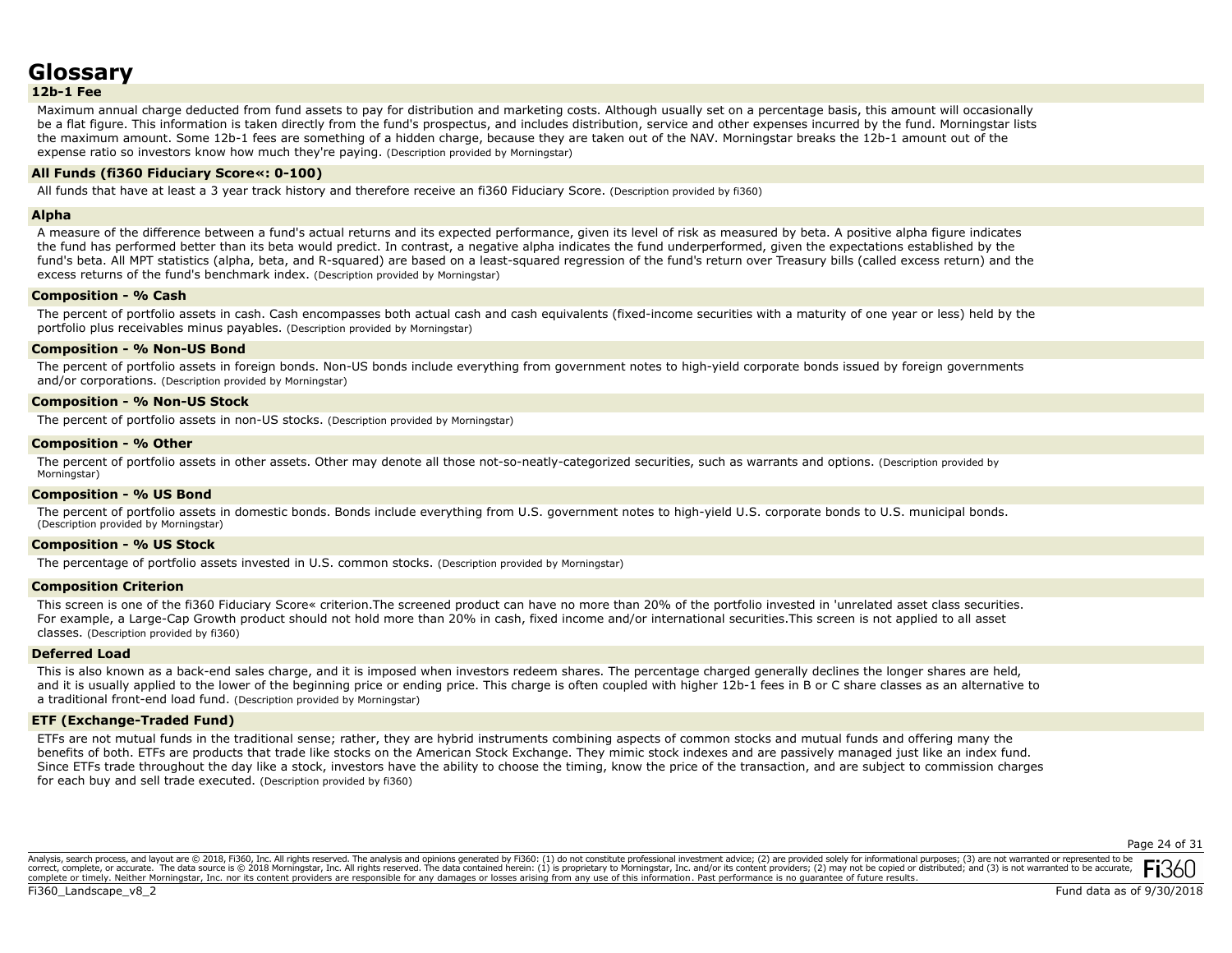## **Expense Ratio - Audited Net**

The percentage of fund assets paid for operating expenses and management fees, including 12b-1 fees, administrative fees, and all other asset-based costs incurred by the fund, except brokerage costs. Fund expenses are reflected in the fund's NAV . This expense ratio is pulled directly from the fund's annual report.Sales charges are not included in the expense ratio.For fund of funds, the underlying fund expense ratios are not included in the expense ratio. (Description provided by Morningstar)

## **Expense Ratio - Prospectus Gross**

Gross Expense Ratio represents the total gross expenses (net expenses with waivers added back in) divided by the fund's average net assets. If it is not equal to the net expense ratio, the gross expense ratio portrays the fund's expenses had the fund not waived a portion, or all, of its fees. Thus, to some degree, it is an indication of fee contracts. Some fee waivers have an expiration date; other waivers are in place indefinitely. (Description provided by Morningstar)

#### **Expense Ratio - Prospectus Net**

The percentage of fund assets used to pay for operating expenses and management fees, including 12b-1 fees, administrative fees, and all other asset-based costs incurred by the fund, except brokerage costs. Fund expenses are reflected in the fund's NAV. Sales charges are not included in the expense ratio. The expense ratio for fund of funds is the aggregate expense ratio as defined as the sum of the wrap or sponsor fees plus the estimated weighted average of the underlying fund fees. (Description provided by Morningstar)

## **fi360 Fiduciary Score**

The fi360 Fiduciary Score® is a peer percent ranking of an investment against a set of quantitative due diligence criteria selected to reflect prudent fiduciary management. The fi360 Fiduciary Score® is calculated on a monthly basis for investments with at least a three year history. Note: Group Retirement Plan Annuities (GRPAs) are ranked in a peer group that includes GRPAs, Mutual Funds and ETFs. Prior to 9/30/2013 only Mutual Funds and ETFs were used to construct the peer group. (Description provided by fi360)

### **fi360 Fiduciary Score« Average**

The fi360 Fiduciary Score Average is a one-, three-, five- or ten-year rolling average of an investment's fi360 Fiduciary Score. The Average Score is calculated on a monthly basis. Since the Average Score is a rolling average of the historical fi360 Fiduciary Score, an investment needs to have the requisite amount of Fiduciary Score calculations for each Average Score. (Description provided by fi360)

### **fi360 Fiduciary Score« Methodology**

The fi360 Fiduciary Score® is a peer percent ranking of an investment against a set of quantitative due diligence criteria selected to reflect prudent fiduciary management. For each investment with at least a three-year history, fi360 calculates the fi360 Fiduciary Score based on the following due diligence criteria: regulatory oversight, minimum track record, stability of the organization, assets in the investment, composition consistency with asset class, style consistency, expense ratio/fees relative to peers, risk-adjusted performance relative to peers, and performance relative to peers. Investments are evaluated at the conclusion of each month. If an investment does not meet an individual due diligence criterion, points are awarded. Investments that satisfy all of the due diligence criteria receive a fi360 Fiduciary Score of 0. Every other investment is given a Score of 1-100 based on their point total, and representing their percentile ranking within their peer group. The fi360 Fiduciary Score Average is a one-, three-, five- or ten-year rolling average of an investments fi360 Fiduciary Score. The Average Score is also calculated on a monthly basis. The fi360 Fiduciary Score represents a suggested course of action and is not intended, nor should it be used, as the sole source of information for reaching an investment decision.Visit fi360.com/fi360-Fiduciary-Score for the complete methodology document. (Description provided by fi360)

### **fi360 Fiduciary Score«: 0**

No fiduciary due diligence shortfalls exist. (Description provided by fi360)

### **fi360 Fiduciary Score«: 1 - 25**

The investment may be an appropriate choice for use in a fiduciary account. (Description provided by fi360)

### **fi360 Fiduciary Score«: 26-50**

The investment has noteworthy shortfalls. It may not be an appropriate choice if being considered in a search. However, if already in use, the investment may not need to be replaced. (Description provided by fi360)

## **fi360 Fiduciary Score«: 51-75**

The investment has considerable shortfalls. It may not be an appropriate choice if being considered in a search. However, if already in use, the investment may not need to be replaced. (Description provided by fi360)

## **fi360 Fiduciary Score«: 76-100**

The investment has significant shortfalls and may not be appropriate for use in a fiduciary account. Strongly consider replacing the investment if already in use. (Description provided by fi360)

Page 25 of 31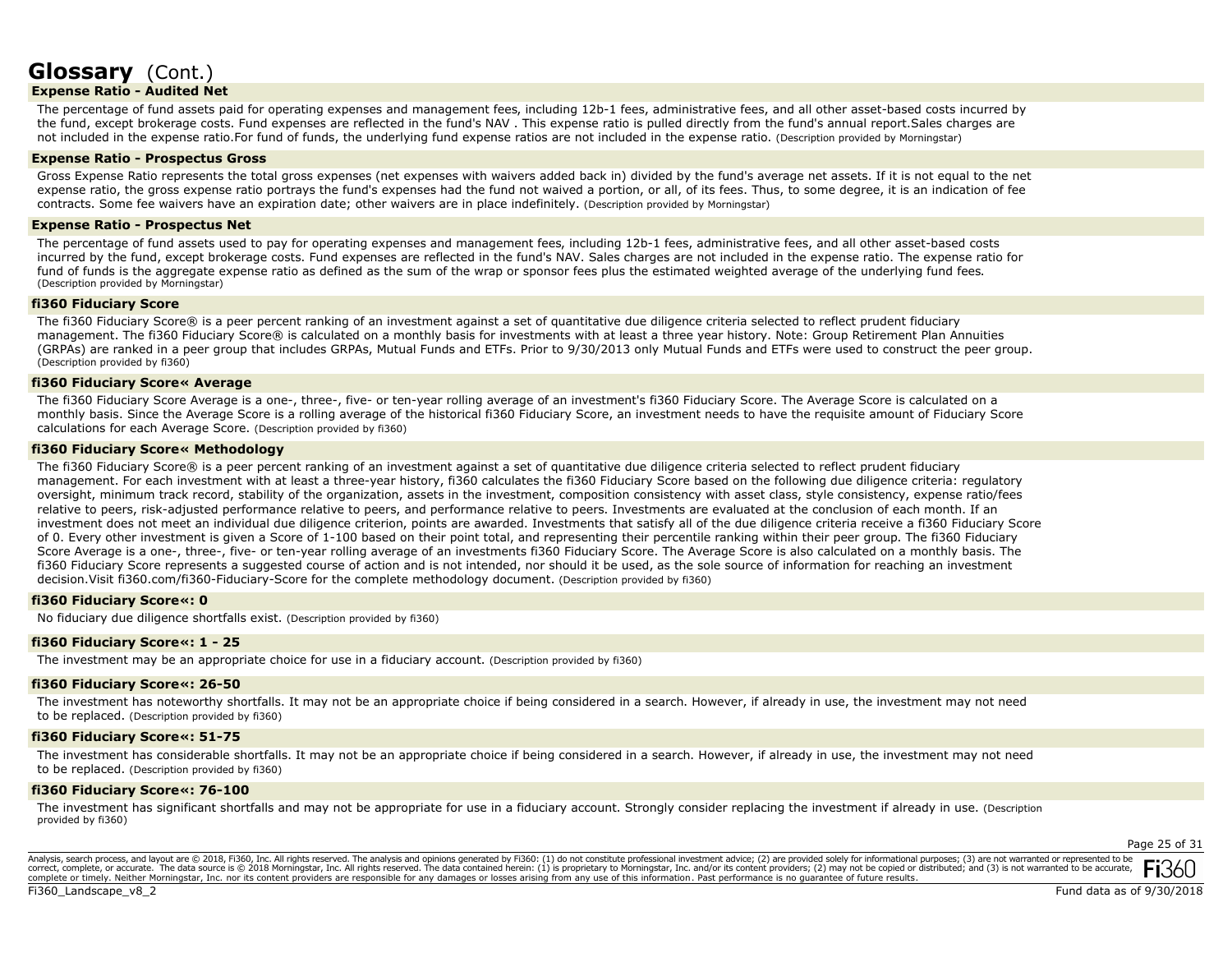## **Front-End Load**

The initial, or front-end, sales charge is a one-time deduction from an investment made into the fund. The amount is generally relative to the amount of the investment, so that larger investments incur smaller rates of charge. The sales charge serves as a commission for the broker who sold the fund. A fund's potential fees and sales charges are an important factor to consider before making an investment. The load fee compensates the broker or financial planner for the service of providing professional investment advice. (Description provided by Morningstar)

### **Fund Family**

A company which offers mutual funds. Generally speaking, the company name is included in the official fund name. (Description provided by Morningstar)

#### **Fund Name**

The fund's official name, or an abbreviation thereof, as stated in the fund's prospectus. Morningstar attempts to limit the extent to which fund name abbreviation is made by keeping the family name or first word intact whenever possible. As a general rule, the words Fund, Shares, Class, Series, Trust (not including class designation), and articles at the beginning of a fund's name are omitted. They appear, however, in cases where their omission could confuse two funds or groups. The fund name is taken directly from the prospectus. The names normally do not change, unless the fund itself changes its name. (Description provided by Morningstar)

### **Inception Date**

The date on which the fund began its operations. Funds with long track records offer more history by which investors can assess overall fund performance. However, another important factor to consider is the fund manager and his or her tenure with the fund. Often times a change in fund performance can indicate a change in management. (Description provided by Morningstar)

#### **Index**

A collection of securities chosen to represent a specific investment area. Common indexes include the Dow Jones Industrial Average, the S&P 500, and the NASDAQ Composite. (Description provided by Morningstar)

#### **Investment Type**

The following abbreviations are used to identify an investment type. MF - Mutual Fund, ETF - Exchange Traded Fund, VA - Variable Annuity, SMA - Seprately Managed Account, GRPA - Group Retirement Plan Annuity (Description provided by fi360)

## **Management Fee**

Fee charged for the management of pooled investments such as collective investment funds, insurance/annuity products, mutual funds and individually managed accounts. (Description provided by fi360)

#### **Manager Tenure**

The number of years that the current manager has been managing the investment.In the case of a team, the longest manager tenure is used. (Description provided by Morningstar)

## **Median Mutual Fund/ETF Manager**

The median manager for a given data point is calculated by ranking the managers (investments) within a given peer group on a particular data point from best to worst.The manager that represents the 50th percentile of the ranking becomes the median manager for the group. (Description provided by fi360)

### **Net Assets - Funds/ETFs**

The month-end net assets of the mutual fund, recorded in millions of dollars. Net-asset figures are useful in gauging a fund's size, agility, and popularity. They help determine whether a small company fund, for example, can remain in its investment-objective category if its asset base reaches an ungainly size.The assets are totaled across all share classes of the fund. (Description provided by Morningstar)

### **Number of investments in Peer Group**

A count of the number of investments within a specific peer group for a particular data point such as 1yr return or Alpha. This number represents the total number of investments used to calculate the bar charts and rankings for each data point.(Note: Group Retirement Plan Annuities (GRPAs) are ranked in a peer group that includes GRPAs, Mutual Funds and ETFs. Prior to 9/30/2013 only Mutual Funds and ETFs were used to construct the peer group. (Description provided by fi360)

### **Peer Group (Morningstar Category)**

In an effort to distinguish funds by what they own, as well as by their prospectus objectives and styles, Morningstar developed the Morningstar Categories. While the prospectus objective identifies a fund's investment goals based on the wording in the fund prospectus, the Morningstar Category identifies funds based on their actual investment styles as measured by their underlying portfolio holdings (portfolio and other statistics over the past three years). See specific category name for further details (i.e. "Peer Group - Large Value"). (Description provided by Morningstar)

Page 26 of 31

Analysis, search process, and layout are © 2018, Fi360, Inc. All rights reserved. The analysis and opinions generated by Fi360: (1) do not constitute professional investment advice; (2) are provided solely for informationa correct, complete, or accurate. The data source is © 2018 Morningstar, Inc. All rights reserved. The data contained herein: (1) is proprietary to Morningstar, Inc. and/or its content providers; (2) may not be copied or dis complete or timely. Neither Morningstar, Inc. nor its content providers are responsible for any damages or losses arising from any use of this information. Past performance is no guarantee of future results.

Fi360 Landscape v8 2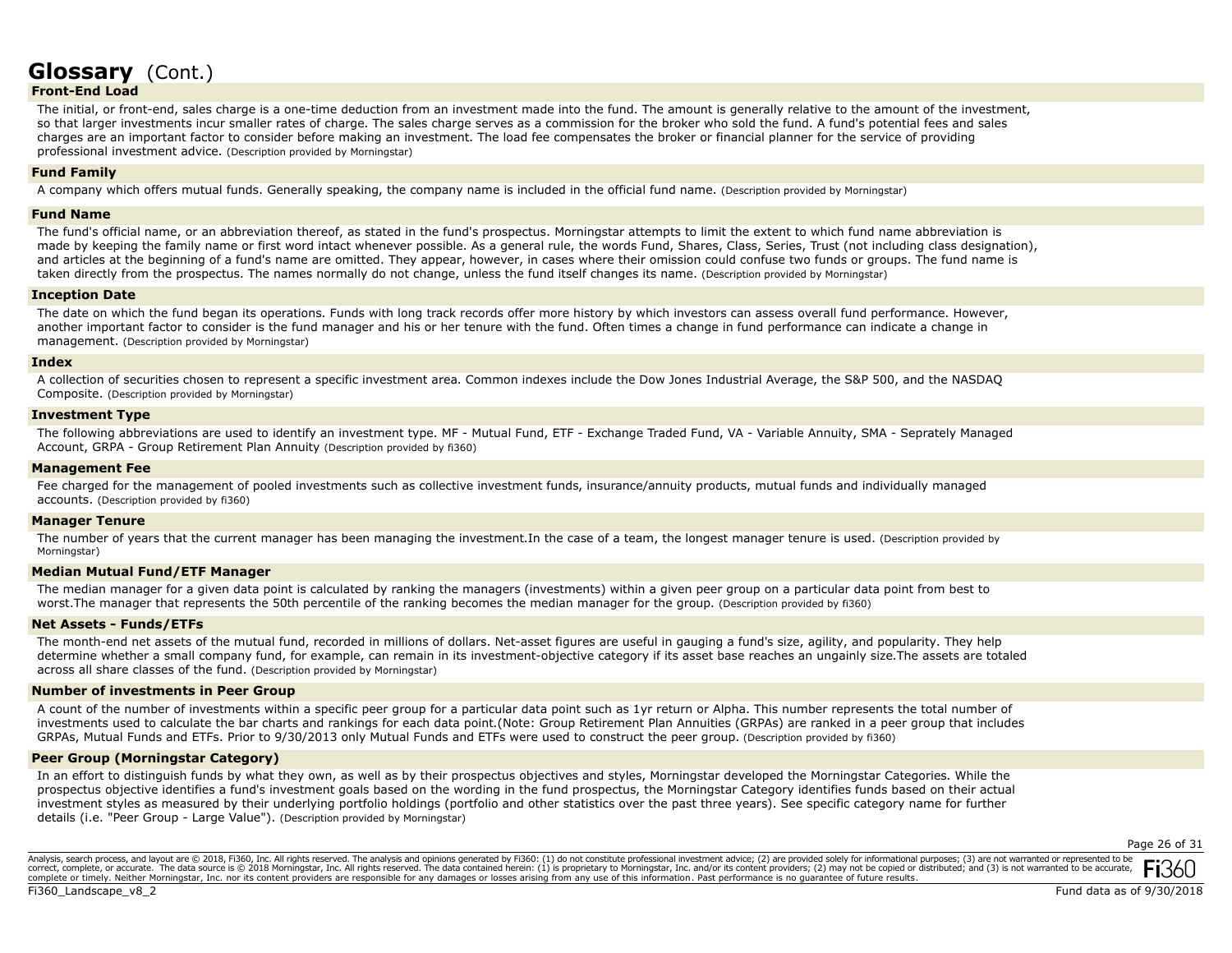## **Portfolio Date**

The date the portfolio was reported. (Although Morningstar tries to ensure that the portfolio is timely, we do not always receive current portfolio information from fund companies. Portfolios older than six months should not be disregarded; although it may not represent data from the exact current holdings of the fund, it may still provide a good picture of the overall nature of the fund's management style.) (Description provided by Morningstar)

## **Redemption Fee**

The redemption fee is an amount charged when money is withdrawn from the fund. This fee does not go back into the pockets of the fund company, but rather into the fund itself and thus does not represent a net cost to shareholders. Also, unlike contingent deferred sales charges, redemption fees typically operate only in short, specific time clauses, commonly 30, 180, or 365 days. However, some redemption fees exist for up to five years. Charges are not imposed after the stated time has passed. These fees are typically imposed to discourage market timers, whose quick movements into and out of funds can be disruptive. The charge is normally imposed on the ending share value, appreciated or depreciated from the original value. (Description provided by Morningstar)

## **Redemption Fee Breakpoint**

The amount of a redemption fee is generally relative to the amount of time that the investment was held, so that longer-held investments incur smaller rates of charge. The breakpoints are the charges for a particular time period, which is expressed in months. For example, 2% after 3 months, 1% after 6 months, 0% after 9 months. (Description provided by Morningstar)

### **R-Squared**

Reflects the percentage of a fund's movements that can be explained by movements in its benchmark index. An R-squared of 100 indicates that all movements of a fund can be explained by movements in the index. Thus, index funds that invest only in S&P 500 stocks will have an R-squared very close to 100. Conversely, a low R-squared indicates that very few of the fund's movements can be explained by movements in its benchmark index. An R-squared measure of 35, for example, means that only 35% of the fund's movements can be explained by movements in the benchmark index.R-squared can be used to ascertain the significance of a particular beta. Generally, a higher R-squared will indicate a more reliable beta figure. If the R-squared is lower, then the beta is less relevant to the fund's performance. (Description provided by Morningstar)

#### **Secondary Indexes**

In addition to being compared with a primary benchmark index (the S&P 500 index for stock funds, the Barclays Aggregate Bond index for bond funds), each fund in our database is compared with a secondary index, based on its Morningstar Category. (Description provided by Morningstar)

### **Share Classes**

Shares of the same fund that offer different shareholder rights and obligations, such as different fee and load charges. Common share classes are A (front-end load), B (deferred fees), C (no sales charge and a relatively high annual 12b-1 fee, such as 1.00%). Multi-class funds hold the same investment portfolio for all classes, and differ only in their surrounding fee structure. (Description provided by Morningstar)

### **Sharpe Ratio**

A risk-adjusted measure developed by Nobel Laureate William Sharpe. It is calculated by using standard deviation and excess return to determine reward per unit of risk. The higher the Sharpe Ratio, the better the fund's historical risk-adjusted performance. The Sharpe ratio is calculated for the past 36-month period by dividing a fund's annualized excess returns by the standard deviation of a fund's annualized excess returns.Since this ratio uses standard deviation as its risk measure, it is most appropriately applied when analyzing a fund that is an investor's sole holding. The Sharpe Ratio can be used to compare two funds directly on how much risk a fund had to bear to earn excess return over the risk-free rate. (Description provided by Morningstar)

### **Special Criteria - Socially Conscious**

Any fund that selectively invests based on certain non-economic principles. Such funds may make investments based on such issues as environmental responsibility, human rights, or religious views. A socially conscious fund may take a pro-active stance by selectively investing in, for example, environmentally-friendly companies, or firms with good employee relations. This group also includes funds that avoid investing in companies involved in promoting alcohol, tobacco, or gambling, or in the defense industry. (Description provided by Morningstar)

#### Page 27 of 31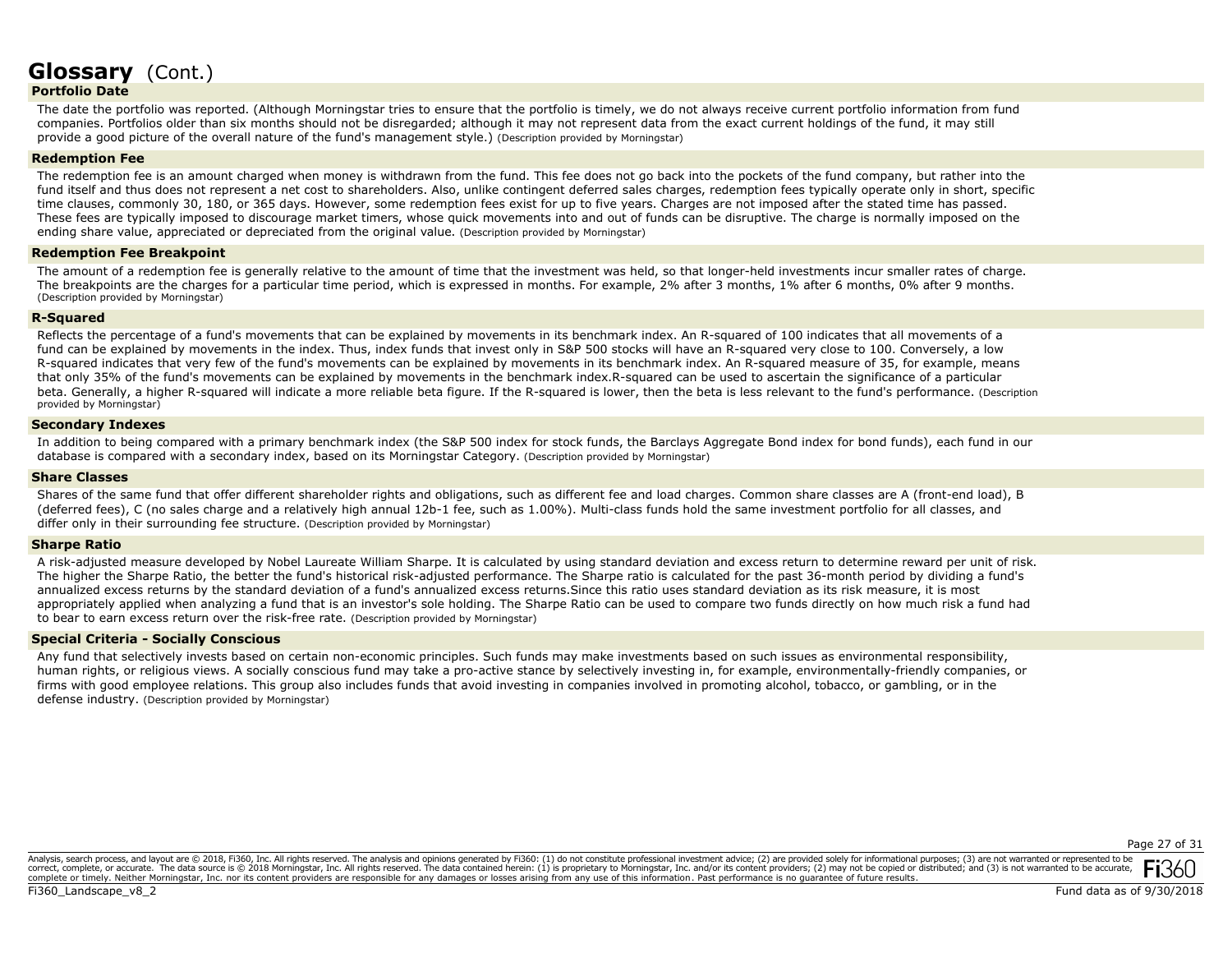## **Standard Deviation**

A statistical measurement of dispersion about an average, which, for a mutual fund, depicts how widely the returns varied over a certain period of time. Investors use the standard deviation of historical performance to try to predict the range of returns that are most likely for a given fund. When a fund has a high standard deviation, the predicted range of performance is wide, implying greater volatility.Standard deviation is most appropriate for measuring risk if it is for a fund that is an investor's only holding. The figure can not be combined for more than one fund because the standard deviation for a portfolio of multiple funds is a function of not only the individual standard deviations, but also of the degree of correlation among the funds' returns. If a fund's returns follow a normal distribution, then approximately 68 percent of the time they will fall within one standard deviation of the mean return for the fund, and 95 percent of the time within two standard deviations. Morningstar computes standard deviation using the trailing monthly total returns for the appropriate time period. All of the monthly standard deviations are then annualized. (Description provided by Morningstar)

## **Style Box - Equity**

The Morningstar Style Box™ reveals a fund's investment strategy. Morningstar classifies funds as being large-cap, mid-cap, or small-cap based on the market capitalization of long stocks owned; and as value, blend, or growth based on the value-growth orientation of the stock holdings. The nine possible combinations of these characteristics correspond to the nine squares of the Morningstar Style Box-size is displayed along the vertical axis and style is displayed along the horizontal axis. (Description provided by Morningstar)

#### **Style Box - Fixed Income**

The Morningstar Style Box™ reveals a fund's investment strategy. Morningstar classifies bond funds in its style box based on their interest rate sensitivity as limited, moderate and extensive measured by the average effective duration of the fund's holdings; and their credit quality as high, medium, or low based on letter (or alphanumeric) credit ratings of the long bonds owned by third party credit rating agencies. The nine possible combinations of these characteristics correspond to the nine squares of the Morningstar Style Box -- quality is displayed along the vertical axis and sensitivity to interest rate along the horizontal axis. Morningstar seeks credit rating information from fund companies on a periodic basis (e.g., quarterly). In compiling credit rating information Morningstar accepts credit ratings reported by fund companies that have been issued by all Nationally Recognized Statistical Rating Organizations (NRSROs). For a list of all NRSROs, please visit http://www.sec.gov/divisions/marketreg/ratingagency.htm. Additionally, Morningstar accepts foreign credit ratings from widely recognized or registered rating agencies. If two rating organizations/agencies have rated a security, fund companies are to report the lower rating; if three or more organizations/agencies have rated a security, fund companies are to report the median rating, and in cases where there are more than two organization/agency ratings and a median rating does not exist, fund companies are to use the lower of the two middle ratings. PLEASE NOTE: Morningstar, Inc. is not itself an NRSRO nor does it issue a credit rating on the fund. An NRSRO or rating agency ratings can change from time-to-time. For credit quality, Morningstar combines the credit rating information provided by the fund companies with an average default rate calculation to come up with a weighted-average credit quality. The weighted-average credit quality is currently a letter that roughly corresponds to the scale used by a leading NRSRO. Bond funds are assigned a style box placement of "low", "medium", or "high" based on their average credit quality. Funds with a low credit quality are those whose weighted-average credit quality is determined to be less than "BBB-"; medium are those less than "AA-", but greater or equal to "BBB-"; and high are those with a weighted-average credit quality of "AA-" or higher. When classifying a bond portfolio, Morningstar first maps the NRSRO credit ratings of the underlying holdings to their respective default rates (as determined by Morningstar's analysis of actual historical default rates). Morningstar then averages these default rates to determine the average default rate for the entire bond fund. Finally, Morningstar maps this average default rate to its corresponding credit rating along a convex curve. For interest-rate sensitivity, Morningstar obtains from fund companies the average effective duration. Generally, Morningstar classifies a fixed-income fund's interest-rate sensitivity based on the effective duration of the Morningstar Core Bond Index (MCBI), which is currently three years. The classification of Limited will be assigned to those funds whose average effective duration is between 25% to 75% of MCBI's average effective duration; funds whose average effective duration is between 75% to 125% of the MCBI will be classified as Moderate; and those that are at 125% or greater of the average effective duration of the MCBI will be classified as Extensive. For municipal bond funds, Morningstar also obtains from fund companies the average effective duration. In these cases static breakpoints are utilized. These breakpoints are as follows: (i) Limited: 4.5 years or less; (ii) Moderate: more than 4.5 years but less than 7 years; and (iii) Extensive: more than 7 years. In addition, for non-US taxable and non-US domiciled fixed income funds static duration breakpoints are used: (i) Limited: less than or equal to 3.5 years; (ii) Moderate: greater than 3.5 and less than equal to 6 years; (iii) Extensive: greater than 6 years. (Description provided by Morningstar)

## **Style Drift Criterion**

This screen is one of the fi360 Fiduciary Score« criterion.A comparison is made of the fund's category (3-year style average) and the current style (for the quarter). The fiduciary due diligence screen is a match between the category and style. (Description provided by fi360)

## **Ticker**

The NASDAQ assigned symbol commonly used to locate the fund on electronic price-quoting systems. Ticker information is provided by NASDAQ. Morningstar receives daily internet transmissions detailing ticker as well as fund-name changes, plus a listing of any funds that have been recently added or deleted from NASDAQ listings. The ticker symbol itself is designated by the fund company. Thus, tickers do not always follow a uniform pattern. (Description provided by Morningstar)

Analysis, search process, and layout are © 2018, Fi360, Inc. All rights reserved. The analysis and opinions generated by Fi360: (1) do not constitute professional investment advice; (2) are provided solely for informationa correct, complete, or accurate. The data source is © 2018 Morningstar, Inc. All rights reserved. The data contained herein: (1) is proprietary to Morningstar, Inc. and/or its content providers; (2) may not be copied or dis complete or timely. Neither Morningstar, Inc. nor its content providers are responsible for any damages or losses arising from any use of this information. Past performance is no guarantee of future results.

Page 28 of 31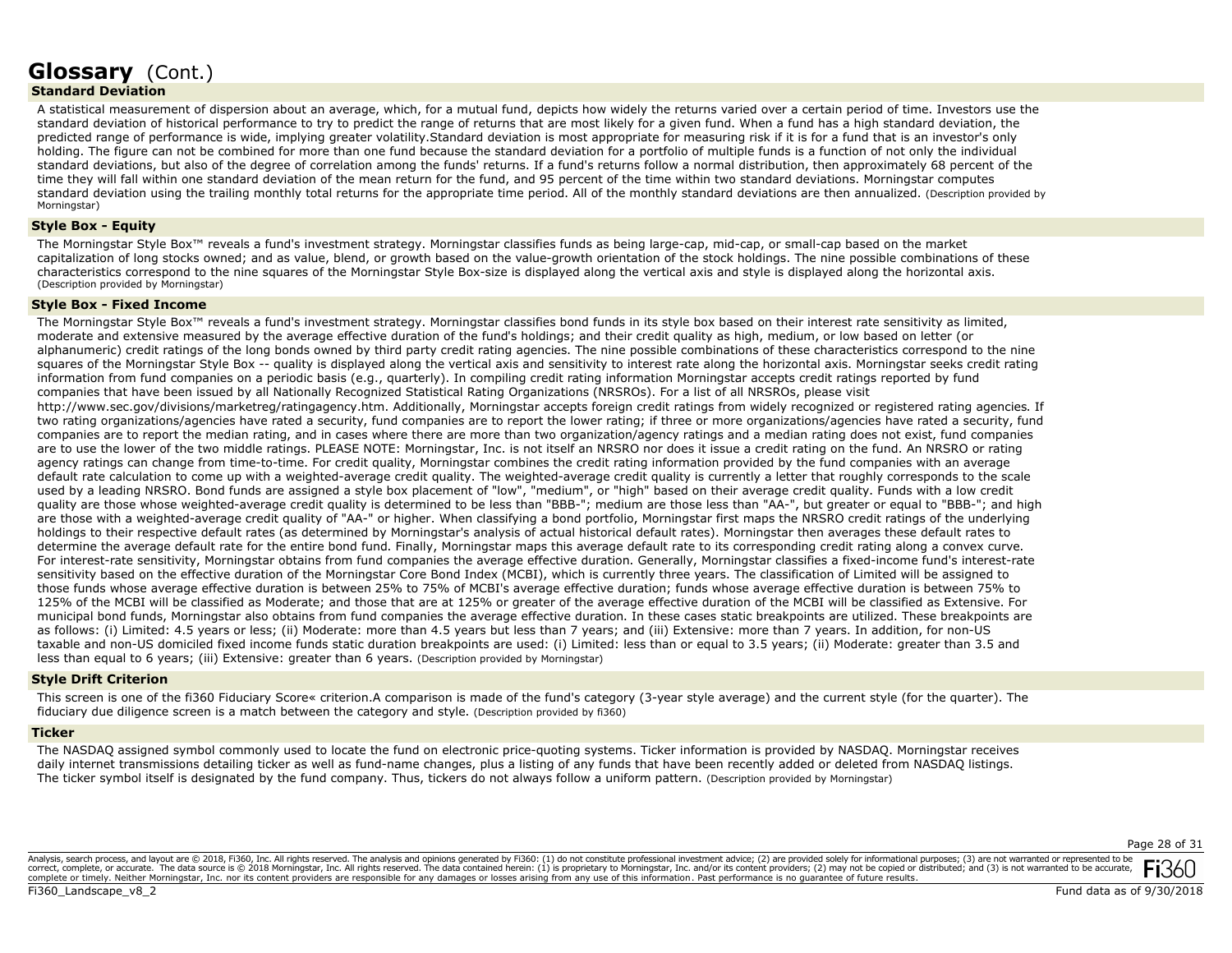## **Total Return - Calendar Years**

Expressed as a percentage, these total returns are calculated on a calendar-year basis. The annual return for a fund will be the same as its trailing 12-month total return only at year-end. (Description provided by Morningstar)

## **Total Return - Funds**

Expressed in percentage terms, Morningstar's calculation of total return is determined each month by taking the change in monthly net asset value, reinvesting all income and capital-gains distributions during that month, and dividing by the starting NAV. Reinvestments are made using the actual reinvestment NAV, and daily payoffs are reinvested monthly. Unless otherwise noted, Morningstar does not adjust total returns for sales charges (such as front-end loads, deferred loads and redemption fees), preferring to give a clearer picture of a fund's performance. The total returns do account for management, administrative, 12b-1 fees and other costs taken out of fund assets. Total returns for periods longer than one year are expressed in terms of compounded average annual returns (also known as geometric total returns), affording a more meaningful picture of fund performance than non-annualized figures. (Description provided by Morningstar)

## **Total Return - Load-Adjusted**

Expressed as a percentage, this return is adjusted for front-end loads, deferred loads and redemption fees, but not taxes. For investments with front-end loads, the full amount of the load is deducted. For deferred loads and redemption fees, the percentage charged often declines the longer the shares are held. Morningstar adjusts the deferred load for each time period accordingly when making this calculation. (Description provided by Morningstar)

## **Total Return - Percentile Rank**

This is the investment's total-return percentile rank relative to all funds that have the same Morningstar Category. The highest (or most favorable) percentile rank is 1 and the lowest (or least favorable) percentile rank is 100. The top-performing investment in a category will always receive a rank of 1. Rankings may vary among share classes and are based on historical total returns, which are not indicative of future results. (Description provided by Morningstar)

### **Turnover Ratio**

This is a measure of the fund's trading activity which is computed by taking the lesser of purchases or sales (excluding all securities with maturities of less than one year) and dividing by average monthly net assets. A turnover ratio of 100% or more does not necessarily suggest that all securities in the portfolio have been traded. In practical terms, the resulting percentage loosely represents the percentage of the portfolio's holdings that have changed over the past year. (Description provided by Morningstar)

Analysis, search process, and layout are © 2018, Fi360, Inc. All rights reserved. The analysis and opinions generated by Fi360: (1) do not constitute professional investment advice; (2) are provided solely for informationa correct, complete, or accurate. The data source is © 2018 Morningstar, Inc. All rights reserved. The data contained herein: (1) is proprietary to Morningstar, Inc. and/or its content providers; (2) may not be copied or dis complete or timely. Neither Morningstar, Inc. nor its content providers are responsible for any damages or losses arising from any use of this information. Past performance is no guarantee of future results.

Fi360 Landscape v8 2

Page 29 of 31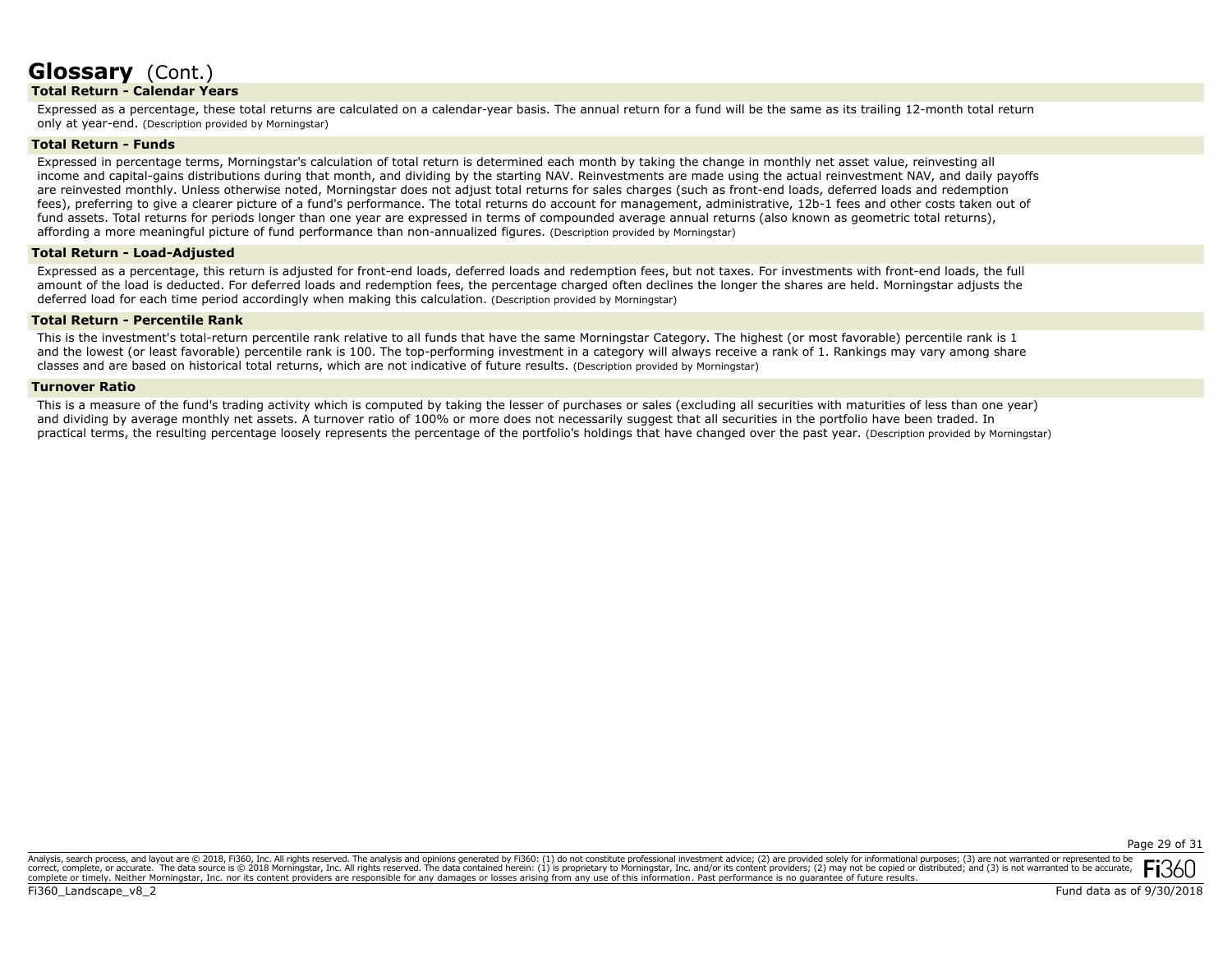## **Investment Company Contact Information**

For performance data current to the most recent month-end, please contact the investment company using the number(s) provided below.

| <b>Company Name</b>          | <b>Phone Number(s)</b> |
|------------------------------|------------------------|
| American Century Investments | 800-345-2021           |
| American Funds               | 800-421-4225           |
| <b>BlackRock</b>             | 800-537-4942           |
| Calamos                      | 800-582-6959           |
| Carillon Family of Funds     | 800-421-4184           |
| Columbia                     | 800-345-6611           |
| Cullen Funds Trust           | 877-485-8586           |
| Dreyfus                      | 800-373-9387           |
| Fidelity Investments         | 800-835-5092           |
| First Eagle                  | 800-334-2143           |
| JAG Capital Management       | 855-552-4596           |
| Matrix Advisors Funds Trust  | 866-209-1965           |
| Metropolitan West Funds      | 800-241-4671           |
| Nuveen                       | 800-257-8787           |
| Oak Ridge Funds              | 855-551-5521           |
| OppenheimerFunds             | 800-225-5677           |
| Permanent Portfolio          | 800-341-8900           |
| Royce                        | 800-221-4268           |
| <b>TCW</b>                   | 800-386-3829           |
| Vanguard                     | 800-662-7447           |
| Victory                      | 800-539-3863           |
| Wells Fargo Funds            | 888-877-9275           |

Analysis, search process, and layout are @ 2018, Fi360, Inc. All rights reserved. The analysis and opinions generated by Fi360: (1) do not constitute professional investment advice; (2) are provided solely for informationa correct, complete, or accurate. The data source is © 2018 Morningstar, Inc. All rights reserved. The data contained herein: (1) is proprietary to Morningstar, Inc. and/or its content providers, (2) may not be copied or dis **FI**JOU

Fi360\_Landscape\_v8\_2

Page 30 of 31